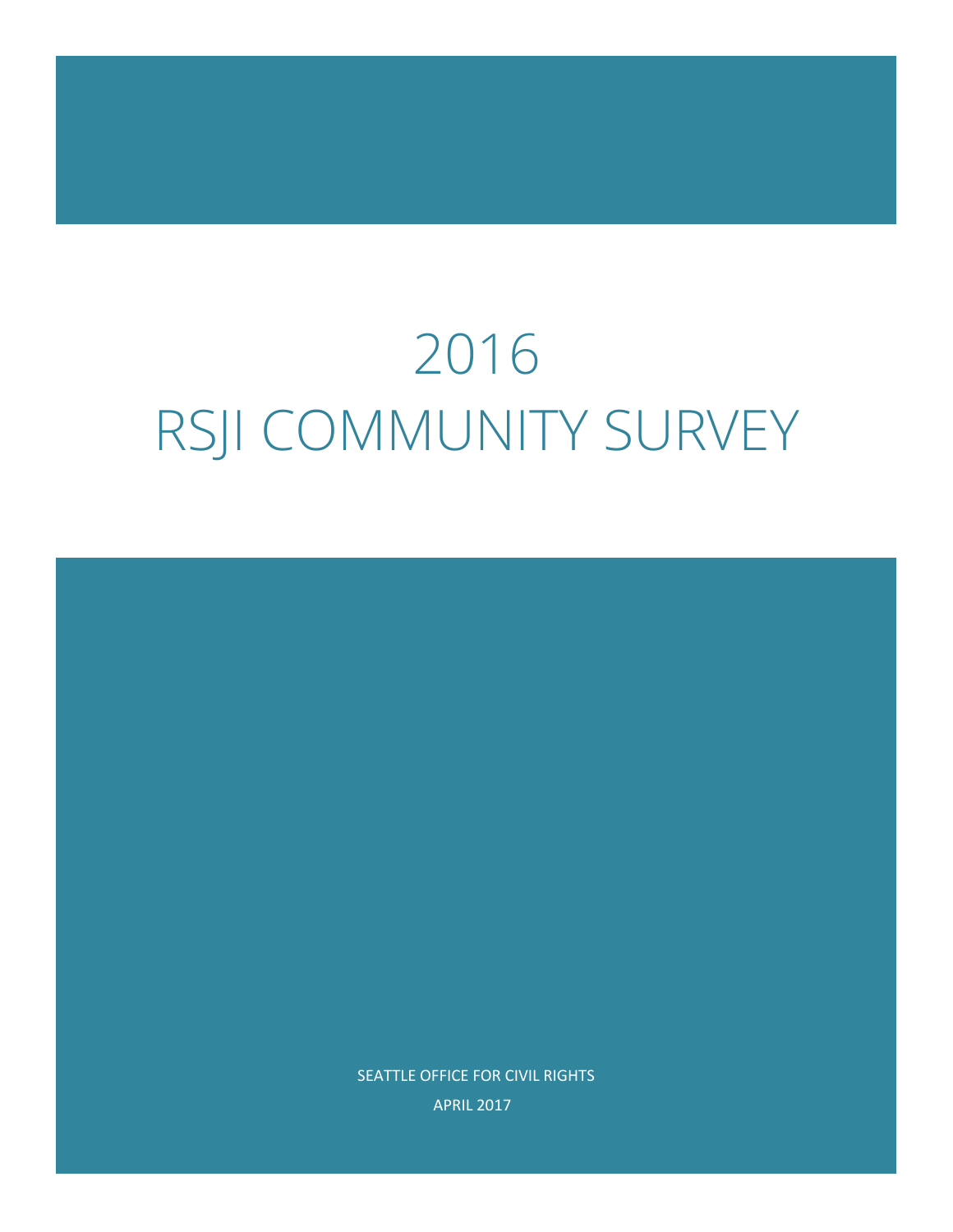# Acknowledgements

The RSJI Community Survey is the result of collaboration among researchers, community leaders and the City of Seattle who worked together as part of a Race and Social Justice Community Survey Steering Committee. We thank the Steering Committee for guiding the development of the survey questions and outreach.

Thank you to Gabriela Quintana for overall project coordination, including managing outreach. Outreach also was made possible through the support of our Community Survey Partners, City employees, and students from the University of Washington. Special thanks to Sarah Leyrer, Margaret Weihs, Brian Cedeno, Kelsey McGuire, Hillary Jaregui, Cornetta Mosley, Tucker Richards, Kathryn Peebles, Junyi Zhang, Violet Lavatai, Darcy White and Fadumo Nurdin.

Thank you to Pacific Market Research for fielding the phone survey.

### 2016 Race and Social Justice Initiative Community Survey Steering Committee Members

Derrick Belgarde, Chief Seattle Club Kyle Crowder, University of Washington Ben Danielson, Odessa Brown Medical Center Patricia Hayden, Seattle Human Services Coalition Marcos Martinez, Entre Hermanos Xochitl Maykovich, Washington Community Action Network India Ornelas, University of Washington Rebecca Saldaña, Puget Sound Sage Michael Ramos, Church Council of Greater Seattle Jenny Romich, University of Washington Rich Stolz, OneAmerica

Special thanks to Chris Hess at the University of Washington Sociology Department for providing data analysis and an early draft that laid the foundation for the final report.

j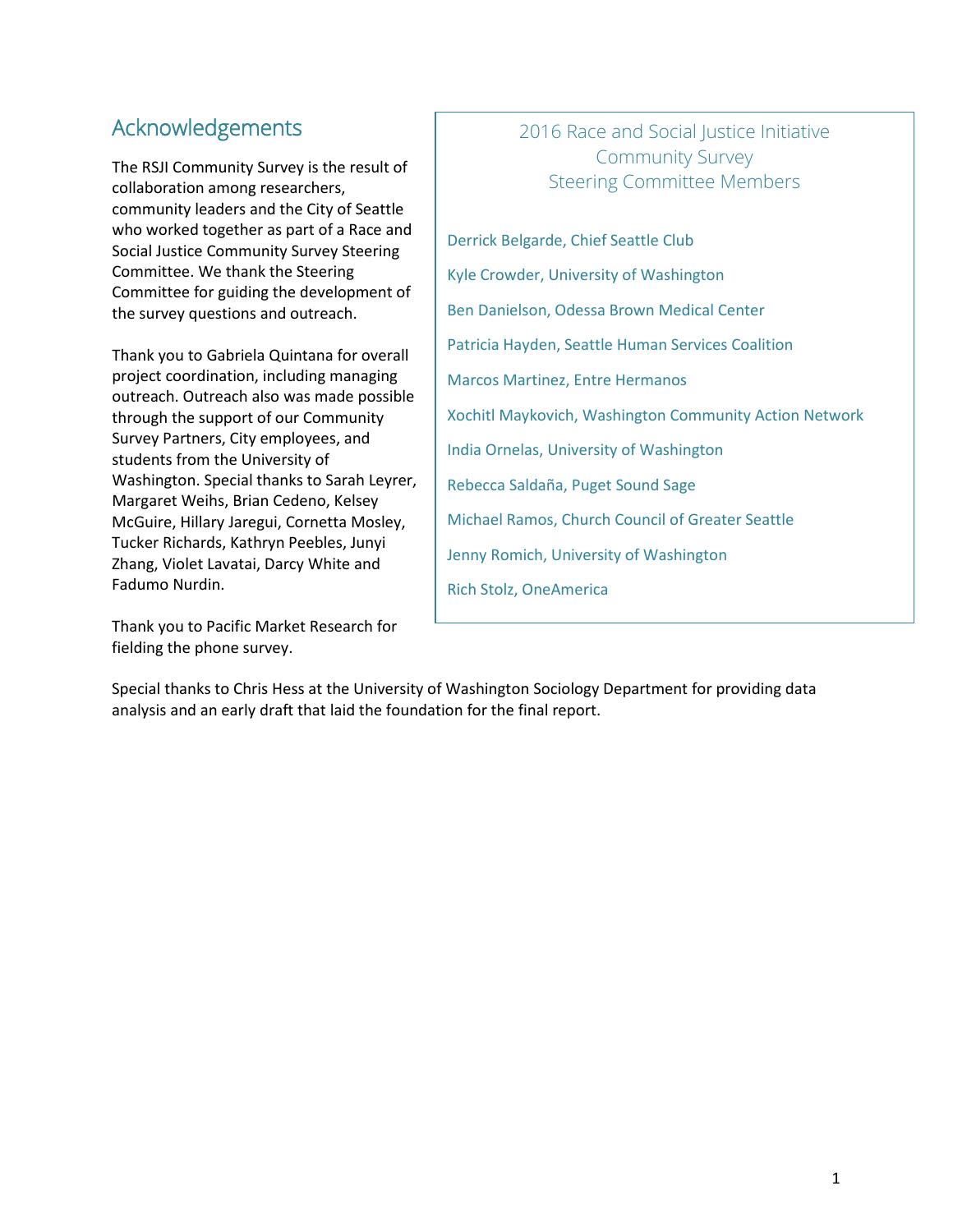# Executive Summary

The Seattle Race and Social Justice Initiative (RSJI) is the City of Seattle's commitment to ending racial disparities and achieving racial equity in Seattle. In 2014, the City affirmed and expanded RSJI via an Executive Order requiring City staff to assess progress made on racial equity. It also called on the Race and Social Justice Initiative to deepen the City's support for community-led racial justice work through projects and programs that increase the City's accountability to the community. The RSJI Community Survey is a key part of assessing the impact of our collective efforts for racial equity.

The RSJI Community Survey, first fielded in 2013, measures the perspectives of those who live, work, and go to school in Seattle, including satisfaction with City services, neighborhood quality, housing affordability, feelings about the state of racial equity in the city, and the role of government in addressing racial inequities. The 2016 survey provides updated information on the state of racial equity in Seattle.

### Key Findings

#### **Ending racial inequity is a responsibility of government.**

Seattle respondents feel strongly that government should prioritize ending the racial equity gaps that impact our communities. Nearly all respondents (96%) said government should prioritize addressing racial inequities.

**2**

**1**

#### **To achieve equity, resources must be allocated based on need.**

Eighty-seven percent of all respondents agreed when asked whether a greater portion of resources should go to those most in need.

# **3**

#### **Economic prosperity is not felt by all -- Seattle's Black community experiences a disproportionate lack of opportunity.**

More than half (53%) of all Black/African American survey respondents said they are *not* experiencing economic opportunities; Black/African American women cite the highest rates of economic exclusion.

#### **Environmental inequities persist by race and gender.**

People of color and transgender respondents were more likely to say their neighborhoods are unhealthy places to live; close to half of all American Indian/Alaska Native respondents do not feel they have benefited from Seattle's environmental progress.



**4**

#### **Communities of color do not feel they experience equal treatment by the City's criminal justice system.**

The number of people across the board reporting greater confidence in the police has increased since the last survey, but communities of color continue to have less confidence in the police than White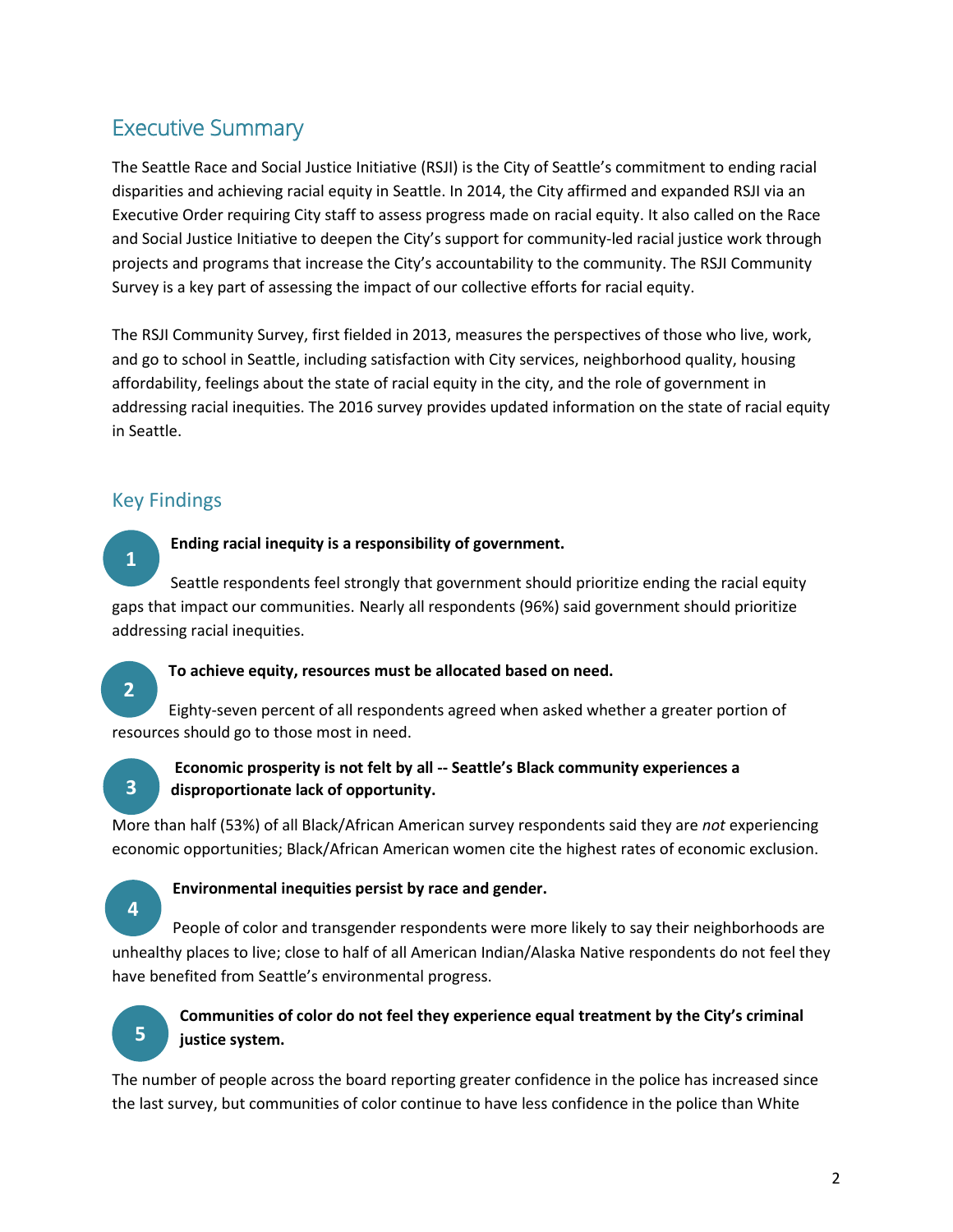respondents do. More than half of all African American/Black respondents (56.1%), and nearly half of all Multiracial respondents (47.3%) and American Indian/Alaska Native (47%) respondents have little to no confidence in the police to do a good job enforcing the law.

There is a strong lack of confidence in the courts to treat people of color and Whites equally, with nearly 70% of people of color reporting a lack of confidence.

**Communities of color and other vulnerable groups struggle to remain in our high-cost city.** Thirty-four percent (34.4%) of those surveyed responded that they or someone in their family have moved out of Seattle in the past two years due to the rising cost of housing. American Indian/Alaska Native, Black/African American, Multiracial, and Latino respondents were most likely to say so than other groups. **6**

Every racial group rated the number one reason they personally had moved out of Seattle to be the need to find lower rent or a less expensive house to maintain. At the same time, people of color cited other economic reasons (such as foreclosure or eviction) more often than White respondents.

**Seattle Public Schools struggle to make the grade with communities of color.**

Despite some mixed opinions regarding performance and preparation of students for the future, Seattle respondents were united in support of ending punitive discipline measures and improving schools and after-school programs to promote racial equity. Differences in perceptions of Seattle Public Schools (SPS) emerged along racial lines. The web survey showed that while 44.5% of young people ages 15-25 rated SPS favorably, youth of color were less likely to rate Seattle Public Schools favorably compared to their White counterparts.

**8**

**7**

#### **City efforts to be inclusive are making some inroads, but more work needs to be done.**

In both phone and web surveys, we saw a decline in the number of people who felt their participation in City processes was valued. Despite this overall decline, the web survey found communities of color and lesbian, gay and bisexual respondents felt their participation was valued at a greater rate than reported in 2013. This did not hold for transgender respondents who were less likely to say their participation was valued compared to 2013.

# **9**

#### **Progress towards racial equity is not being felt by all. Urgency and action is necessary to make a difference in people's lives.**

Both phone and web surveys revealed a decline in the percentage of people agreeing that Seattle is making progress at eliminating racial inequity. Seventy-two percent of phone and 43% of web respondents agree that Seattle is making progress. This is a decline by a margin of 7% points in the web survey and a margin of 14% in the web survey. When disaggregated by race, the percent stayed consistent for communities of color compared to 2013, while an increasing number of White respondents do not believe the City is making progress.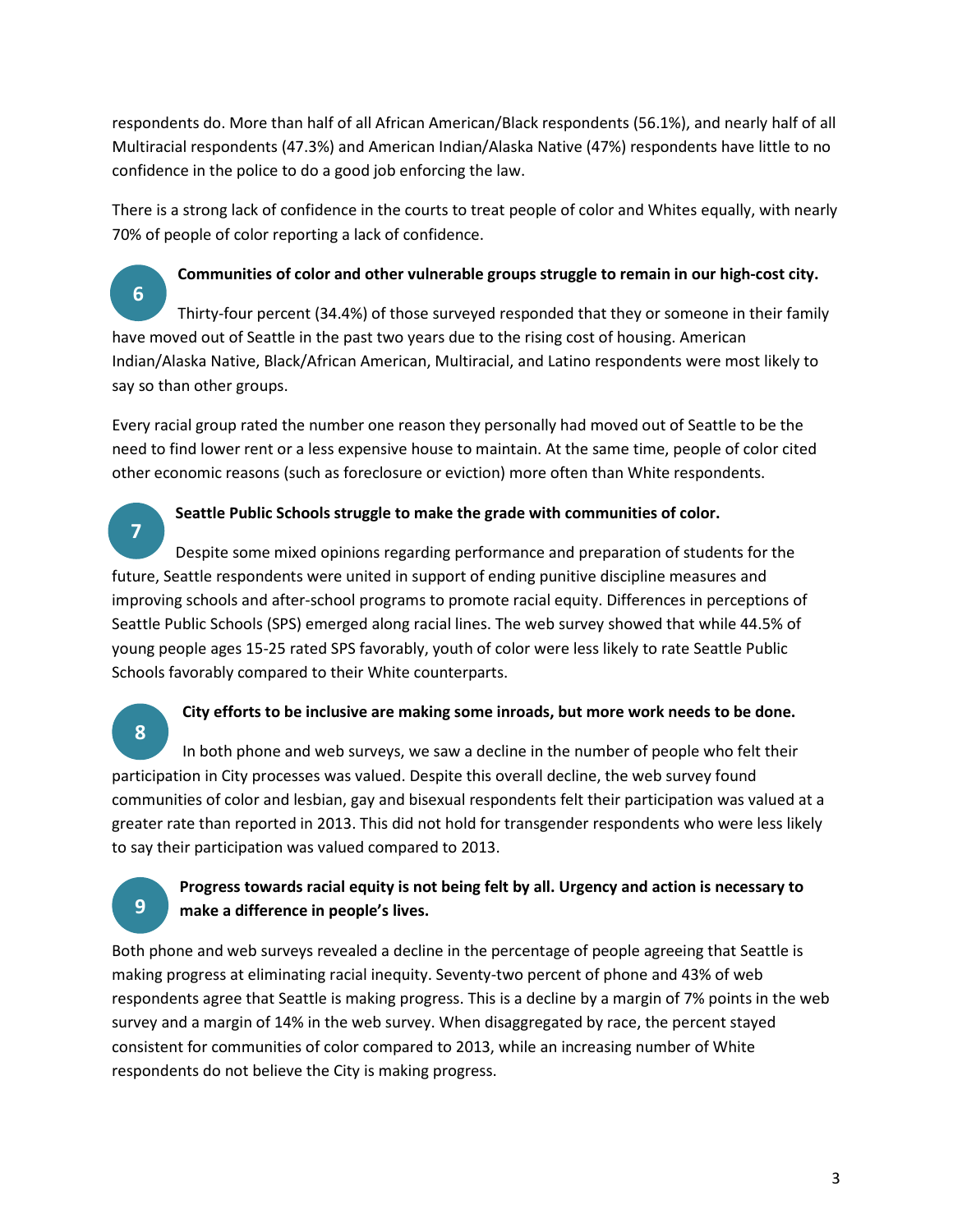#### **Conclusion**

Seattle remains a City with much work to do to achieve racial equity. The Race and Social Justice Initiative is tasked with leading municipal government's efforts to put our value of racial equity into action. The 2013 survey provided us with baseline data on the experiences of people who live, work, and go to school in Seattle. The 2016 survey reveals sobering information that the City cannot afford to ignore: despite our efforts to address inequities, **we continue to see disparate outcomes** for our communities by race and other factors. If we are going to truly see a difference in people's lives, we must invest in community-driven strategies that hold us accountable to those most impacted by structural racism and other biases. We can and we must do better.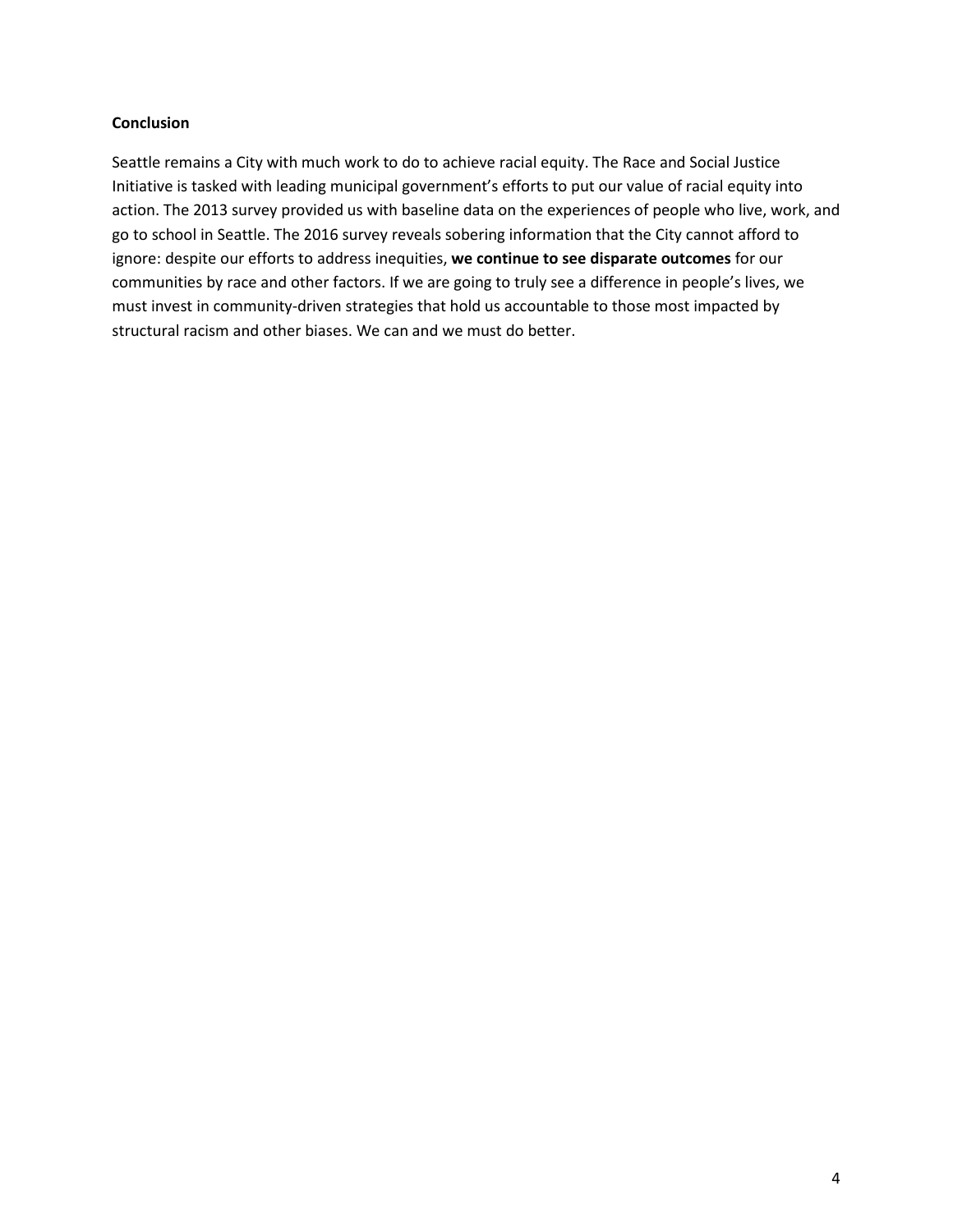# Methodology

The Race and Social Justice Community Survey was developed in partnership with a steering committee comprised of researchers from the University of Washington, community based organizations and local government. Steering Committee members guided question development and outreach.

Survey data was collected via phone and internet. The phone survey included 400 respondents and the web survey included 1,295 for a total of 1,695 respondents. Phone and web surveys differed in a few key ways: the phone survey was fielded using random digit dialing (with a 60/40 split between landline and wireless phones), while the web survey was composed of self-selected respondents. Outreach efforts for the web survey were conducted by City staff and a team of student volunteers from the University of Washington who asked community partners to send the survey link to their clients and members, visited homeless shelters and community centers and posted the survey link at libraries.

#### Who we heard from

The survey was open to anyone who lives, works, or goes to school in Seattle. Nearly all respondents live in Seattle and nearly half of all phone respondents and more than half of all web respondents work in Seattle. Eighteen percent of those surveyed by web go to school in Seattle, slightly more than twice the rate of those surveyed by phone [Figure 1].



**Figure 1. Percent of respondents by survey type who live, work and go to school in Seattle**

In terms of race, the phone survey most closely matched the demographics of Seattle for White respondents, Black/African American respondents, Multiracial respondents, and American Indian/Alaska Native respondents. Both surveys received an under representation of Latino and Asian/Pacific Islander respondents compared to their percent of the overall population [Figure 2].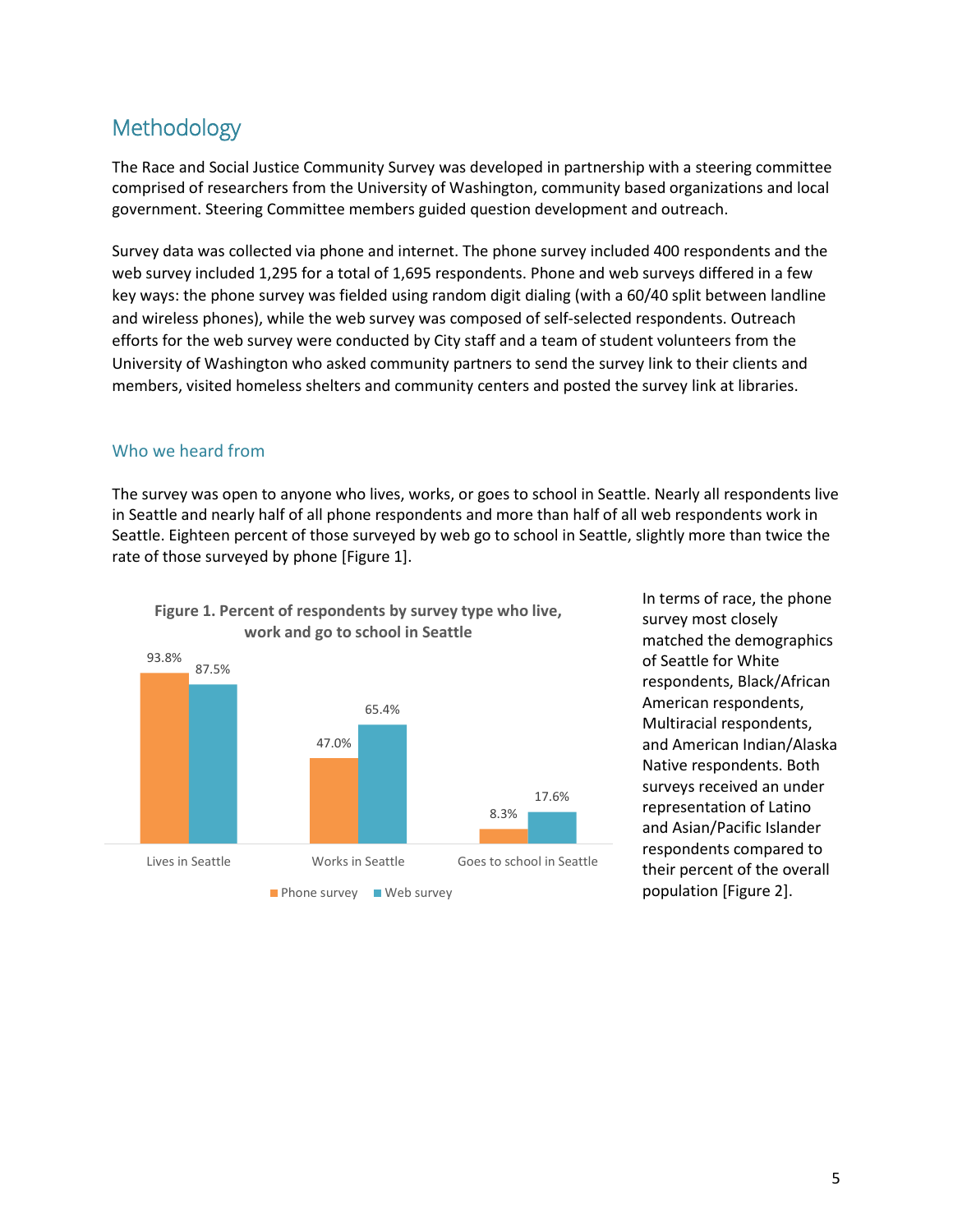

#### **Figure 2. Comparison of survey respondents to overall Seattle population by race**

\*Note: Survey only fielded to those over the age of 15. Seattle general population data above includes those under 15.

In terms of age, the phone survey respondents skewed older. For reference, the Census Bureau's most recent American Community Survey (ACS) found that about 10% of the Seattle population is 65 years of age or older. Of those surveyed by phone, 35% of the phone survey respondents was 65 or older. In terms of gender, the ACS only records male and female genders and estimates a 50/50 split in the Seattle population. This suggests that the web data over-surveyed females, with 65% identifying as female.

The report uses a combination of individual and pooled in lieu of weighting tabulations to account for variations in sample sizes. Web surveying had an explicit goal of reaching subpopulations across many dimensions, including those experiencing homelessness. Researchers providing guidance on this survey, were concerned that weighting might undermine that study design goal. Without the certainty that weighting would improve the substantive conclusions, researchers opted to analyze the data as observed/collected, and use pooled estimates as an alternative way to show overall distributions, with the non-response bias of each dataset to some extent cancelling the other's out. Pooling the data potentially averages out some of the differences in demographic composition relative to the overall Seattle population.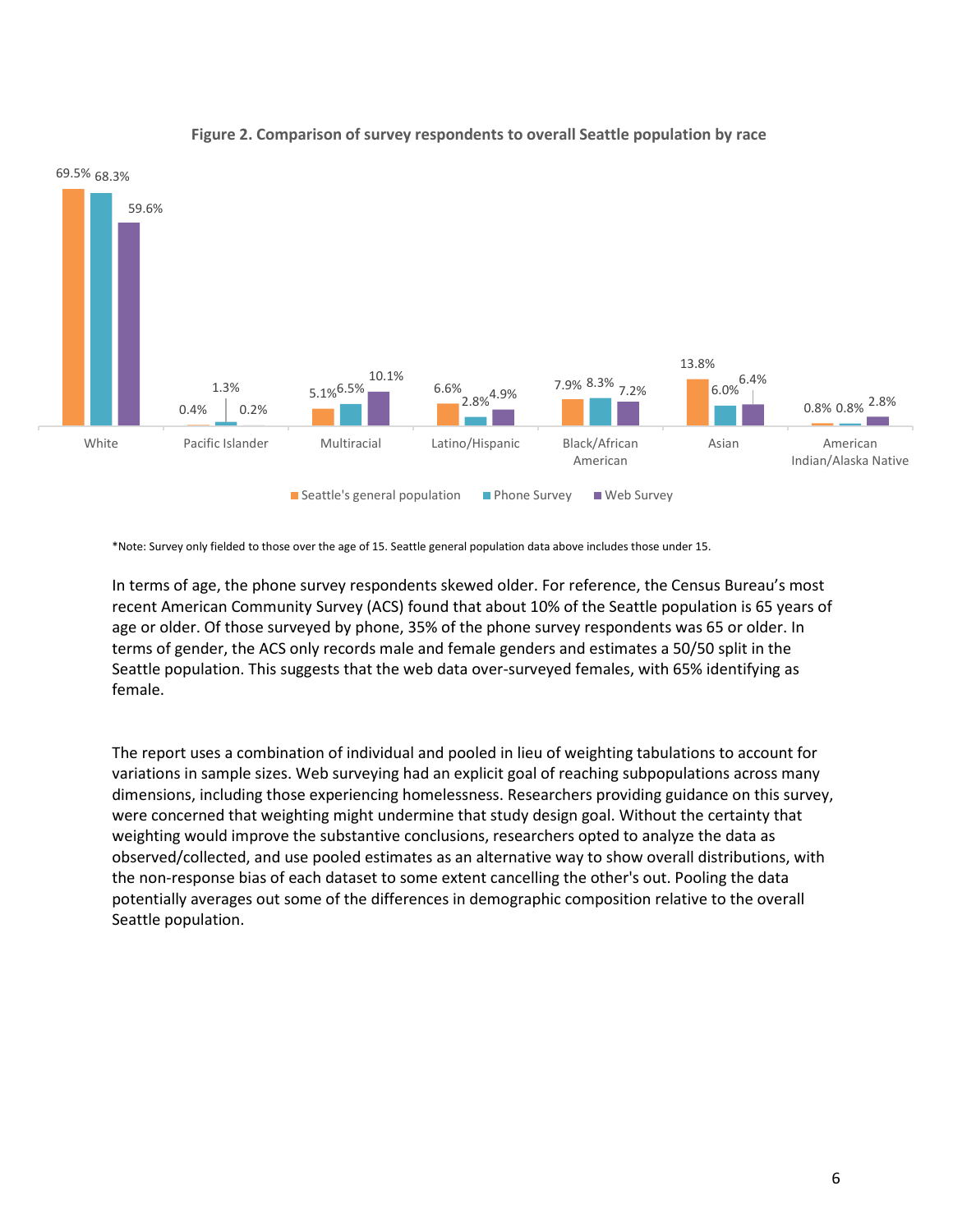# **1**

# Ending racial inequity is a responsibility of government.

Survey respondents feel strongly that government should prioritize the racial equity gaps impacting our communities. More people see this is a high priority than two years ago.

- Nearly all respondents (96%) said government should prioritize addressing racial inequities, with **nearly 8 in 10 people saying racial equity should be a "high priority" of government** [Figure 3].
- The number respondents stating that racial equity work should be a "high priority" for government has increased over time. In our 2013 phone survey, 51% rated it as such. In the 2016 phone survey, it increased by 13 percentage points to 64%. The web responses increased only slightly from 74% in 2013 to 77% in 2016.

**Figure 3. How high a priority should it be for government to address racial equity gaps in education, criminal justice, jobs, health, housing and other areas?** (Pooled data, N=1621)



• **The urgency and responsibility for government to act was clearly reflected in responses of Black/African American and Latino respondents,** 95% and 80% of whom said addressing these gaps should be a high priority (pooled data).

# To get to equity, resources must be allocated based on need.

•When asked if a greater portion of resources should go to those most in need to create equity for all, 87% agreed [pooled data]. **2**

• Over half (53.8%) of all phone respondents strongly agreed [Figure 4].

**Figure 4. Responses to statement, "To create equity and opportunity for all, I believe a greater portion of resources should go to those who are most in need."** (Phone survey, N=400)

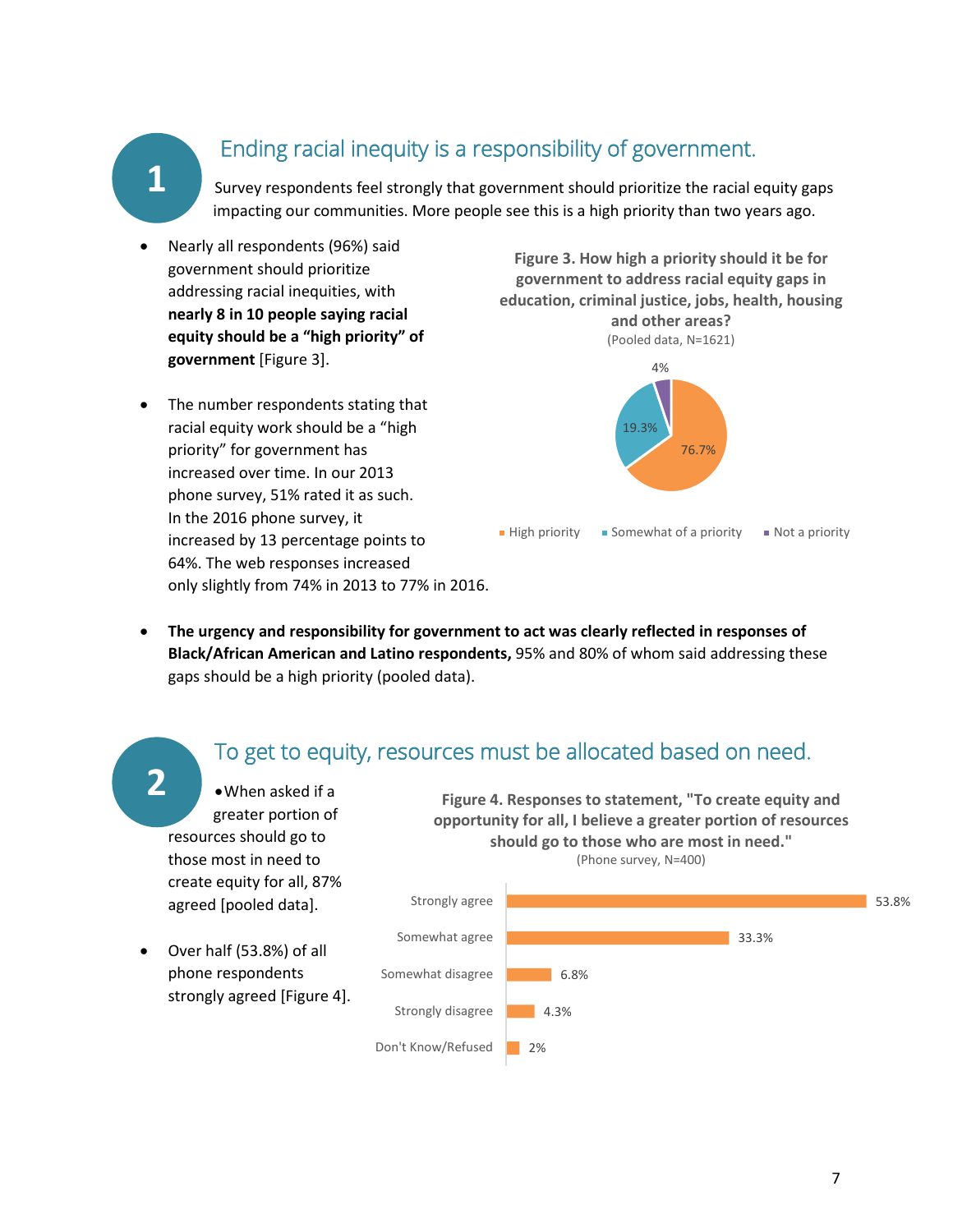**3**

# Economic prosperity is not felt by all -- Seattle's Black community experiences a disproportionate lack of opportunity.

Overall, the percentage of people experiencing opportunities to get ahead economically in Seattle has decreased over time. While over half of survey respondents (62% phone and 52% web) agreed that Seattle offers good economic opportunities, these figures are a significant decrease from prior phone surveys where in 2013, 80% and in 2001, 86% of respondents reported favorable opportunities.

The impact of a lack of economic opportunities felt by the Black community cannot be understated. **More than half (58.5%) of all Black/African American surveyed said they are**  *not* **experiencing economic opportunities.** No other racial group reported this high a lack of opportunity [Figure 5].

**Figure 5. Percent of individuals by race who disagree that Seattle has offered good opportunties for them to get ahead economically**



• An analysis of responses across race among female respondents found that **a strong majority (67%) of Black/African American women were dissatisfied with the opportunities Seattle affords them to get ahead economically** [Figure 6]**.** Considering the 2013 survey observed a similar differential for women of color, the surveys together suggest differences in economic opportunity for Black/African American women have remained prominent post-recession.

**Figure 6. Female respondents by race who responded to the question, "To what extent do you agree that Seattle has offered you good opportunities to get ahead economically?"** (Pooled data, N=916)

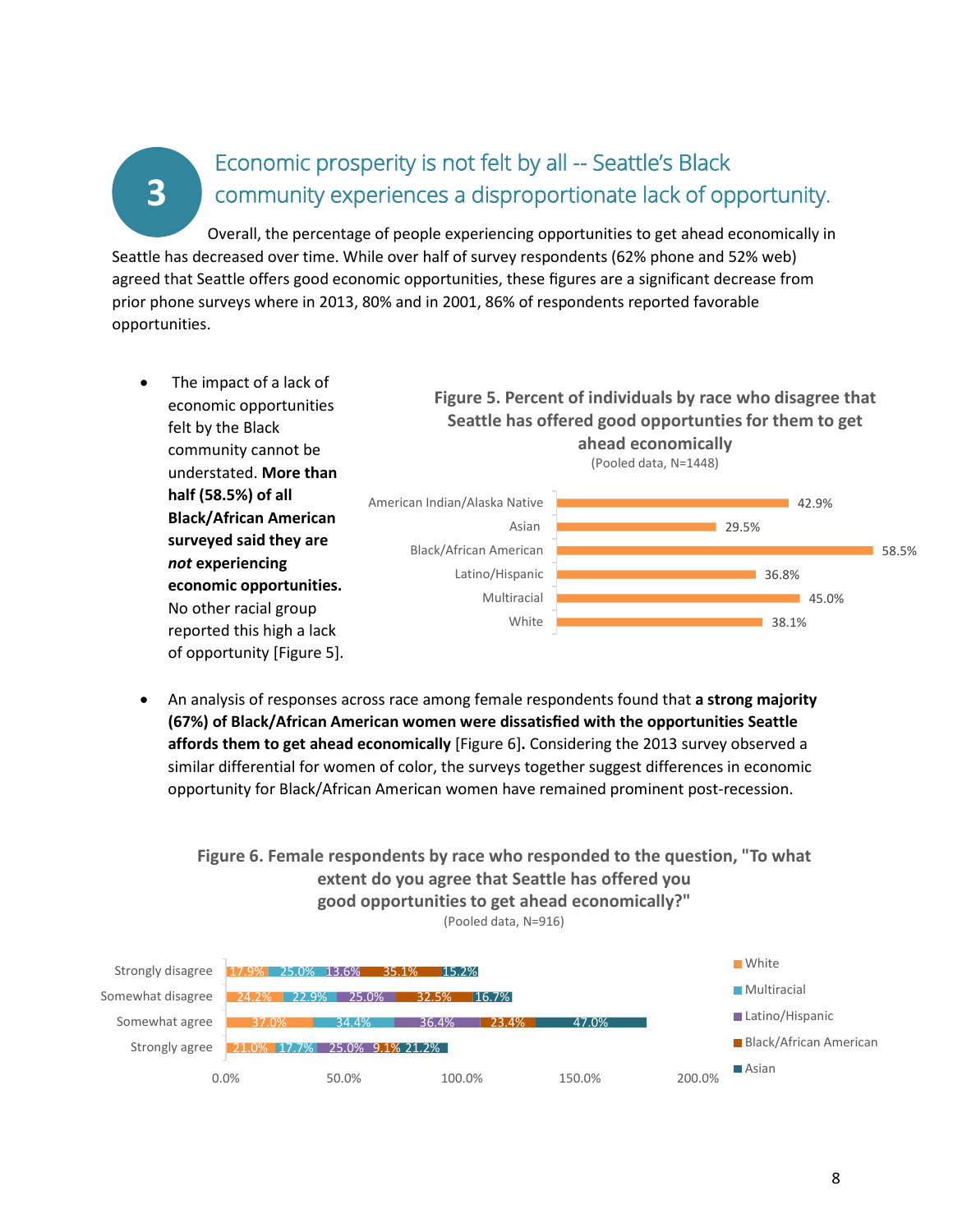# Environmental inequities persist by race and gender.

Seattle is noted nationally for its strong environmental efforts and as a healthy place to live. Strong majorities of phone and web survey respondents agree (88.5% phone/76.7% web). Yet when disaggregated by race and by gender, inequities emerge. People of color and

transgender respondents were more likely not to find their neighborhood a healthy place to live.

• Multiracial, Black/African American and American Indian/Alaska Native respondents were less likely to report than other groups that their neighborhood is a healthy place to live [Figure 7].

**4**

**Figure 7. Percent of respondents by race who disagree with the statement, "My neighborhood is a healthy place to live."**  (Pooled data, N=1480)



**Figure 8. Percent of respondents by gender who disagree with the statement, "My neighborhood is a healthy place to live."**  (Web survey, N=1195)

genderqueer respondents were significantly less likely to report that their neighborhood is a healthy place to live [Figure 8].  $\blacksquare$  27.3% 40.4% 17.0% 19.0% Other Transgender or genderqueer Male Female

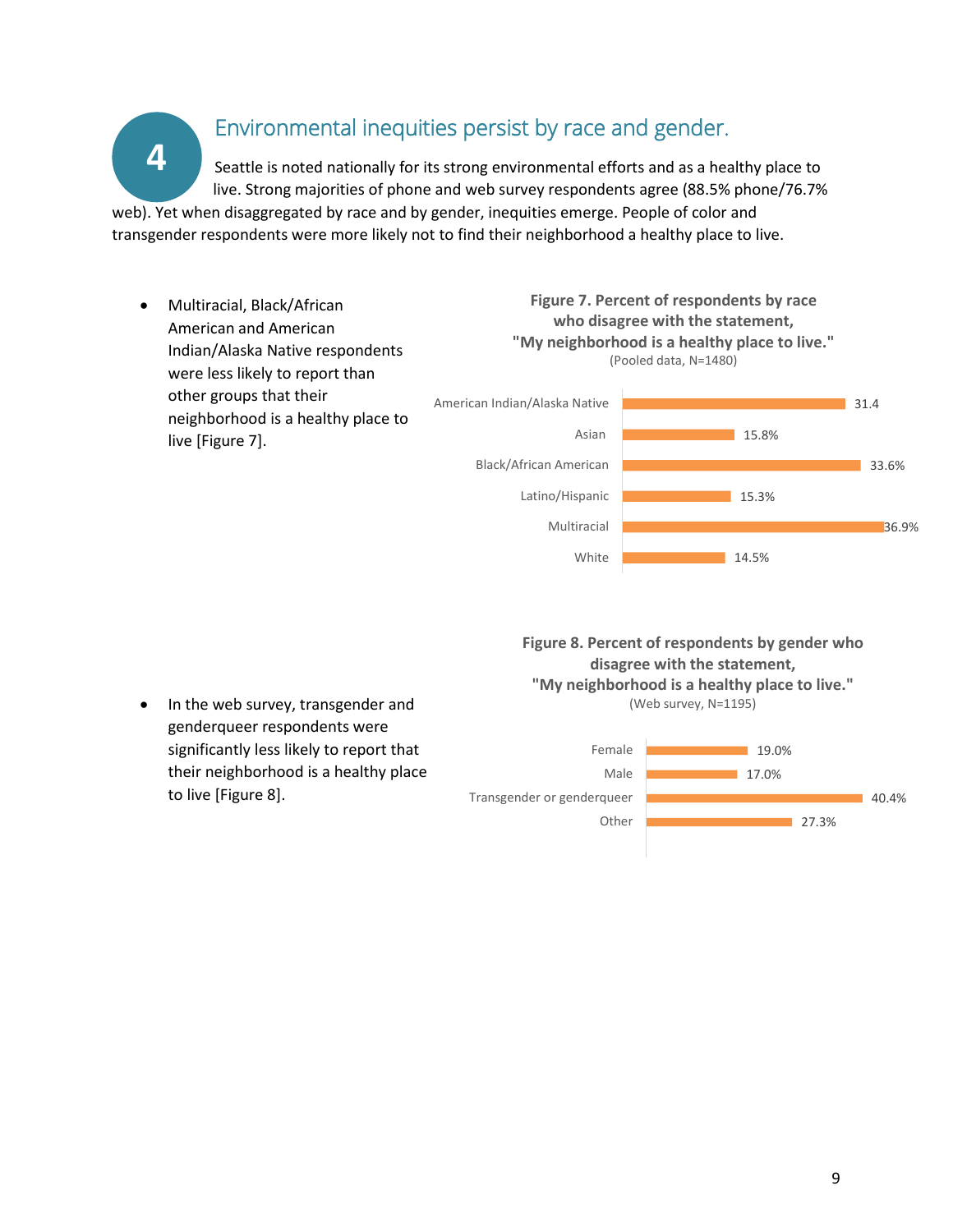Similarly, while most respondents felt they benefited from the city's environmental progress (71% phone/ 67% web), the feeling was not shared across race.

White survey respondents were more than twice as likely to *strongly agree*  that they have benefited compared to American Indian/Alaska Native, Black/African American, and Multiracial respondents.

• Close to half (44.8%) of all American Indian/Alaska Native people who completed the web survey felt they

did not benefit [Figure 9].

**Figure 9. Percent of web respondents by race who disagree with the statement, "I have benefited from Seattle's environmental progress."** (Web survey, N=1033)



# **5**

# Criminal justice -- equal treatment not felt by communities of color.

The survey reflected strong difference in how people of color and White respondents are experiencing the criminal justice system. Confidence in the police to do a good job enforcing the law and in the police and courts to treat people of color and Whites equally found mixed evaluations particularly when analyzed across race.

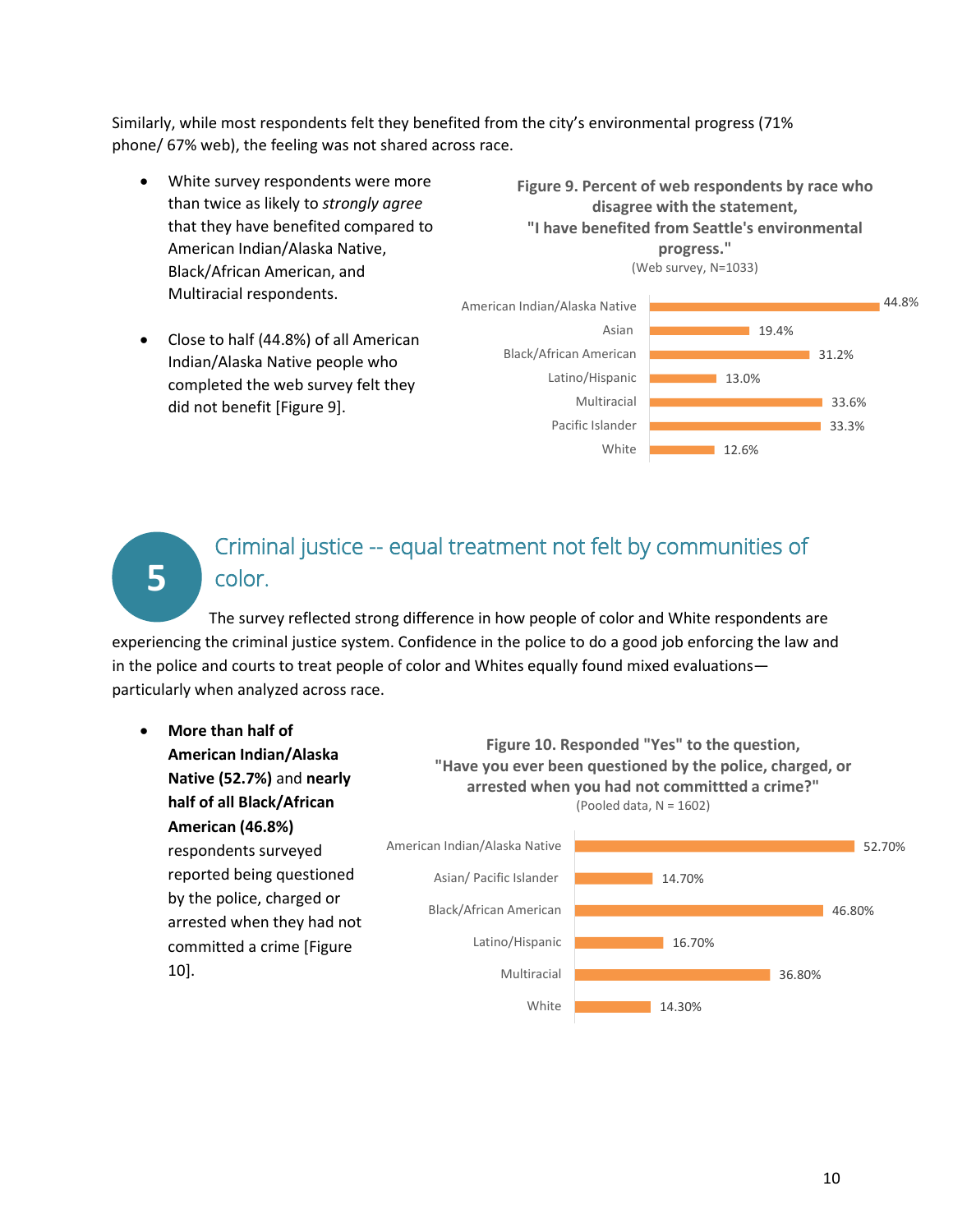• **More people reported confidence in the police to do a good job enforcing the law.** Seventyeight percent of phone respondents had at least fair confidence in the police to enforce the law, an increase in the phone survey responses from 2013, when only 66% of phone respondents reported at least fair confidence. The web responses over time have not shifted in the same way. The percentage of web respondents reporting a fair amount of confidence in the police increased only



**Figure 11. Confidence in police to do** 

**White respondents.** More than half of all African American/Black respondents (56.1%), nearly half of all Multiracial respondents (47.3%), and American Indian/Alaska Native (47%) respondents had little to no confidence in the police to do a good job enforcing the law [Figure 11].

• **People of color are more likely than White respondents to report a lack of confidence in equal treatment by the police.** Close to half (45.1%) of people of color surveyed by phone had little to no confidence in police officers treating people of color and Whites equally, compared to 32.6% of White respondents [Figure 12].

1% in the last



The pooled data showed an even higher lack of confidence (68.8% for people of color and 61.4% for White respondents) but a smaller disparity between the two groups.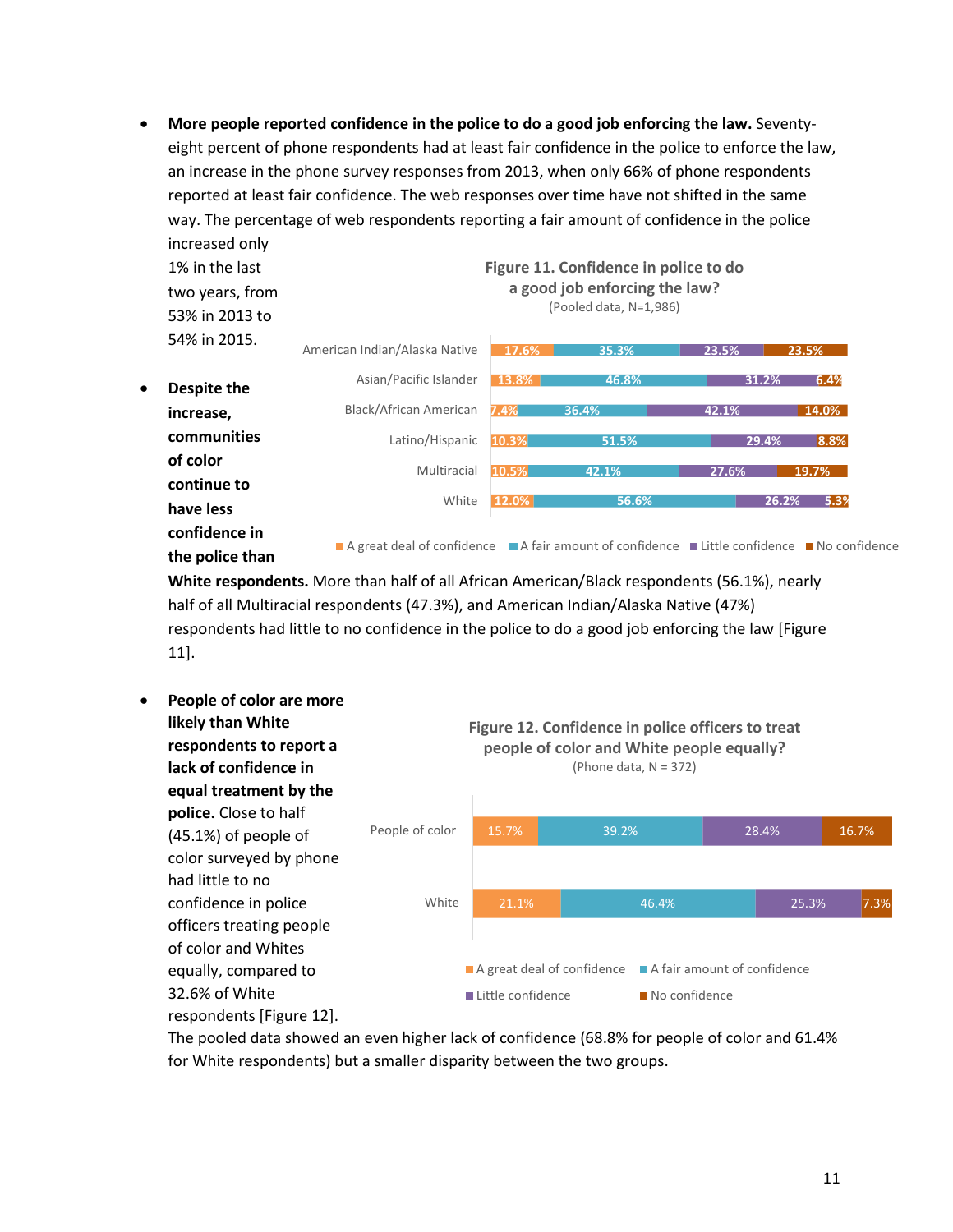

**equally across race.** Forty-one percent of people of color had little to no confidence in equal treatment, compared to 20.9% of White respondents [Figure 13]. Like the data regarding confidence in police, the pooled data showed across race, a greater rate of lack of confidence in equal treatment with 70% of people of color and 63% of White respondents reporting little to no confidence.

• When asked what top three things the City should prioritize to reduce racial disproportionately in the criminal justice system, respondents were most likely to name better schools and after school programs, requiring anti-bias training for police and courts and community-based alternatives to arrest and detention

#### **Figure 14. Top three actions City government should prioritize to reduce racial disproportionality in the criminal justice system** (Pooled data, N=1674)



[Figure 14]. This held for youth ages 15-25, and generally across race.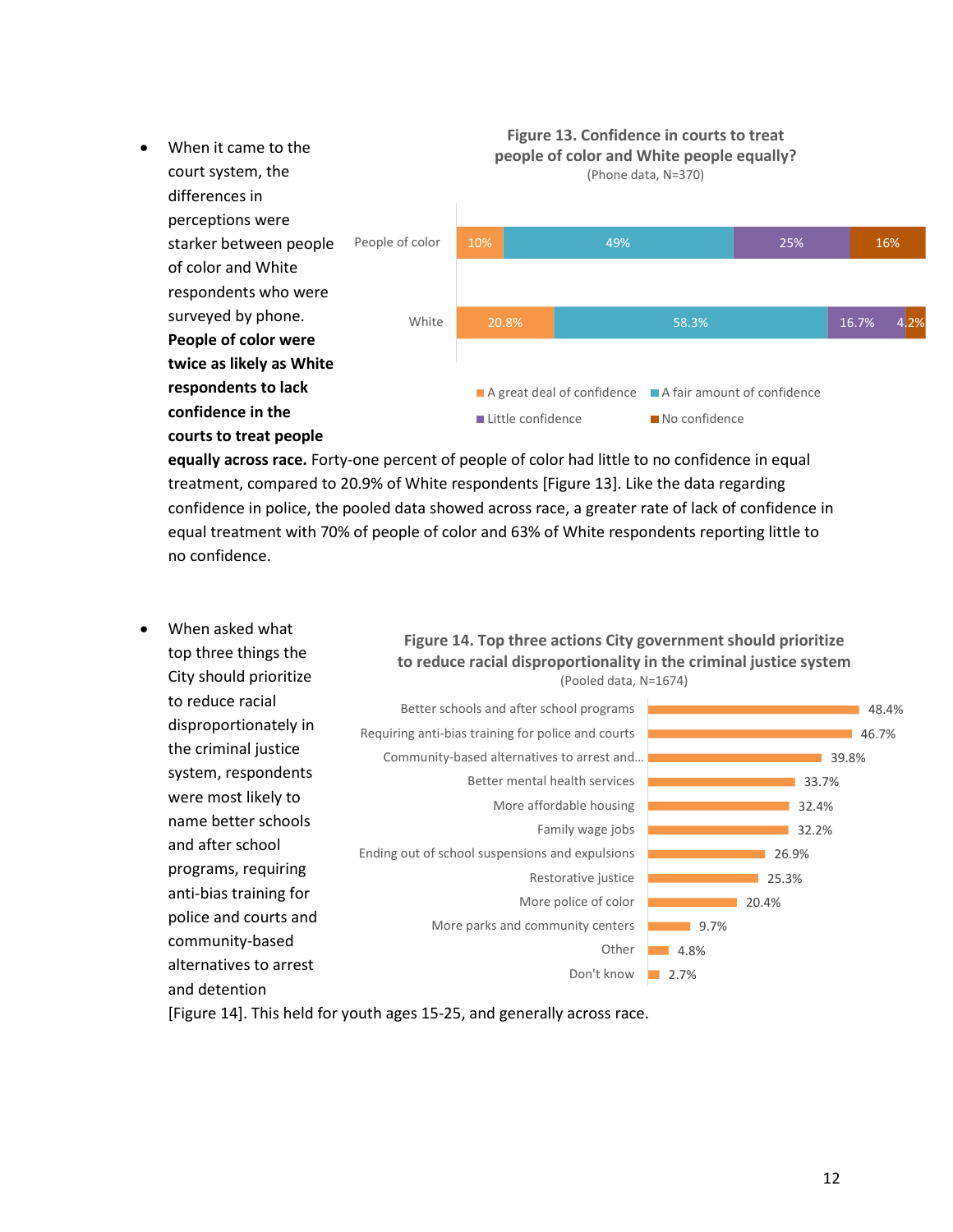# Housing: Communities struggle to remain in the city.

**6**

Housing Affordability: – While across race people regard Seattle's housing affordability as poor, people of color and lesbian, gay, bisexual, and transgender respondents are disproportionately feeling pushed out.

**Figure 15. Percent rating Seattle's** 

- **Since the 2013 survey, more people regard Seattle's housing as unaffordable.** In the two years between phone surveys, those reporting affordability as "only fair" or "poor" grew by 4% from 78% in 2013 to 82% in 2016.
- The majority surveyed by phone and web rated Seattle's housing affordability as "poor" [Figure 15].
- **Both surveys found people of color** *more likely* **than White respondents to say that it was "not very likely" or "unlikely" that they would be able to afford to live in Seattle in 5 years.** The web survey found a greater percentage of respondents across the board stating that they would likely not be able to afford living in Seattle in five years. Both surveys showed a difference of 11% 51.3% 75.4% Phone survey **Web survey housing affordability as "poor"**

between people of color and White respondents, with people of color more likely to report not being able to afford living in Seattle in five years.

- **Nearly 70% of renters in the web survey said it was "very unlikely" to "unlikely" that they would be able to afford to live in Seattle in the next 5 years, compared to 28% of home owners.** While being a renter in Seattle clearly signals a sense of uncertainty in the ability to live in our high-cost city, **race continues to be a factor** in determining people's beliefs that they will be displaced. **African American and Black renters were disproportionately more likely than White renters to feel they will not be able to remain in Seattle in the next 5 years.** (In the web survey, 78.6% of African American/Black renters said they are not very likely or unlikely to remain in Seattle, compared to 65.4% of White renters).
- **In the web survey, transgender people of color were most likely to say they would be unable to afford living in Seattle in the next 5 years. In the web survey,** 80% of transgender/genderqueer people of color stating that it was unlikely they would be able to remain in Seattle in the next five years. Sixty-two percent (63%) of white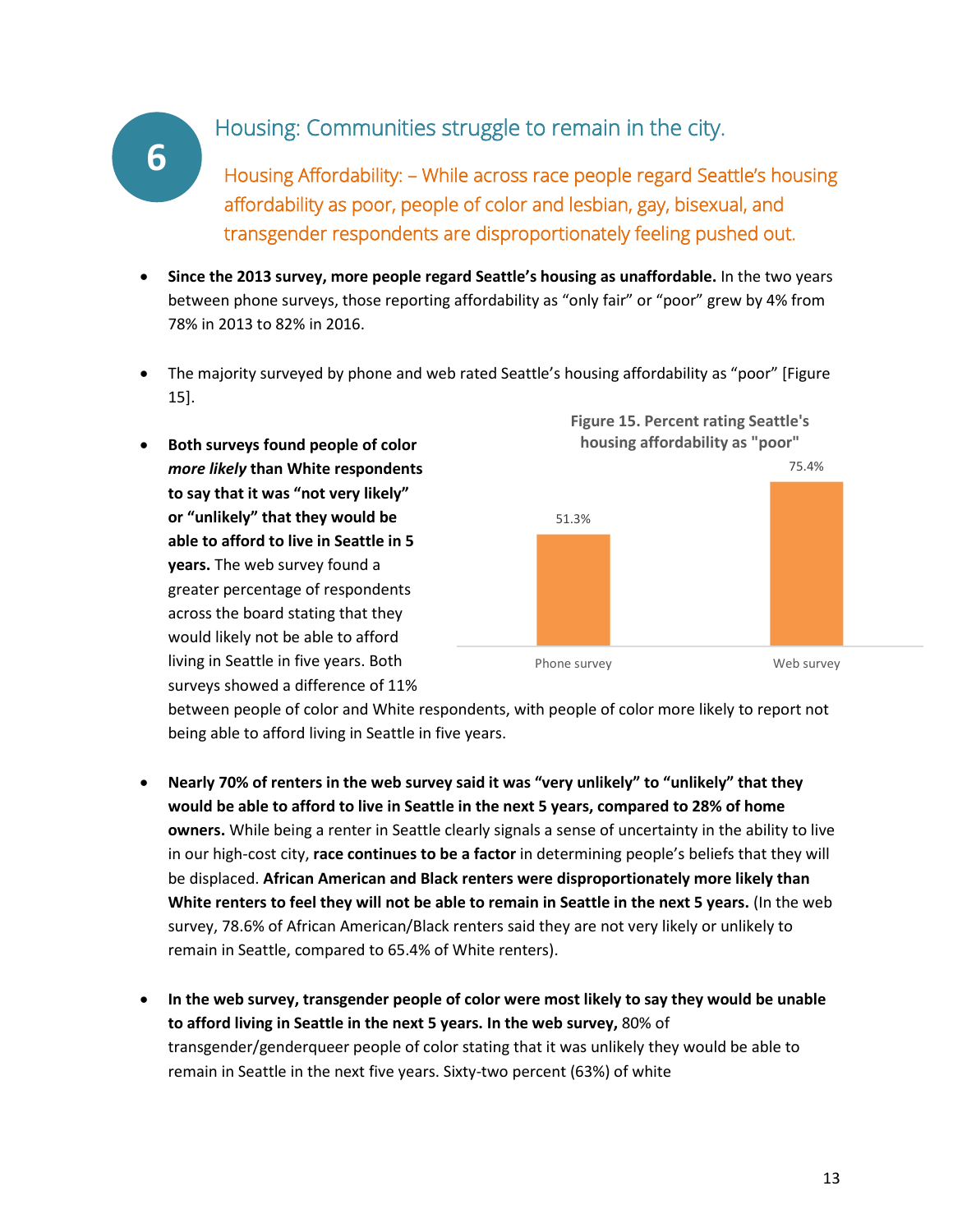transgender/genderqueer respondents and 58% of lesbian, gay and bisexual respondents across race agreed.



Places of worship, gathering places and cultural centers are often community anchors, grounding a community and providing a strong network of support. **More than half of African Americans/Black respondents (58.8%) to the web survey said it was "not very likely" or "unlikely" for their cultural center, place of worship or gathering place to remain located in Seattle in 5 years** [Figure 17].

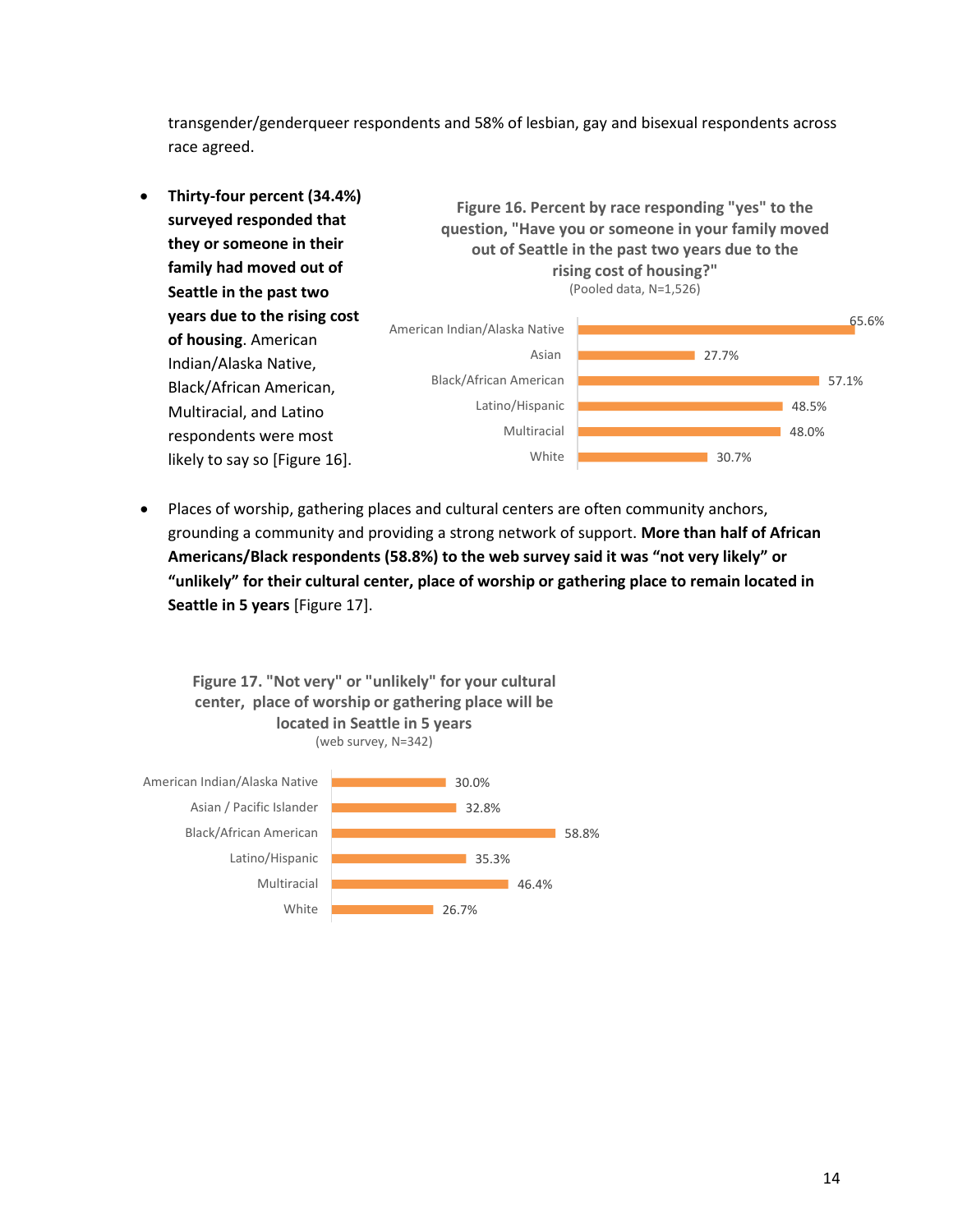The web survey showed that across race, the number one reason people moved out of Seattle was for less expensive housing. People of color were more likely to cite, property redevelopment, foreclosure or eviction for having to move than White residents [Figure 18].



**People of color White**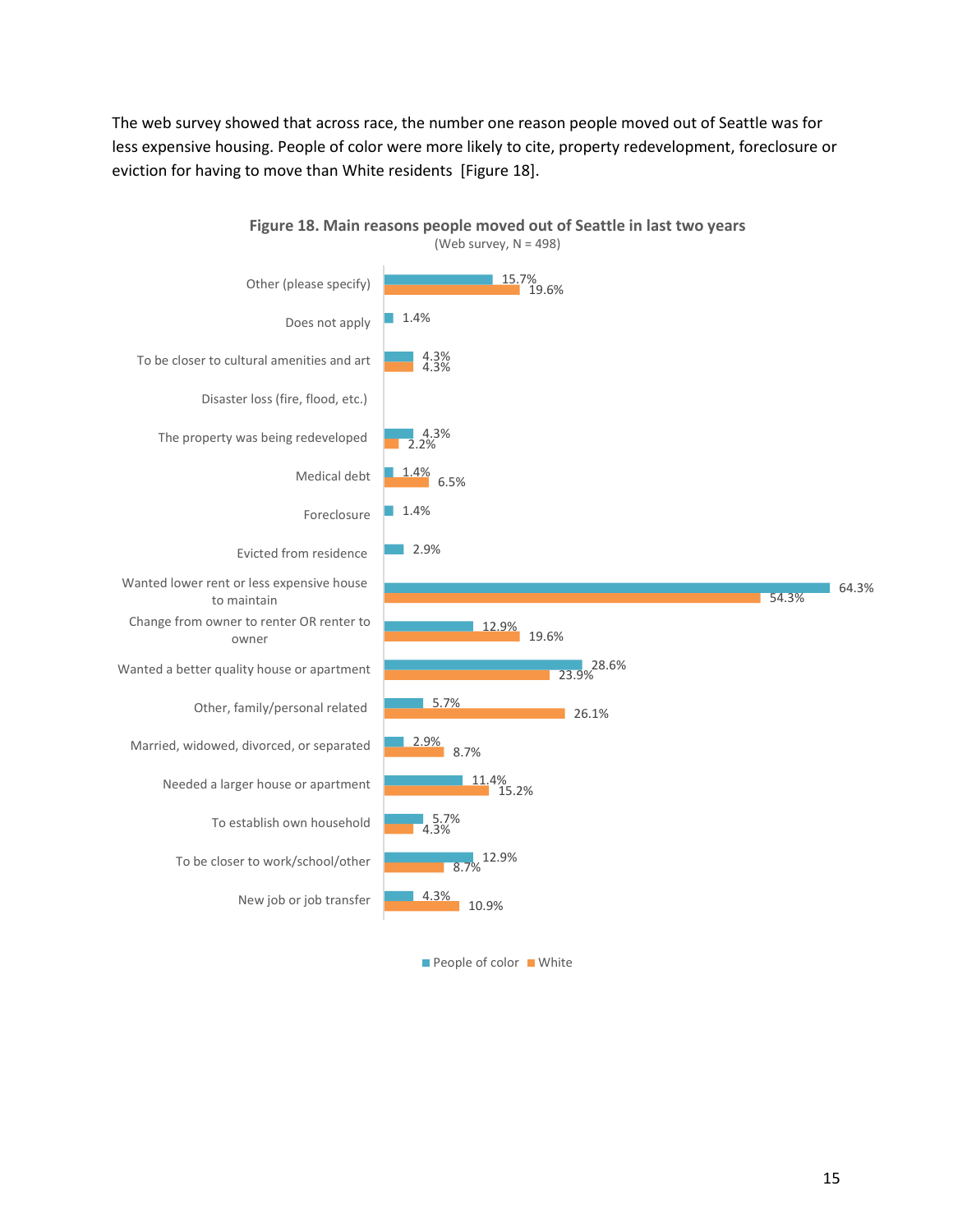### Is the City doing enough to ensure people can afford to stay in Seattle?

• When asked whether the City was doing enough to ensure people can afford to stay living in Seattle, strong majorities in both the phone and web surveys (71% and 82.8% respectively) disagreed.

#### The role of City investments.

**7**

• The survey asked respondents if they felt City of Seattle public investments (such as transportation and utilities) have created housing affordability problems in certain neighborhoods. While 60.2% of web respondents agreed that they had, the distribution by race of those agreeing was for the most part similar, except for Asian/Pacific Islanders, who were most likely to agree by at least 7% points higher than other groups.

### Quality of life is not always high for people of color, renters and people with disabilities.

- People with disabilities were nearly twice as likely to be dissatisfied with Seattle's quality of life compared to those without disabilities, 22.6% compared to 11% (pooled data).
- While all groups had a strong proportion reporting satisfaction, African Americans and American Indian/Alaska Natives who completed the web survey were nearly three times as likely as White respondents to say they were dissatisfied or very dissatisfied with the quality of life in their neighborhoods (23% and 24% compared to 8% respectively).
- Renters (29.7%) were more likely than home owners (17.6%) to be dissatisfied with Seattle as a place to raise children (web survey).

# Education – Seattle Public Schools struggles to make the grade with communities of color.

Ratings of Seattle Public Schools (SPS) were mixed across both the phone and web surveys, particularly among people of color. Despite some mixed opinions regarding SPS's performance and preparation of students for the future, responses were united in support of ending punitive discipline measures and improving schools and after-school programs to promote racial equity.

• When asked, "How do you rate Seattle Public Schools?", responses from the phone survey were nearly split in terms of favorable and unfavorable ratings (40% very good/good to 39%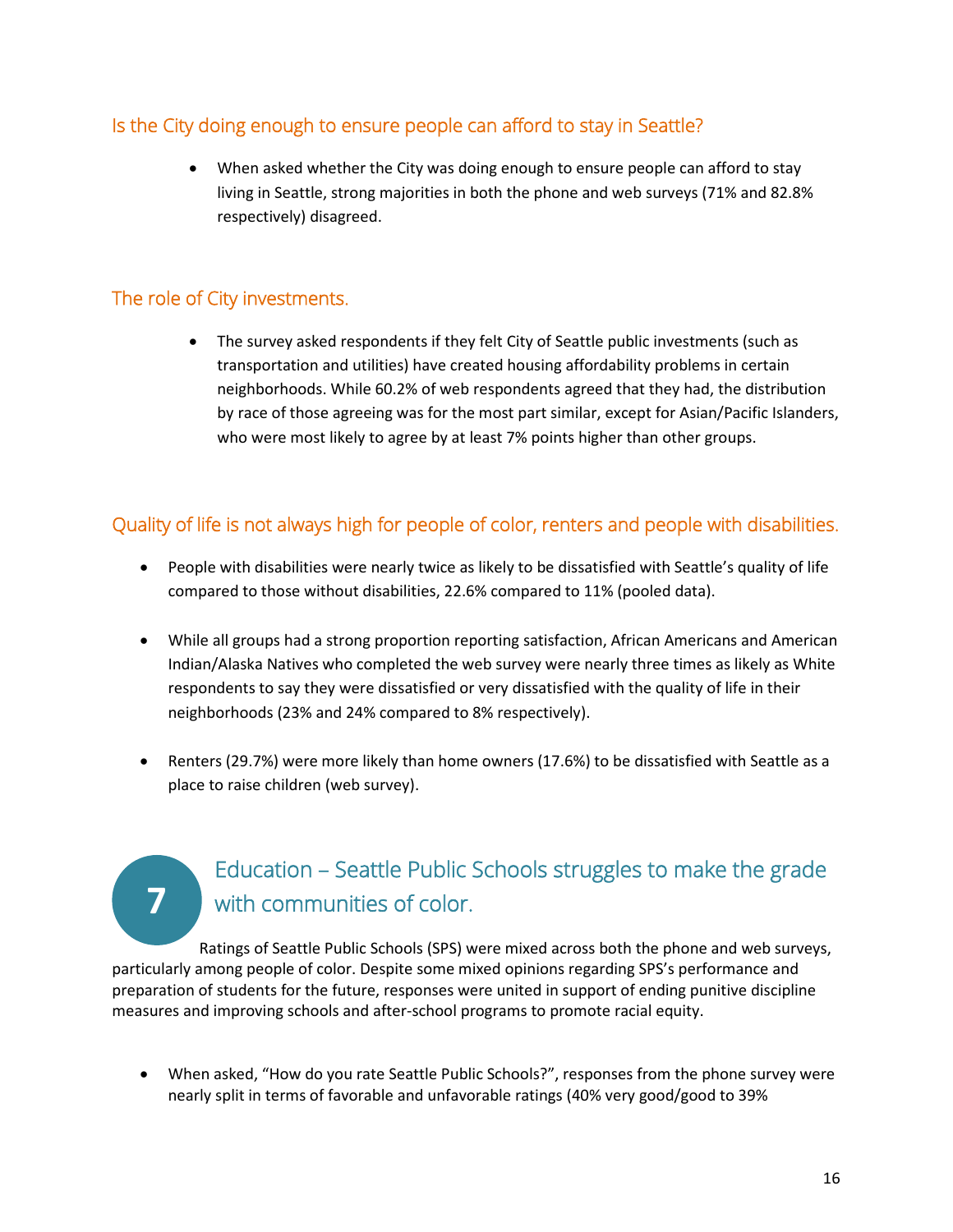fair/poor). Responses from the web data tended towards less favorable evaluations with 38.6% rating SPS as fair/poor and only 23.4% rating as good to very good [see attachment, Q 23, p11].

• In terms of race, Black, Native American, and Multiracial respondents gave SPS a "poor" rating more than other groups" [Figure 19].



• The web survey showed that while 44.5% of young people ages 15-25 rated SPS favorably, when disaggregated by race, differences emerge. Youth of color were less likely to rate Seattle Public Schools favorably compared to their White counterparts [Figure 20].



(Web survey, N=753)



• About 75% of each sample reported agreement with the

statement, "Shifting from punitive discipline measures in Seattle Public Schools to measures that address harm and repair relationships is important to making sure all students, regardless of their race, receive fair and just treatment." [see Attachment, Q25] When analyzed by race, gender and sexual orientation, there was strong consensus across groups.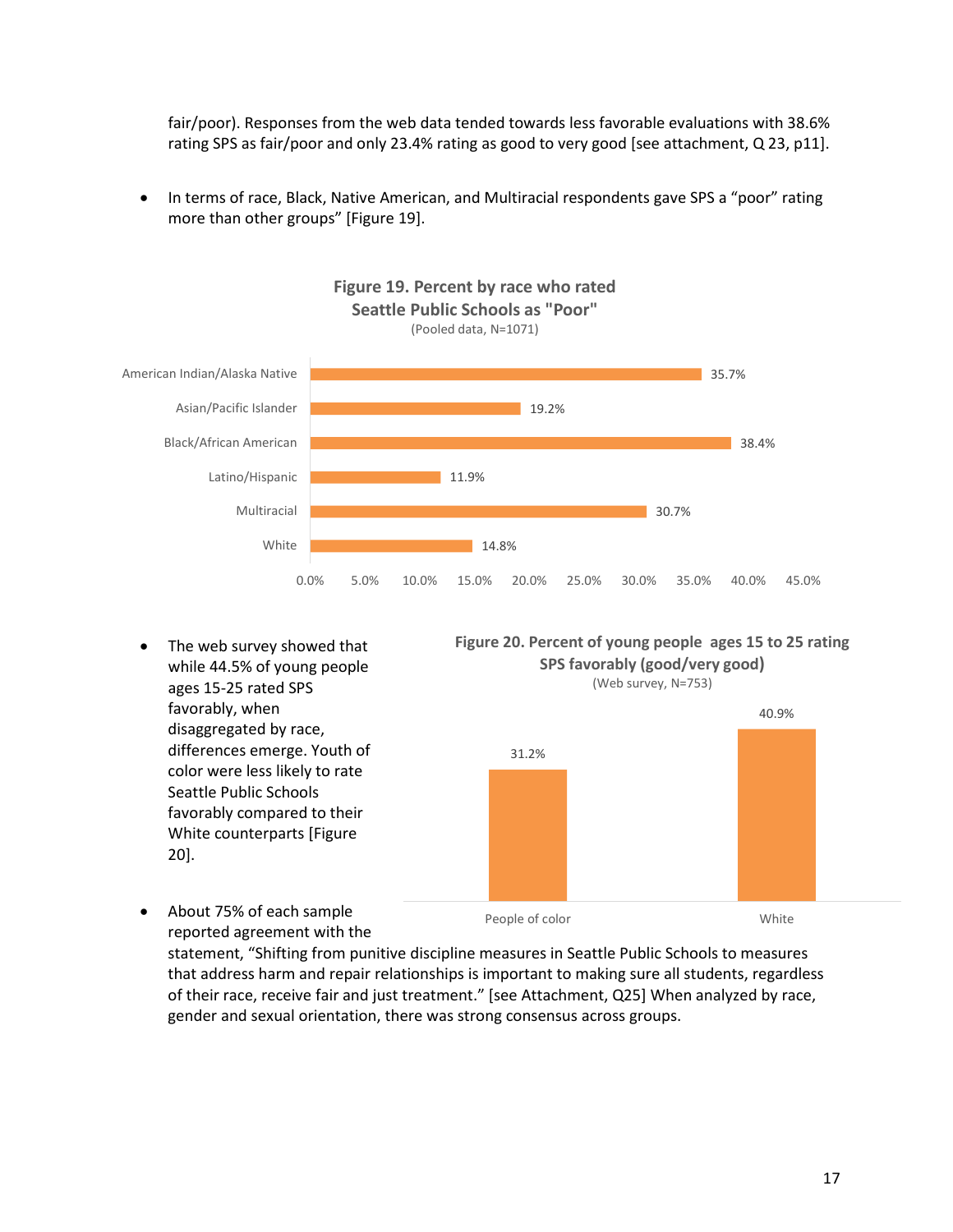• Over half (56.4%) of all Black/African Americans surveyed and 42.3% of Native Americans surveyed strongly disagreed that staff and teachers at Seattle Public Schools treat students of color the same as white students [Figure 21].



# **8**

# City efforts to be inclusive in outreach is having an impact on some groups, with more work to be done.

About half of those surveyed by phone and web (48.8% phone/51.5% web) were aware of the City of Seattle's outreach to the community on policies or projects, yet only 35.4% of those surveyed by phone and just about a quarter of those surveyed by web (26.4%) had participated.

• **Fewer people felt the City valued their participation.** Of those who had participated, over half of phone respondents (53.6%) said they felt their participation was valued a fair amount to a great deal while only 33.6% said the same in the web survey. This is a significant drop in the web responses since 2013, when 49% said they felt their participation was valued a fair amount to a great deal [Figure 22].

18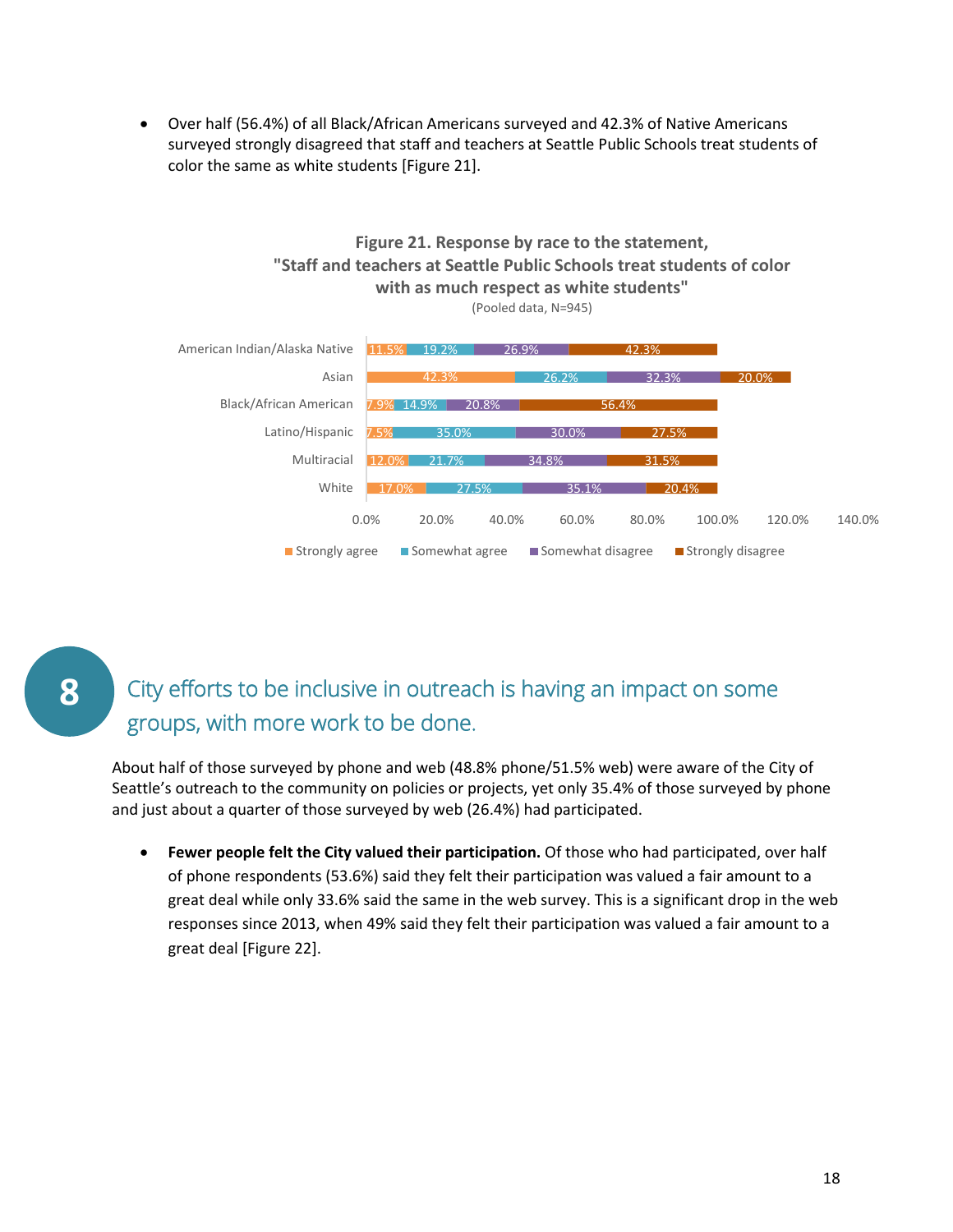

#### **Figure 22. Felt participation in outreach engagement efforts was valued by the City of Seattle**

- While overall, fewer people felt the City valued their participation, the racial disparity that existed in the 2013 web survey did not appear in 2016. In the 2016 web survey, **people of color were slightly more likely to say their participation was valued** a fair amount to a great deal compared to white respondents (35.1% to 32.8% respectively). This held true across race/ethnicities except for Asian Pacific Islander respondents who were approximately as likely as white respondents to say their participation was valued (32.2%).
- Similarly, the disparities that existed in the 2013 web survey for lesbian, gay and bisexual respondents compared to straight respondents in terms of their participation feeling valued was not reported in the 2016 survey. Rather, **lesbian, gay, and bisexual respondents were more likely to feel their participation was valued** compared to their straight counterparts (37.3% to 32.6% respectively). This held for LGB people of color as well, of whom 39.1% said they felt their participation was valued, compared to 36% of LGB White respondents. **This did not hold for transgender respondents who were less likely to say their participation was valued** compared to 2013 (44.5% of transgender respondents said their participation was valued in 2013 which dropped to 27.3% in 2016).
- **Immigrants and refugees were slightly less likely to be aware of the City's outreach efforts than two years ago.** In 2013, 51% of web survey respondents born outside the U.S. were aware of the City's outreach efforts but fell to 46.5% in 2016.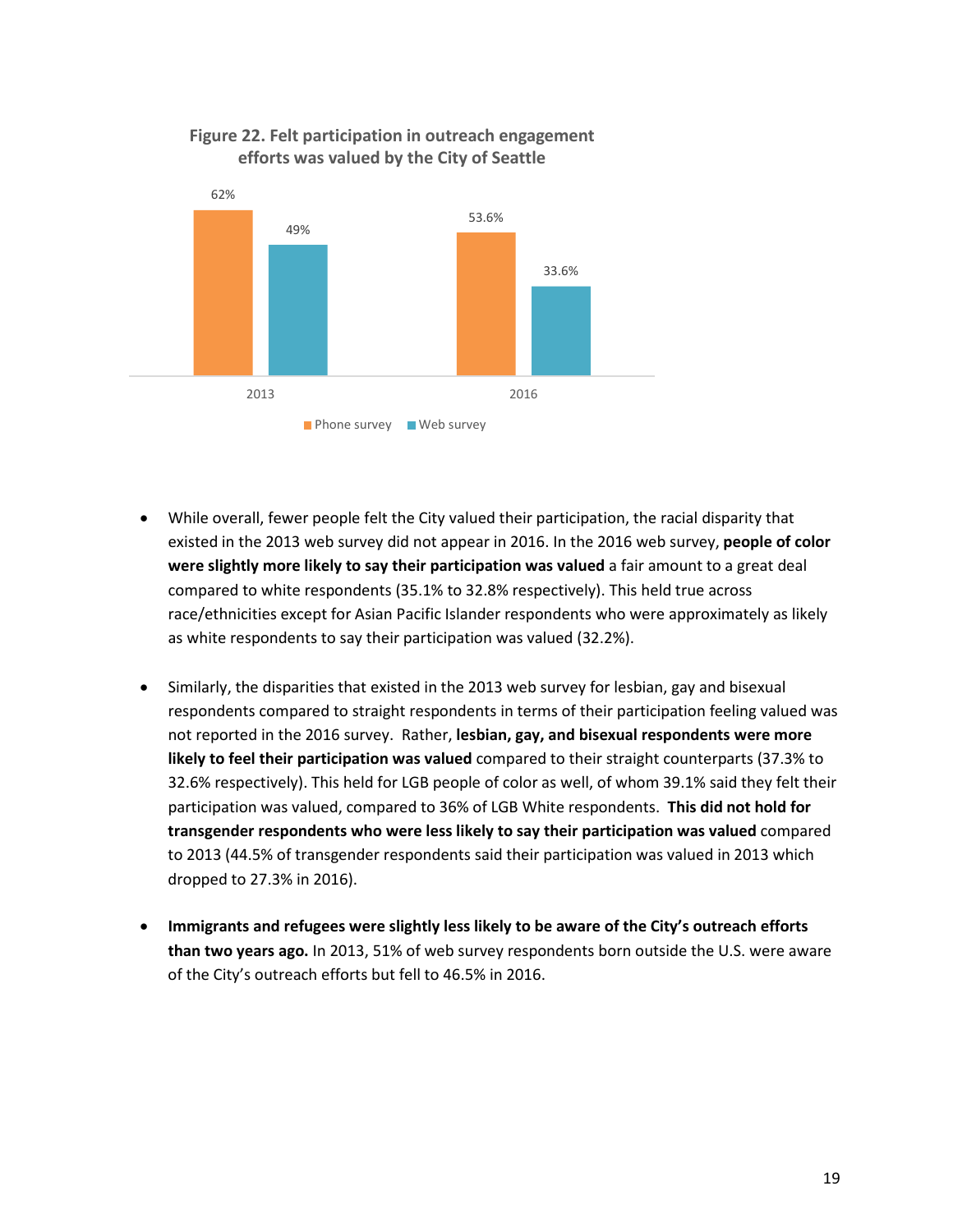# Progress towards racial equity is not felt by all. Urgency and action is necessary to make a difference in people's lives.

In 2016, fewer people said they believe Seattle is making progress eliminating racial inequities and creating a city where social, economic, and political opportunities and outcomes are not predicted upon a person's race than reported so in 2013 [Figure 23 and Figure 24].

Web survey data overtime shows that across race, the same or more people respond less favorably than they had in the previous survey. For example, while the percent of Black/African Americans who strongly disagreed that we are making progress held the same since the last survey (around 32%), White people were also more likely than they had been in 2013 to strongly disagree, moving from 11% in 2013 to 15% in 2016.

#### **Figure 23. Percent agreeing that Seattle is making progress eliminating racial inequities 2013 to 2016**



#### **Figure 24. Percent agreeing that Seattle is making progress eliminating racial inequities**

(web survey, N=1074)



## Conclusion

**9**

For more than a decade the Race and Social Justice Initiative (RSJI) has been working to achieving racial equity within government. The 2013 Community Survey provided baseline data about who lives, works and goes to school in Seattle. The 2016 Community Survey reveals sobering facts that we cannot ignore. Despite our efforts to address the manifestations of institutional and structural racism, our communities of color continue to experience disparate outcomes in every quality of life indicator. If we are going to truly change the lives of the most impacted community members, **we must center community leadership, we must resource community-owned strategies and we must be accountable to our communities.**

We can and we must do better.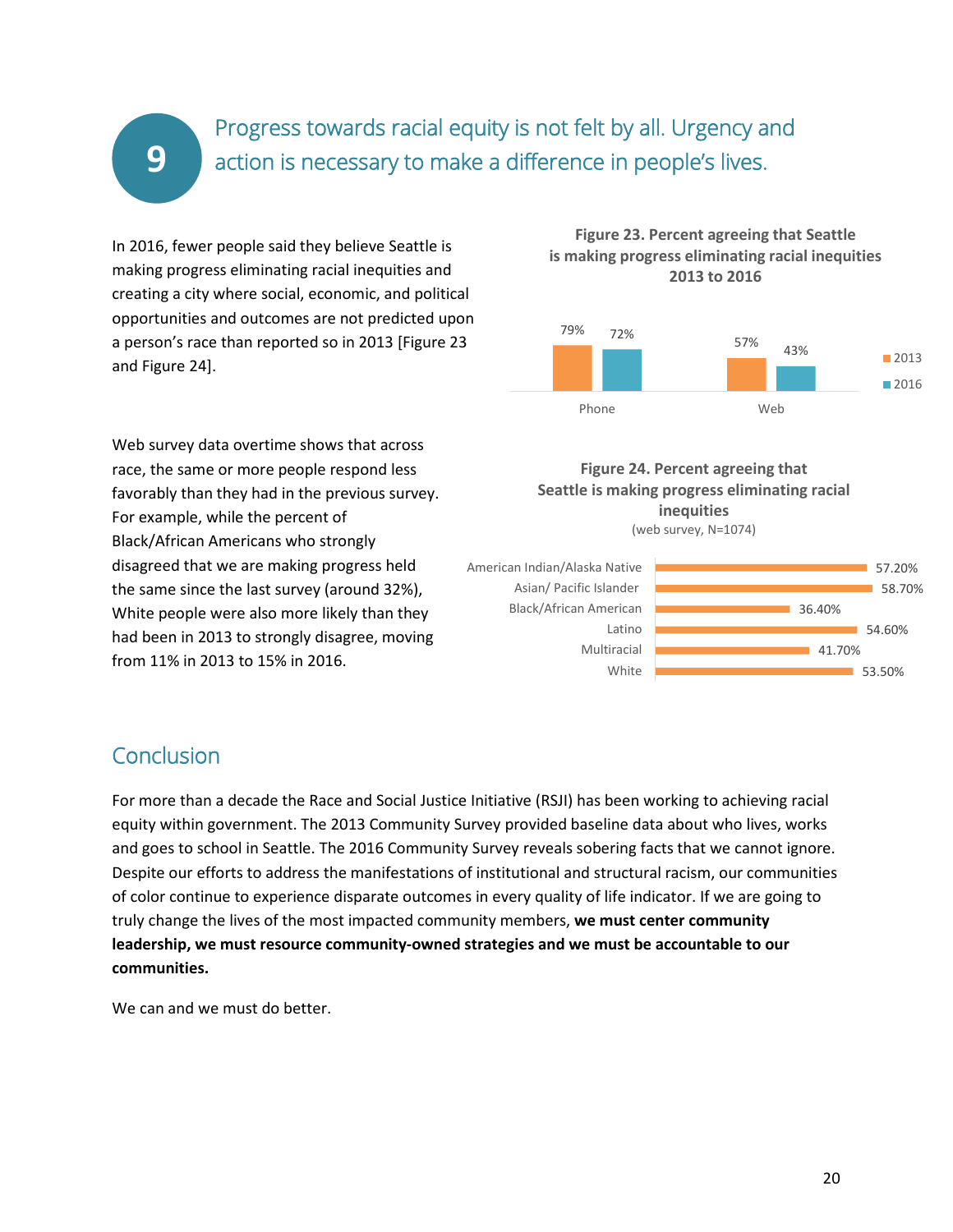# Appendix - 2016 Community Survey Frequency Tables

# **Question 1 — Which of the following applies to you? (Select all that apply):**

| Table 1: Respondent lives in Seattle |                     |                  |
|--------------------------------------|---------------------|------------------|
|                                      | <b>Phone Survey</b> | <b>WebSurvey</b> |
| Live in Seattle                      | 375 (93.75%)        | 1133 (87.49%)    |
| Does not live in Seattle             | 25 (6.25%)          | 162 (12.51%)     |

| Table 2: Respondent works in Seattle |                     |              |
|--------------------------------------|---------------------|--------------|
|                                      | <b>Phone Survey</b> | Web Survey   |
| Work in Seattle                      | 188 (47%)           | 847 (65.41%) |
| Does not work in Seattle             | 212 (53%)           | 448 (34.59%) |

Table 3: Respondent goes to school in Seattle

|                                  | <b>Phone Survey</b> | <b>Web Survey</b> |
|----------------------------------|---------------------|-------------------|
| Go to school in Seattle          | 33 (8.25%)          | 228 (17.61%)      |
| Does not go to school in Seattle | 367 (91.75%)        | 1067 (82.39%)     |

# **Question 2 —Please selectwhich most closely matches your satisfaction with the quality of life in Seattle:**

| Table 4: Seattle as a place to live |             |              |
|-------------------------------------|-------------|--------------|
| Web Survey<br><b>Phone Survey</b>   |             |              |
| Very satisfied                      | 178 (44.5%) | 434 (33.51%) |
| Somewhat satisfied                  | 164 (41%)   | 645 (49.81%) |
| Dissatisfied                        | 41 (10.25%) | 115 (8.88%)  |
| Very dissatisfied                   | 13 (3.25%)  | 37 (2.86%)   |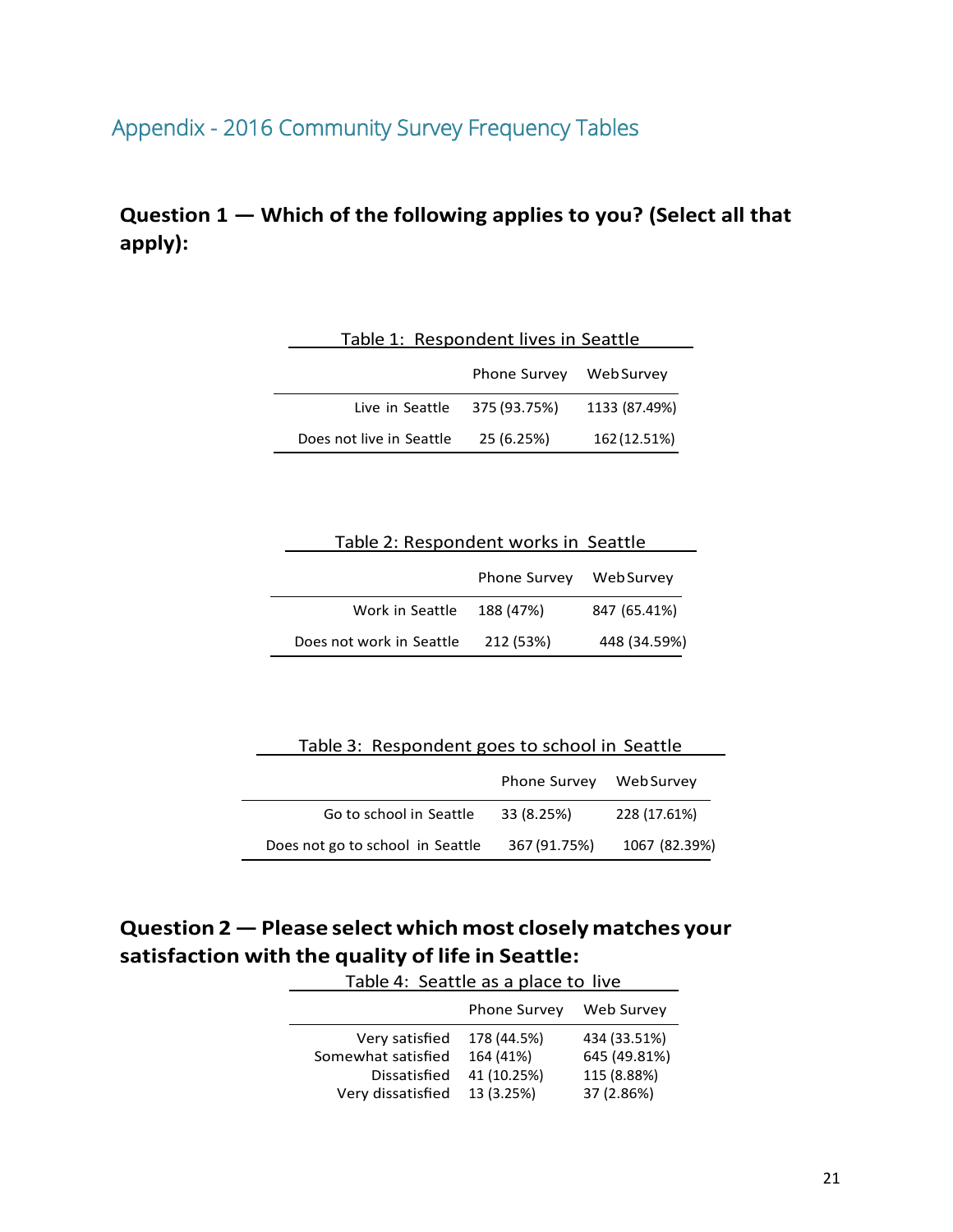| Does not apply       | 1(0.25%)  | 46 (3.55%) |
|----------------------|-----------|------------|
| Don't know / Refused | 3 (0.75%) | 18 (1.39%) |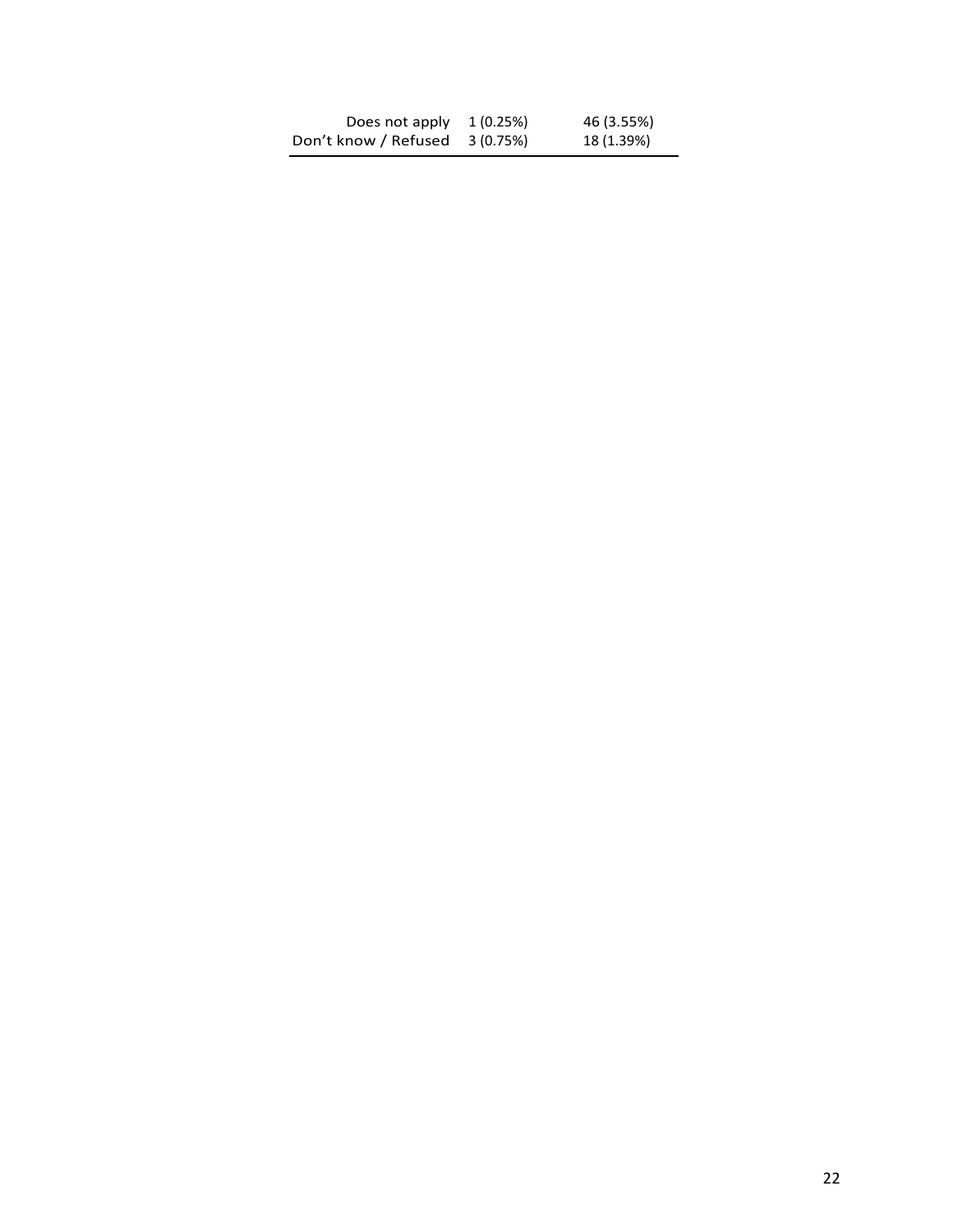|                    | <b>Phone Survey</b> | Web Survey   |
|--------------------|---------------------|--------------|
| Very satisfied     | 221 (55.25%)        | 506 (39.07%) |
| Somewhat satisfied | 150 (37.5%)         | 552 (42.63%) |
| Dissatisfied       | 21 (5.25%)          | 107 (8.26%)  |

Very dissatisfied 6 (1.5%) 30 (2.32%) Does not apply 2 (0.5%) 66 (5.1%) Don't know / Refused 0 (0%) 34 (2.63%)

Table 5: Your neighborhood as a place to live

Table 6: Seattle as a place to raise children

|                      | Phone Survey | <b>Web Survey</b> |
|----------------------|--------------|-------------------|
| Very satisfied       | 134 (33.5%)  | 244 (18.84%)      |
| Somewhat satisfied   | 139 (34.75%) | 430 (33.2%)       |
| Dissatisfied         | 34 (8.5%)    | 148 (11.43%)      |
| Very dissatisfied    | 6(1.5%)      | 47 (3.63%)        |
| Does not apply       | 71 (17.75%)  | 380 (29.34%)      |
| Don't know / Refused | 16 (4%)      | 46 (3.55%)        |
|                      |              |                   |

Table 7: Seattle as a place to work

|                                      | <b>Phone Survey</b>         | Web Survey                   |
|--------------------------------------|-----------------------------|------------------------------|
| Very satisfied<br>Somewhat satisfied | 186 (46.5%)<br>131 (32.75%) | 429 (33.13%)<br>611 (47.18%) |
| Dissatisfied                         | 36 (9%)                     | 107 (8.26%)                  |
| Very dissatisfied                    | 9(2.25%)                    | 31 (2.39%)                   |
| Does not apply                       | 32 (8%)                     | 90 (6.95%)                   |
| Don't know / Refused                 | 6(1.5%)                     | 27 (2.08%)                   |

Table 8: Seattle as a place to retire

|                      | <b>Phone Survey</b> | Web Survey   |
|----------------------|---------------------|--------------|
| Very satisfied       | 122 (30.5%)         | 179 (13.82%) |
| Somewhat satisfied   | 132 (33%)           | 317 (24.48%) |
| Dissatisfied         | 73 (18.25%)         | 243 (18.76%) |
| Very dissatisfied    | 43 (10.75%)         | 185 (14.29%) |
| Does not apply       | 16 (4%)             | 333 (25.71%) |
| Don't know / Refused | 14 (3.5%)           | 38 (2.93%)   |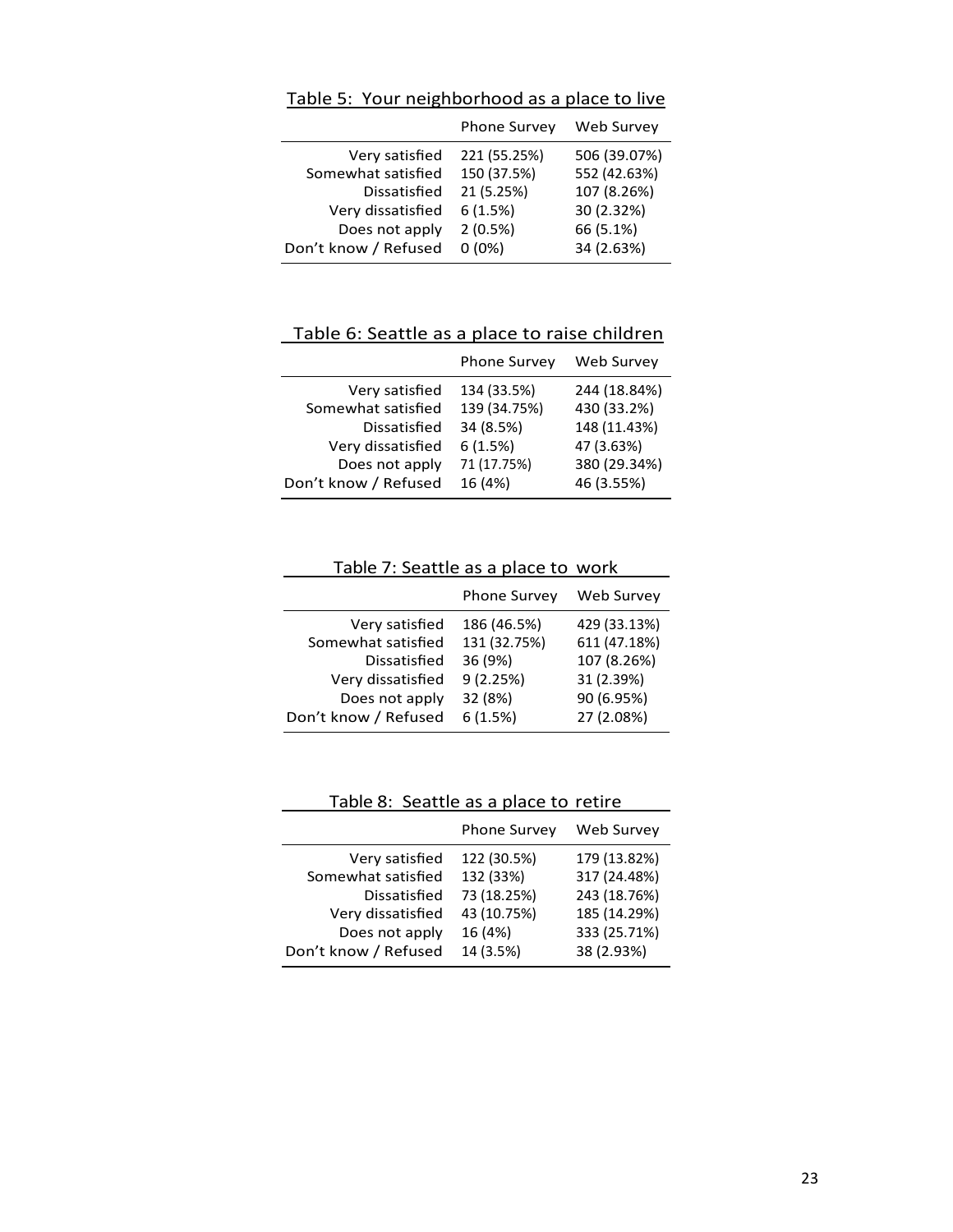**Question3—In comparisontootherneighborhoodsin the city,howdo you rate your neighborhood's availability of City services,such as libraries, parks and recreation facilities?**

|                      | <b>Phone Survey</b> | Web Survey   |
|----------------------|---------------------|--------------|
| Very good            | 235 (58.75%)        | 511 (39.46%) |
| Good                 | 105 (26.25%)        | 456 (35.21%) |
| Fair                 | 43 (10.75%)         | 217 (16.76%) |
| Poor                 | 14 (3.5%)           | 69 (5.33%)   |
| Don't know / Refused | 3(0.75%)            | 42 (3.24%)   |

**Question 4 — Please state whether you strongly agree,somewhat agree,somewhat disagree orstrongly disagree with the following statements: My neighborhood is a healthy place to live.**

|                      | <b>Phone Survey</b> | <b>Web Survey</b> |
|----------------------|---------------------|-------------------|
| Strongly agree       | 207 (51.75%)        | 405 (31.27%)      |
| Somewhat agree       | 147 (36.75%)        | 588 (45.41%)      |
| Somewhat disagree    | 33 (8.25%)          | 188 (14.52%)      |
| Strongly disagree    | 9(2.25%)            | 56 (4.32%)        |
| Don't know / Refused | 4 (1%)              | 58 (4.48%)        |

# **Question5—Pleasestatewhether... : IhavebenefitedfromSeattle's environmental progress.**

|                      | <b>Phone Survey</b> | Web Survey   |
|----------------------|---------------------|--------------|
| Strongly agree       | 108 (27%)           | 312 (24.09%) |
| Somewhat agree       | 174 (43.5%)         | 560 (43.24%) |
| Somewhat disagree    | 56 (14%)            | 146 (11.27%) |
| Strongly disagree    | 35 (8.75%)          | 55 (4.25%)   |
| Don't know / Refused | 27 (6.75%)          | 222 (17.14%) |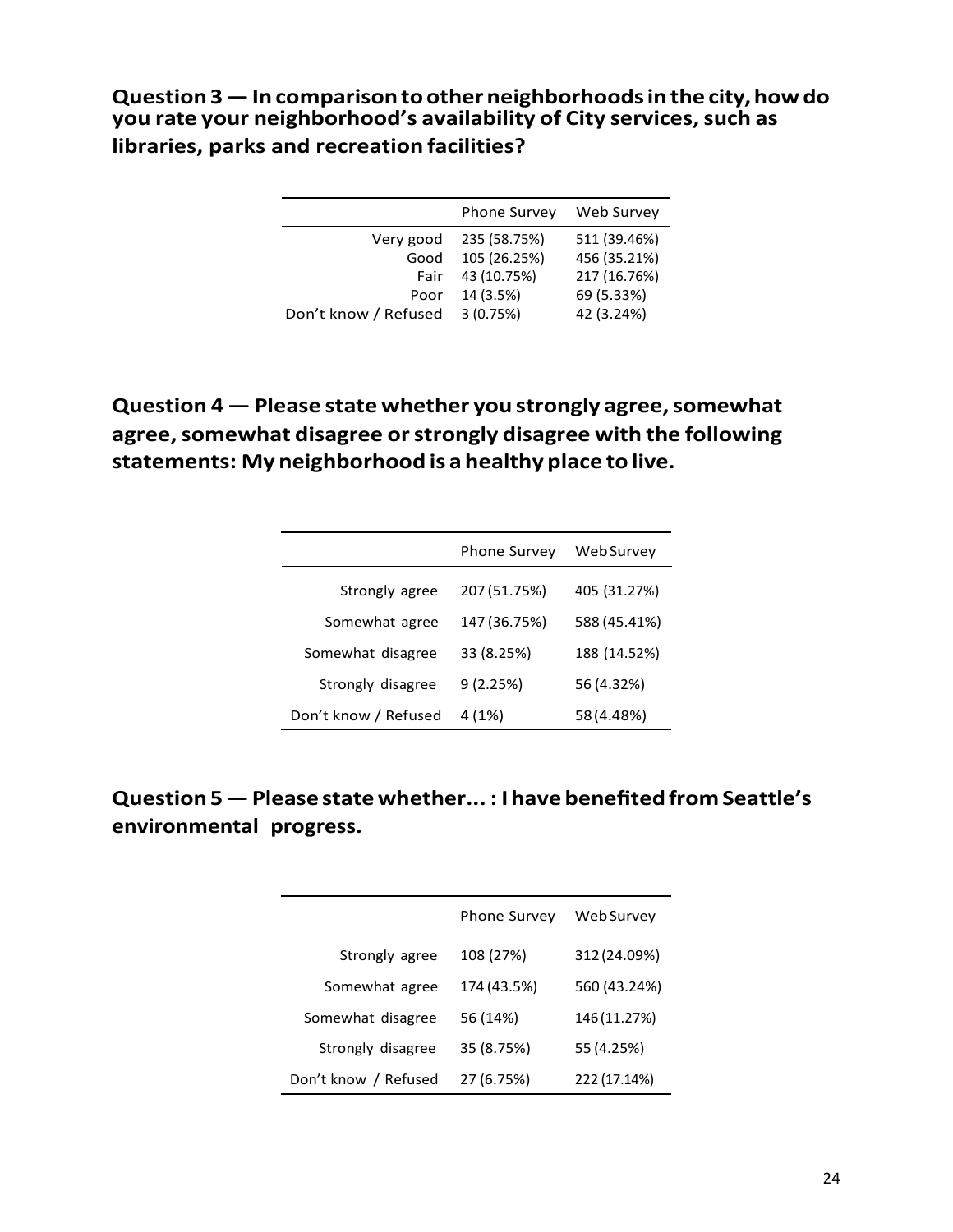**Question 6 — Please state whether... : To what extent do you agree that Seattle has offered good opportunitiesfor you to get ahead economically?**

|                      | <b>Phone Survey</b> | <b>Web Survey</b> |
|----------------------|---------------------|-------------------|
| Strongly agree       | 120 (30%)           | 238 (18.38%)      |
| Somewhat agree       | 128 (32%)           | 451 (34.83%)      |
| Somewhat disagree    | 69 (17.25%)         | 278 (21.47%)      |
| Strongly disagree    | 56 (14%)            | 229 (17.68%)      |
| Don't know / Refused | 27 (6.75%)          | 99 (7.64%)        |

**Question 7 — Please state whether... : And over the last two years do you think Seattle has gotten better,stayed the same, or gotten worse in terms of providing you with opportunitiesto get ahead economically?**

|                 | <b>Phone Survey</b> | Web Survey   |
|-----------------|---------------------|--------------|
| Gotten better   | 171 (42.75%)        | 191 (14.75%) |
| Stayed the same | 91 (22.75%)         | 429 (33.13%) |
| Gotten worse    | 108 (27%)           | 517 (39.92%) |
| Refused         | 3(0.75%)            | 18 (1.39%)   |
| Don't know      | 27 (6.75%)          | 140 (10.81%) |
|                 |                     |              |

**Question 8 — How often does your family have money left after paying your monthly bills?**

|              | Phone Survey | Web Survey   |
|--------------|--------------|--------------|
| Often        | 199 (49.75%) | 503 (39.39%) |
| Sometimes    | 84 (21%)     | 245 (19.19%) |
| Occasionally | 53 (13.25%)  | 297 (23.26%) |
| <b>Never</b> | 56 (14%)     | 216 (16.91%) |
| Refused      | 8(2%)        | 16 (1.25%)   |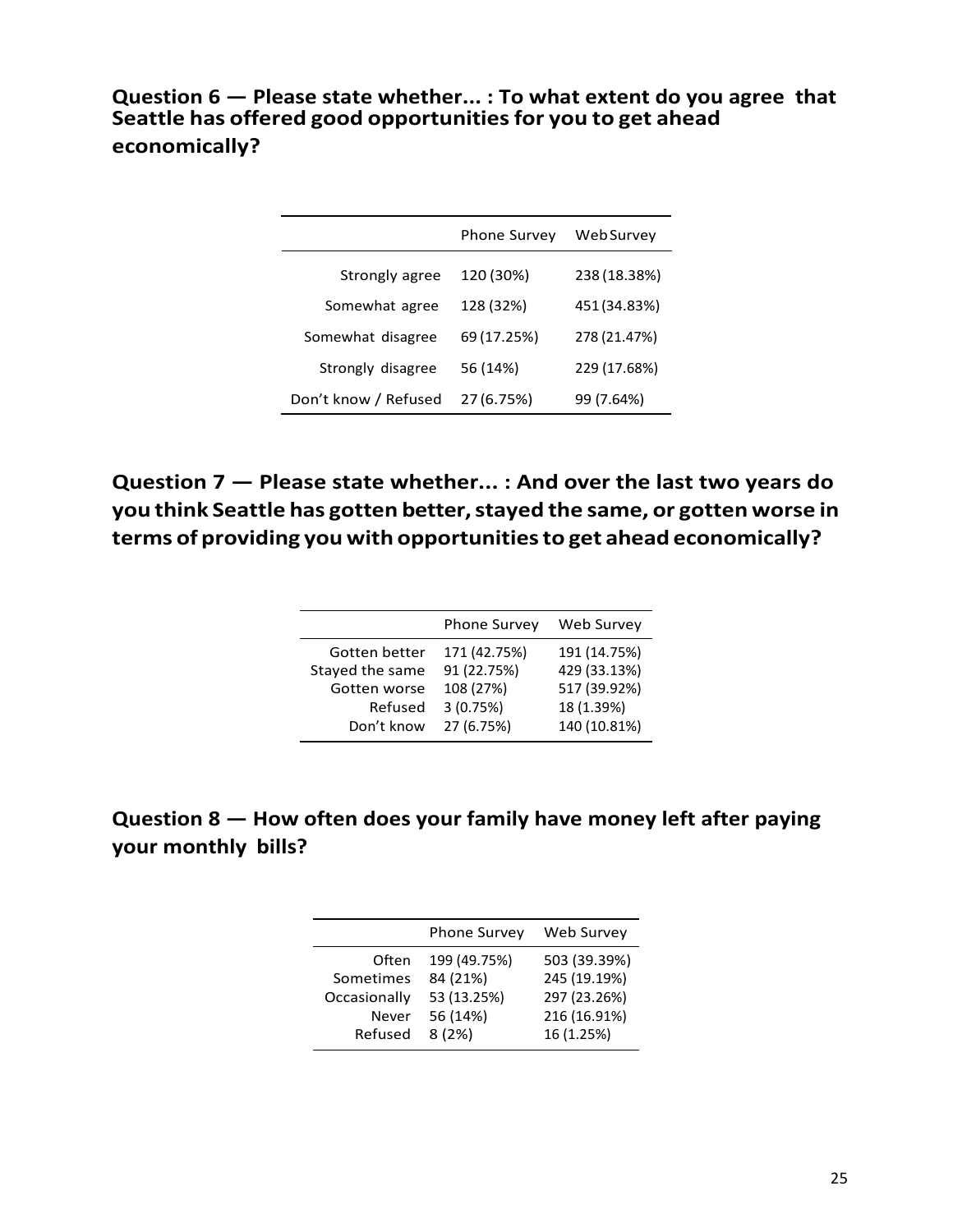## **Question 9—Howdo you rate Seattle's housing affordability?**

| Web Survey                                                                                |
|-------------------------------------------------------------------------------------------|
| 8(0.63%)                                                                                  |
| 39 (3.06%)                                                                                |
| 246 (19.28%)                                                                              |
| 962 (75.39%)                                                                              |
| 21 (1.65%)                                                                                |
| <b>Phone Survey</b><br>18 (4.5%)<br>46 (11.5%)<br>125 (31.25%)<br>205 (51.25%)<br>6(1.5%) |

# **Question 10 — How likely is it that you will be able to afford to live in Seattle in five years?**

|                      | <b>Phone Survey</b> | Web Survey   |
|----------------------|---------------------|--------------|
| Highly likely        | 164 (41%)           | 221 (17.29%) |
| Likely               | 101 (25.25%)        | 365 (28.56%) |
| Not very likely      | 71 (17.75%)         | 325 (25.43%) |
| Unlikely             | 55 (13.75%)         | 283 (22.14%) |
| Don't know / Refused | 9(2.25%)            | 84 (6.57%)   |

# **Question 11 — Have you or someone in your family moved out of Seattle in the past two years due to the rising cost of housing?**

|                | <b>Phone Survey</b> | Web Survey   |
|----------------|---------------------|--------------|
|                | Yes 76 (19%)        | 498 (39.21%) |
|                | No 324 (81%)        | 680 (53.54%) |
| Refused 0 (0%) |                     | 92 (7.24%)   |
|                |                     |              |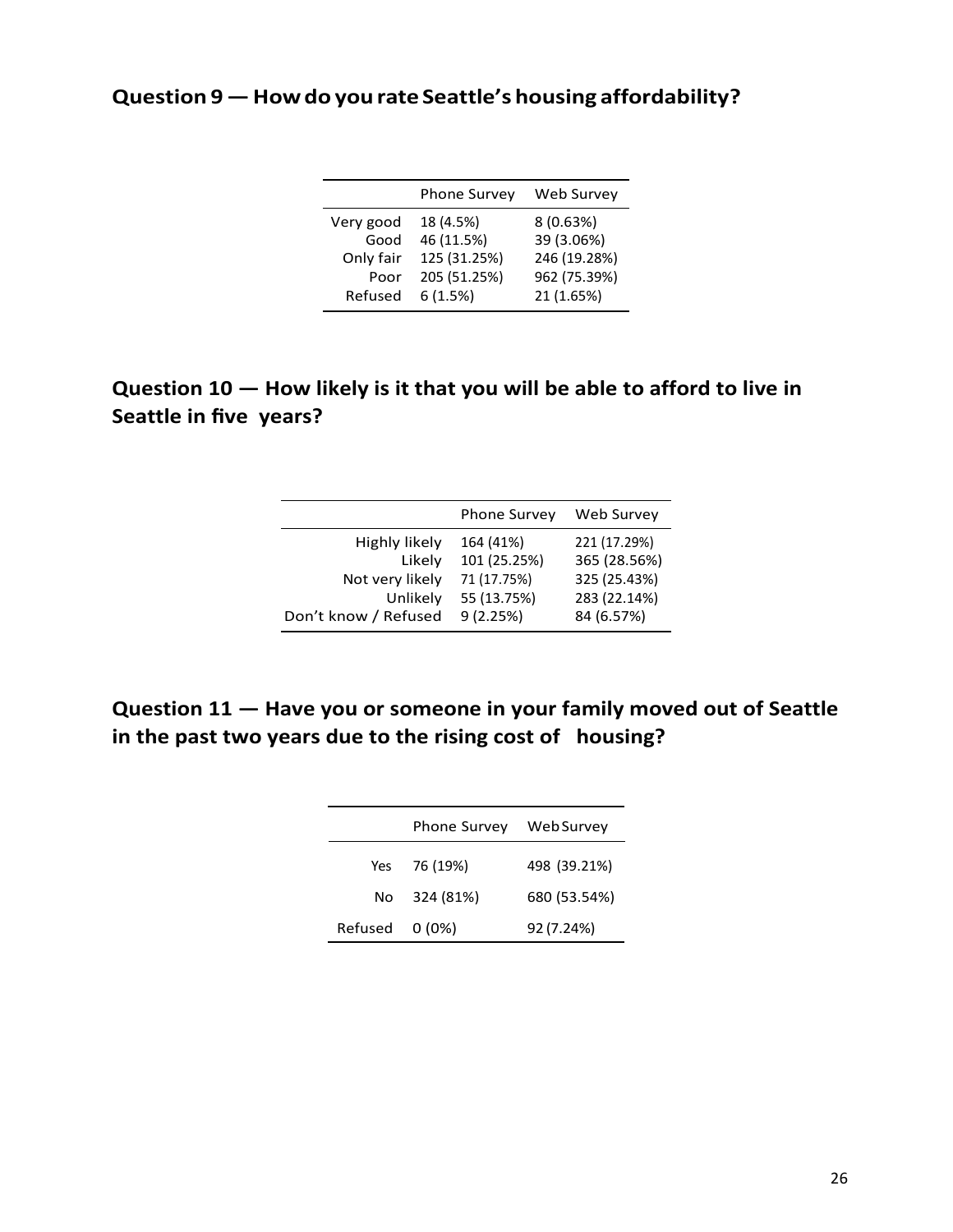#### **Question 12 — If you have moved in that last two years, which of the following describes your move? (Select all that apply)**

|                             | <b>Phone Survey</b> | WebSurvey    |
|-----------------------------|---------------------|--------------|
| Stayed in the same zip code | 43 (10.75%)         | 148 (11.43%) |
| Moved out of Seattle        | 35 (8.75%)          | 113 (8.73%)  |
| Moved into Seattle          | 18 (4.5%)           | 149 (11.51%) |
| Does not apply              | 304 (76%)           | 885 (68.34%) |

# **Question 13 — And what were the main reasons you moved? (Select top two reasons)**

|                                                       | Phone Survey | Web Survey   |
|-------------------------------------------------------|--------------|--------------|
| New job or job transfer                               | 12 (10.53%)  | 71           |
| To be closer to work/school/other                     | 5 (4.39%)    | 104          |
| To establish own household                            | 6(5.26%)     | 53           |
| Needed a larger house or apartment                    | 4(3.51%)     | 65           |
| Married, widowed, divorced, or separated              | 5 (4.39%)    | 30           |
| Other, family/personal related                        | 4 (3.51%)    | 73           |
| Wanted a better quality house or apartment            | 8(7.02%)     | 94           |
| Change from owner to renter OR renter to owner        | 1(0.88%)     | 65           |
| Wanted lower rent or less expensive house to maintain | 21 (18.42%)  | 11           |
| Evicted from residence                                | 1(0.88%)     | 11           |
| Foreclosure                                           | $0(0\%)$     | 2            |
| Medical debt                                          | 1(0.88%)     | 7            |
| The property was being redeveloped                    | $0(0\%)$     | 28           |
| Disaster loss (fire, flood, etc.)                     | $0(0\%)$     | $\mathbf{1}$ |
| To be closer to cultural amenities and art            | $0(0\%)$     | 40           |
| Other                                                 | 41 (35.96%)  | 91           |
| Refused                                               | 5 (4.39%)    | 644          |
| N                                                     | 114          | 1541         |
| <b>Total Respondents</b>                              | 96           | 1130         |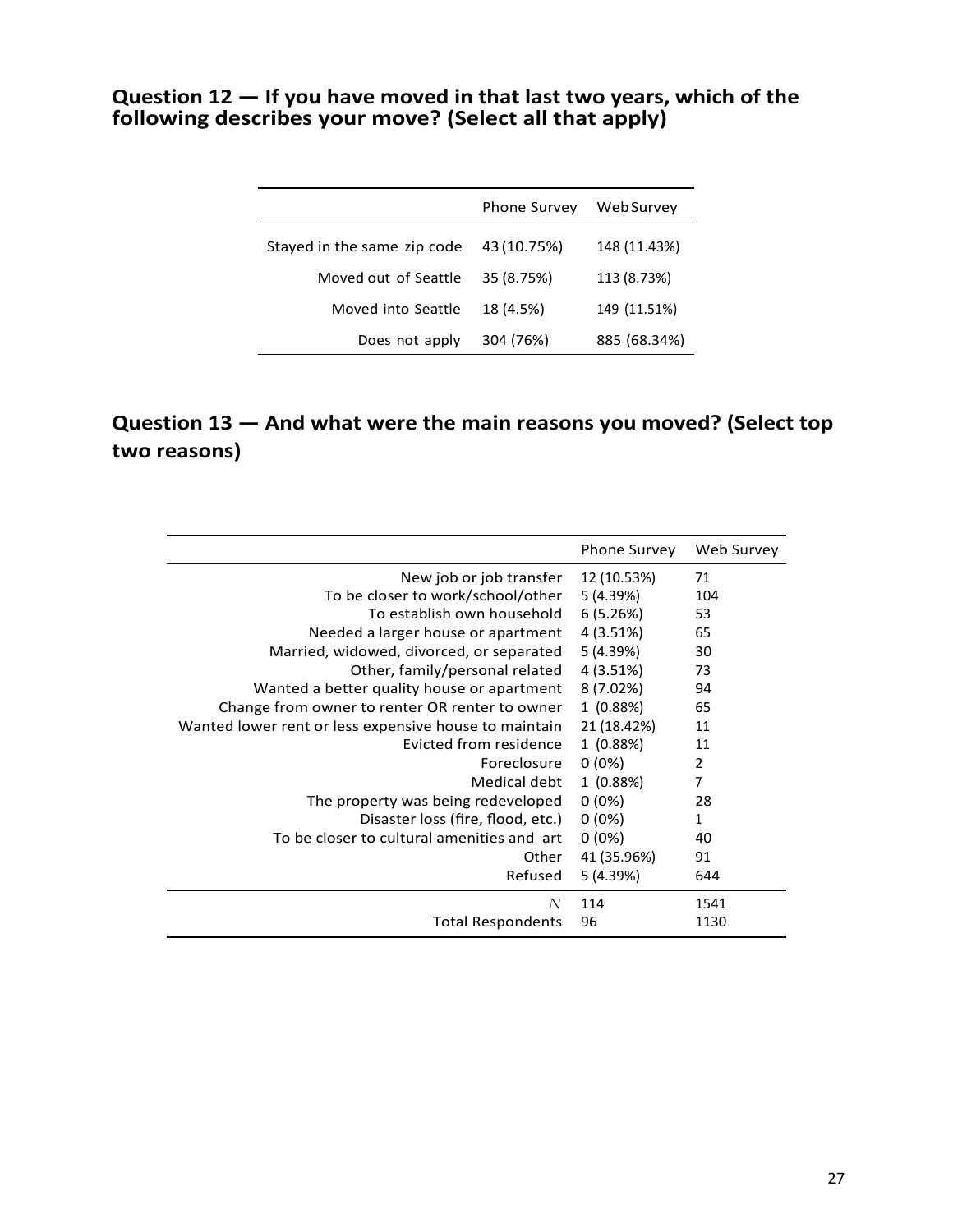#### **Question 14 — What do you like most about where you live? (Please select your top two from the list)**

|                                  | <b>Phone Survey</b> | <b>Web Survey</b> |
|----------------------------------|---------------------|-------------------|
| Access to public transit         | 118 (19.44%)        | 581               |
| Affordable rent/mortgage         | 22 (3.62%)          | 289               |
| Near people who share my culture | 71 (11.7%)          | 220               |
| Easy to get to my job            | 58 (9.56%)          | 422               |
| Quality of schools               | 32 (5.27%)          | 123               |
| Safety                           | 43 (7.08%)          | 231               |
| Quality of apartment or house    | 51 (8.4%)           | 351               |
| Access to art and culture        | 91 (14.99%)         | 301               |
| Other                            | 106 (17.46%)        | 278               |
| None                             | 15 (2.47%)          | 43                |
| N                                | 607                 | 2779              |
| <b>Total Respondents</b>         | 400                 | 1276              |

**Question 15 — How likely do you think itisthat your cultural center, place of worship, or gathering place will be located in Seattle in five years?**

|                      | <b>Phone Survey</b> | <b>Web Survey</b> |
|----------------------|---------------------|-------------------|
| Highly likely        | 193 (48.25%)        | 320 (24.71%)      |
| Somewhat Likely      | 92 (23%)            | 313 (24.17%)      |
| Not very likely      | 32 (8%)             | 187 (14.44%)      |
| Unlikely             | 37 (9.25%)          | 141 (10.89%)      |
| Don't know / Refused | 46 (11.5%)          | 334 (25.79%)      |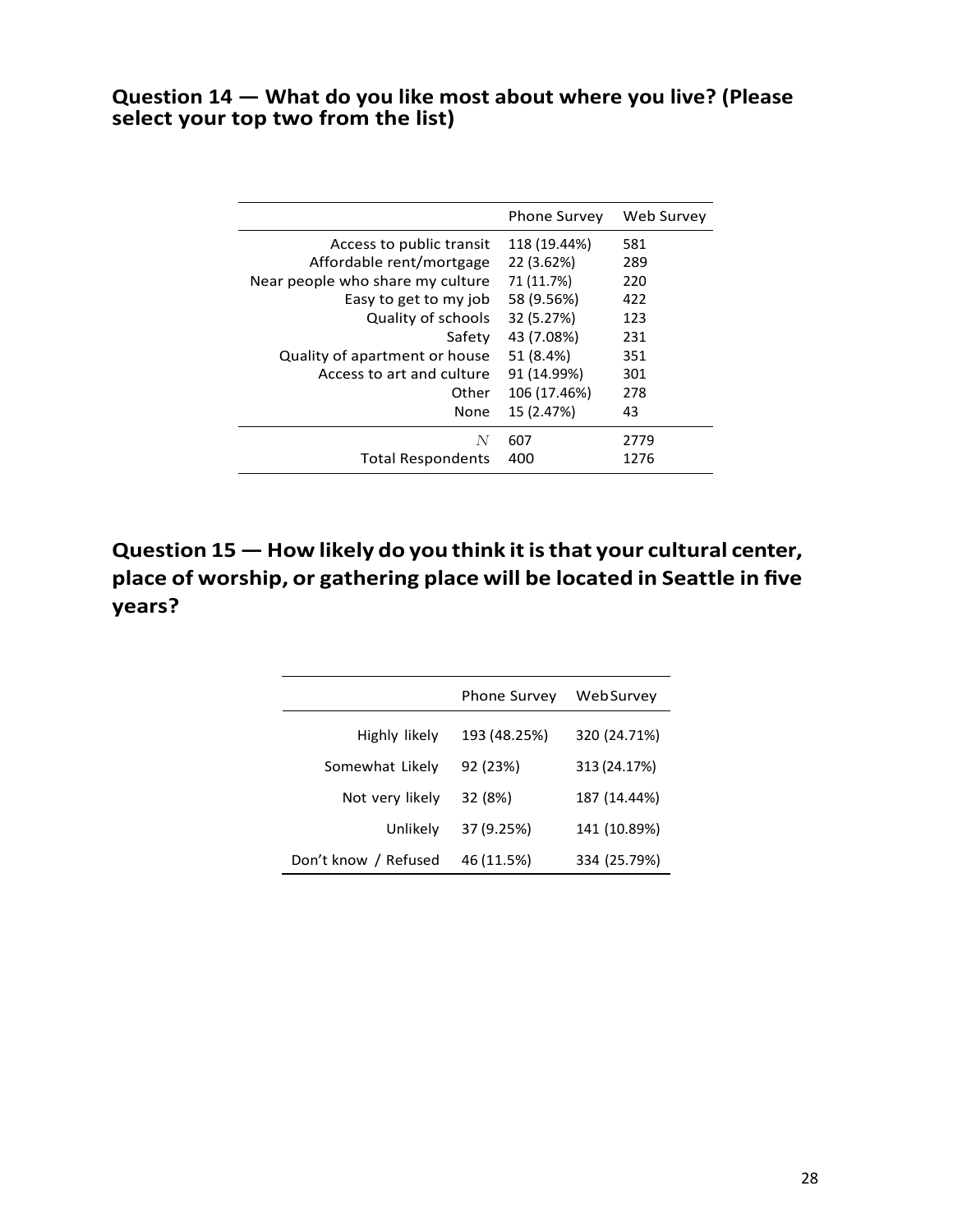**Question 16 — Please state whether you strongly agree, somewhat agree, somewhat disagree, or strongly disagree with the following statements. The City of Seattle's public investments(transportation, utilities, etc) have created housing affordability problems in certain neighborhoods.**

|                      | <b>Phone Survey</b> | Web Survey   |
|----------------------|---------------------|--------------|
| Strongly agree       | 153 (38.25%)        | 458 (35.37%) |
| Somewhat agree       | 118 (29.5%)         | 322 (24.86%) |
| Somewhat disagree    | 46 (11.5%)          | 144 (11.12%) |
| Strongly disagree    | 40 (10%)            | 105 (8.11%)  |
| Don't know / Refused | 43 (10.75%)         | 266 (20.54%) |

## **Question 17 — Please state whether... : The City of Seattle is doing enough to ensure people can afford to stay living in Seattle.**

|                      | Phone Survey | <b>Web Survey</b> |
|----------------------|--------------|-------------------|
| Strongly agree       | 21 (5.25%)   | 38 (2.93%)        |
| Somewhat agree       | 74 (18.5%)   | 90 (6.95%)        |
| Somewhat disagree    | 104 (26%)    | 326 (25.17%)      |
| Strongly disagree    | 180 (45%)    | 747 (57.68%)      |
| Don't know / Refused | 21 (5.25%)   | 94 (7.26%)        |

**Question 18—Please state whether... : Ifeel like I can rely on public transportation to get where I need to go in a reasonable amount of time.**

|                      | <b>Phone Survey</b> | <b>Web Survey</b> |
|----------------------|---------------------|-------------------|
| Strongly agree       | 97 (24.25%)         | 142 (10.97%)      |
| Somewhat agree       | 121 (30.25%)        | 508 (39.23%)      |
| Somewhat disagree    | 63 (15.75%)         | 313 (24.17%)      |
| Strongly disagree    | 96 (24%)            | 283 (21.85%)      |
| Don't know / Refused | 23 (5.75%)          | 49 (3.78%)        |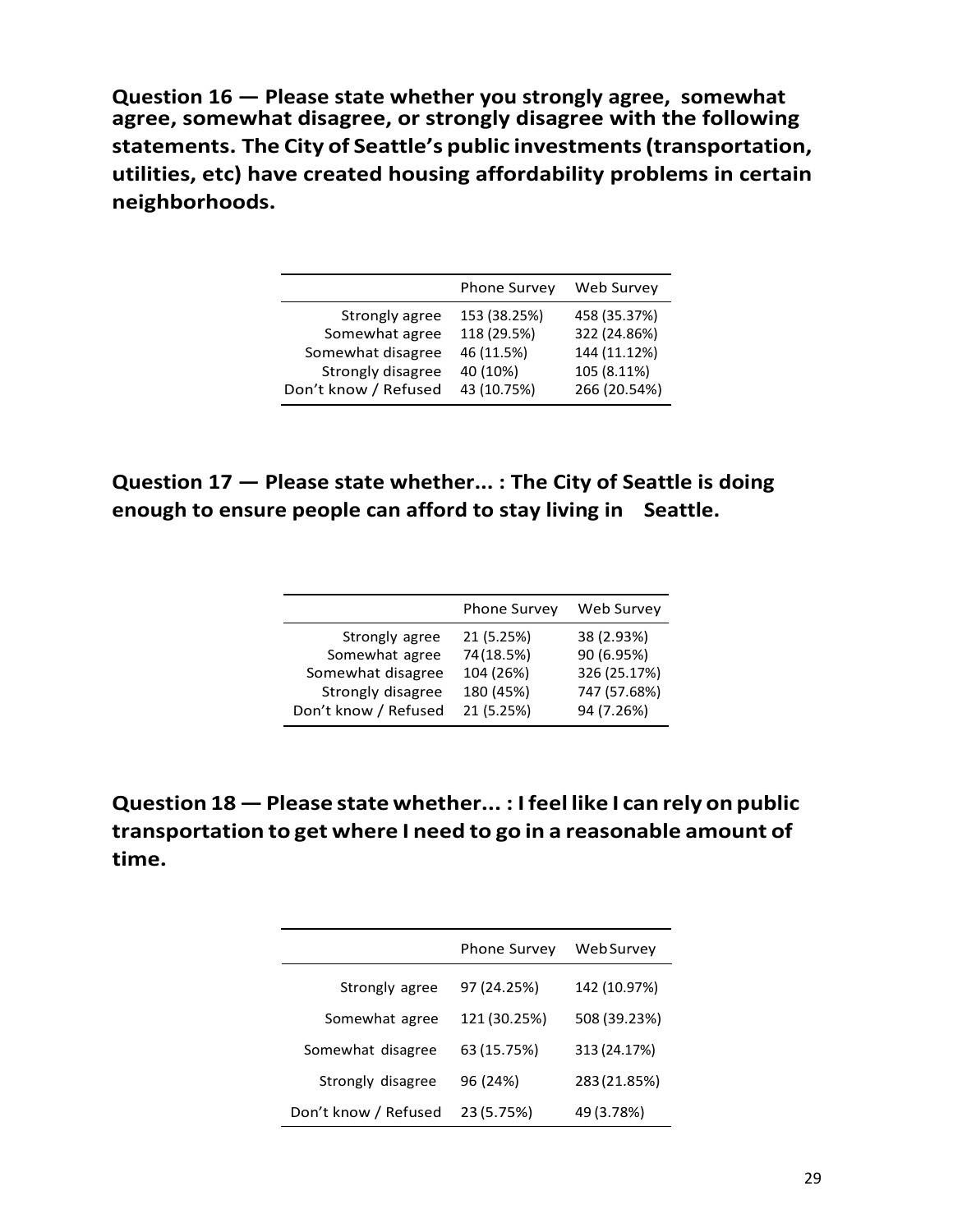#### **Question 19 — Please state whether... : How do you rate Seattle in terms of ability to get around by public transportation?**

|           | <b>Phone Survey</b> | Web Survey   |
|-----------|---------------------|--------------|
| Very good | 84 (21%)            | 113 (8.73%)  |
| Good      | 116 (29%)           | 348 (26.87%) |
| Only fair | 130 (32.5%)         | 517 (39.92%) |
| Poor      | 58 (14.5%)          | 275 (21.24%) |
| Refused   | 12 (3%)             | 42 (3.24%)   |

**Question 20—Please statewhether... : And overthe lasttwo years, do you think Seattle has gotten better,stayed the same, or gotten worse in terms of accessto public transportation?**

|                 | <b>Phone Survey</b> | Web Survey   |
|-----------------|---------------------|--------------|
| Gotten better   | 137 (34.25%)        | 336 (25.95%) |
| Stayed the same | 130 (32.5%)         | 444 (34.29%) |
| Gotten worse    | 121 (30.25%)        | 369 (28.49%) |
| Refused         | 12 (3%)             | 146 (11.27%) |

## **Question 21 — Please state whether... : How do you rate Seattle in terms of your ability to access affordable health care?**

|                      | <b>Phone Survey</b> | Web Survey                  |
|----------------------|---------------------|-----------------------------|
| Very good            | 111 (27.75%)        | 184 (14.21%)                |
| Good                 | 144 (36%)           | 462 (35.68%)                |
| Fair<br>Poor         | 88 (22%)<br>28 (7%) | 328 (25.33%)<br>129 (9.96%) |
| Don't know / Refused | 29 (7.25%)          | 192 (14.83%)                |
|                      |                     |                             |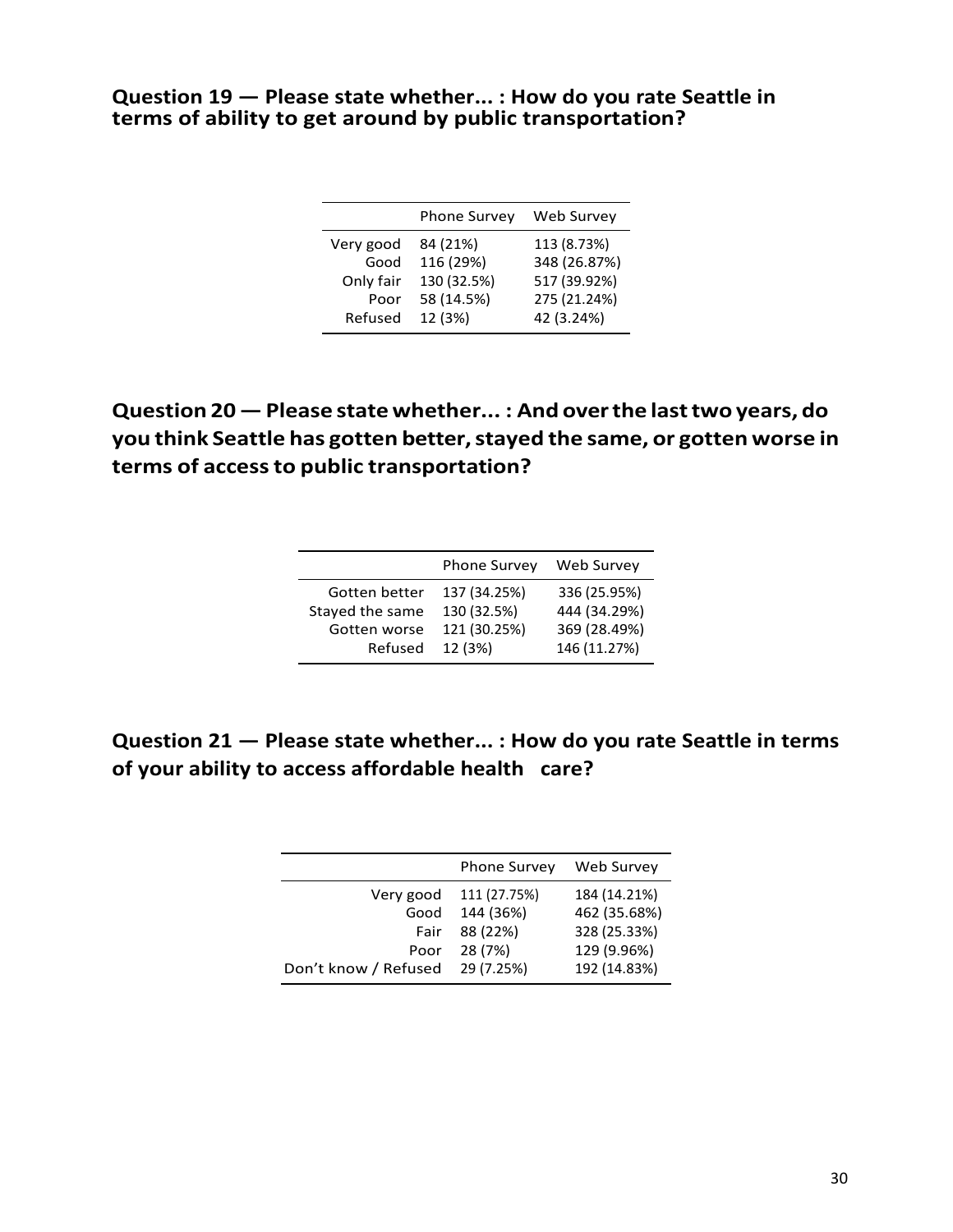**Question 22 — And over the last two years, do you think Seattle has gotten better,stayed the same, or gotten worse in terms of accessto affordable healthcare?**

|                 | <b>Phone Survey</b> | Web Survey   |
|-----------------|---------------------|--------------|
| Gotten better   | 114 (28.5%)         | 191 (14.75%) |
| Stayed the same | 172 (43%)           | 480 (37.07%) |
| Gotten worse    | 71 (17.75%)         | 175 (13.51%) |
| Refused         | 43 (10.75%)         | 449 (34.67%) |

#### **Question 23 — How do you rate Seattle's public schools?**

|                      | <b>Phone Survey</b> | Web Survey   |
|----------------------|---------------------|--------------|
| Very good            | 33 (8.25%)          | 38 (2.93%)   |
| Good                 | 127 (31.75%)        | 265 (20.46%) |
| Fair                 | 116 (29%)           | 316 (24.4%)  |
| Poor                 | 41 (10.25%)         | 184 (14.21%) |
| Don't know / Refused | 83 (20.75%)         | 492 (37.99%) |
|                      |                     |              |

**Question 24 — And over the last two years, do you think Seattle has gotten better, stayed the same, or gotten worse in terms of public schools?**

|                 | <b>Phone Survey</b> | Web Survey   |
|-----------------|---------------------|--------------|
| Gotten better   | 63 (15.75%)         | 72 (5.56%)   |
| Stayed the same | 178 (44.5%)         | 345 (26.64%) |
| Gotten worse    | 81 (20.25%)         | 247 (19.07%) |
| Refused         | 78 (19.5%)          | 631 (48.73%) |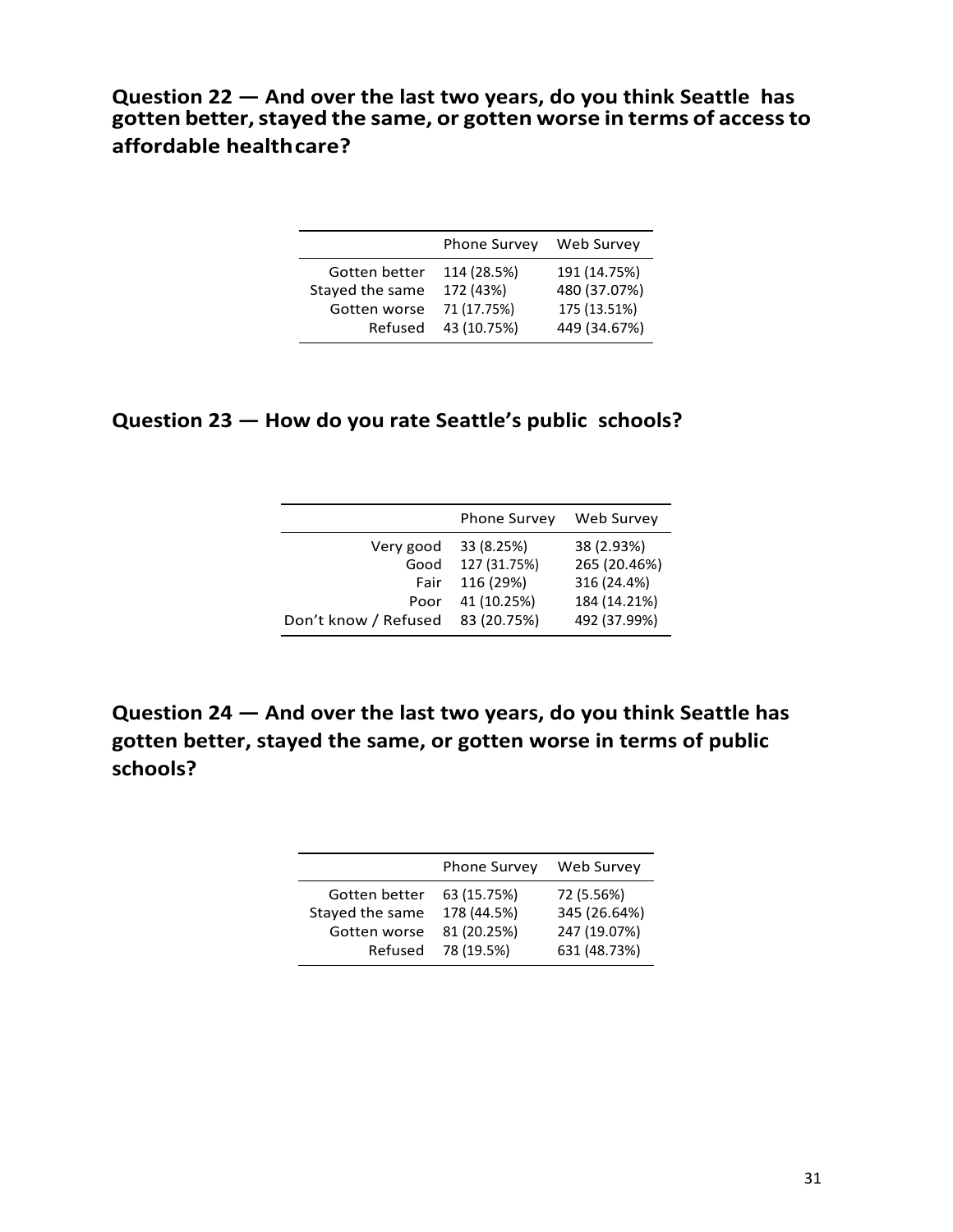**Question 25. Please state whether…: Shifting from punitive discipline measuresin Seattle Public Schoolsto measuresthat address harm and repair relationships is important to making sure all students, regardless oftheirrace,receive fair and just treatment.**

|                      | Phone Survey | Web Survey   |
|----------------------|--------------|--------------|
| Strongly agree       | 183 (45.75%) | 802 (61.93%) |
| Somewhat agree       | 127 (31.75%) | 191 (14.75%) |
| Somewhat disagree    | 20 (5%)      | 47 (3.63%)   |
| Strongly disagree    | 26 (6.5%)    | 33 (2.55%)   |
| Don't know / Refused | 44 (11%)     | 222 (17.14%) |

**Question 26 — Please state whether... : Staff and teachers at Seattle Public Schoolstreatstudents of color with as much respect as white students.**

|                      | <b>Phone Survey</b> | Web Survey   |
|----------------------|---------------------|--------------|
| Strongly agree       | 73 (18.25%)         | 83 (6.41%)   |
| Somewhat agree       | 116 (29%)           | 133 (10.27%) |
| Somewhat disagree    | 58 (14.5%)          | 263 (20.31%) |
| Strongly disagree    | 30 (7.5%)           | 228 (17.61%) |
| Don't know / Refused | 123 (30.75%)        | 588 (45.41%) |

## **Question 27 — Please state whether... : Seattle Public Schools are preparing students well for the future.**

|                      | <b>Phone Survey</b> | Web Survey   |
|----------------------|---------------------|--------------|
| Strongly agree       | 38 (9.5%)           | 36 (2.78%)   |
| Somewhat agree       | 169 (42.25%)        | 287 (22.16%) |
| Somewhat disagree    | 68 (17%)            | 274 (21.16%) |
| Strongly disagree    | 48 (12%)            | 154 (11.89%) |
| Don't know / Refused | 77 (19.25%)         | 544 (42.01%) |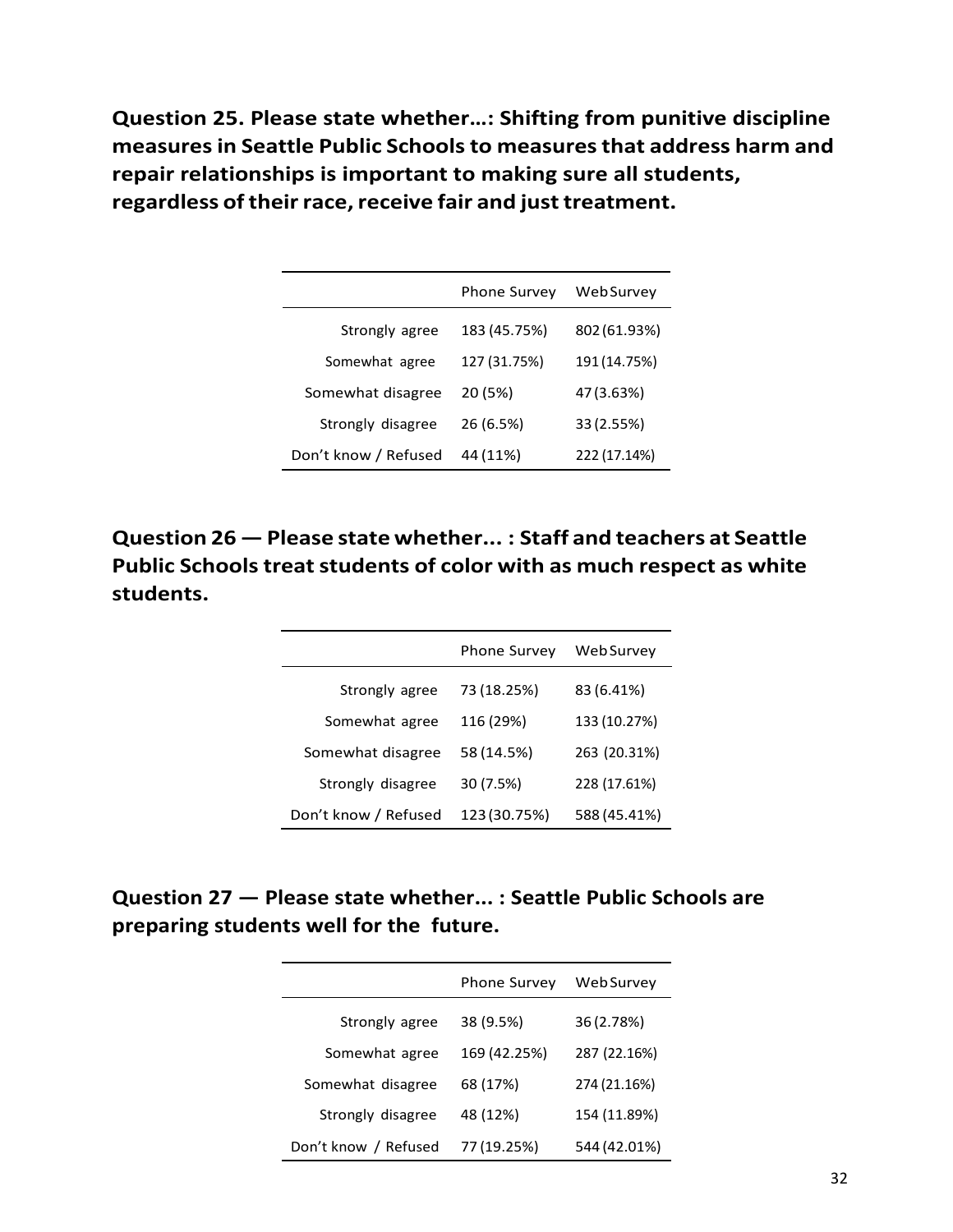## **Question 28 — How much confidence do you have in police officers in your community to do a good job of enforcing the law?**

|                             | <b>Phone Survey</b> | Web Survey   |
|-----------------------------|---------------------|--------------|
| A great deal of confidence  | 99 (24.75%)         | 94 (7.26%)   |
| A fair amount of confidence | 213 (53.25%)        | 605 (46.72%) |
| No confidence               | 20 (5%)             | 116 (8.96%)  |
| Refused                     | 2(0.5%)             | 89 (6.87%)   |

## **Question 29 — How much confidence do you have in police officers in your community to treat Black people and white people equally?**

|                                                                                                 | <b>Phone Survey</b>                                      | Web Survey                                              |
|-------------------------------------------------------------------------------------------------|----------------------------------------------------------|---------------------------------------------------------|
| A great deal of confidence<br>A fair amount of confidence<br>Little confidence<br>No confidence | 55 (13.75%)<br>177 (44.25%)<br>110 (27.5%)<br>46 (11.5%) | 54 (4.17%)<br>249 (19.23%)<br>531 (41%)<br>324 (25.02%) |
| Refused                                                                                         | 12 (3%)                                                  | 137 (10.58%)                                            |

**Question 30 — And what about people of color in general, how much confidence do you have in police officers in your community to treat people of color and white people equally?**

|                             | <b>Phone Survey</b> | Web Survey   |
|-----------------------------|---------------------|--------------|
| A great deal of confidence  | 77 (19.25%)         | 50 (3.86%)   |
| A fair amount of confidence | 171 (42.75%)        | 267 (20.62%) |
| Little confidence           | 99 (24.75%)         | 543 (41.93%) |
| No confidence               | 37 (9.25%)          | 295 (22.78%) |
| Refused                     | 16 (4%)             | 140 (10.81%) |
|                             |                     |              |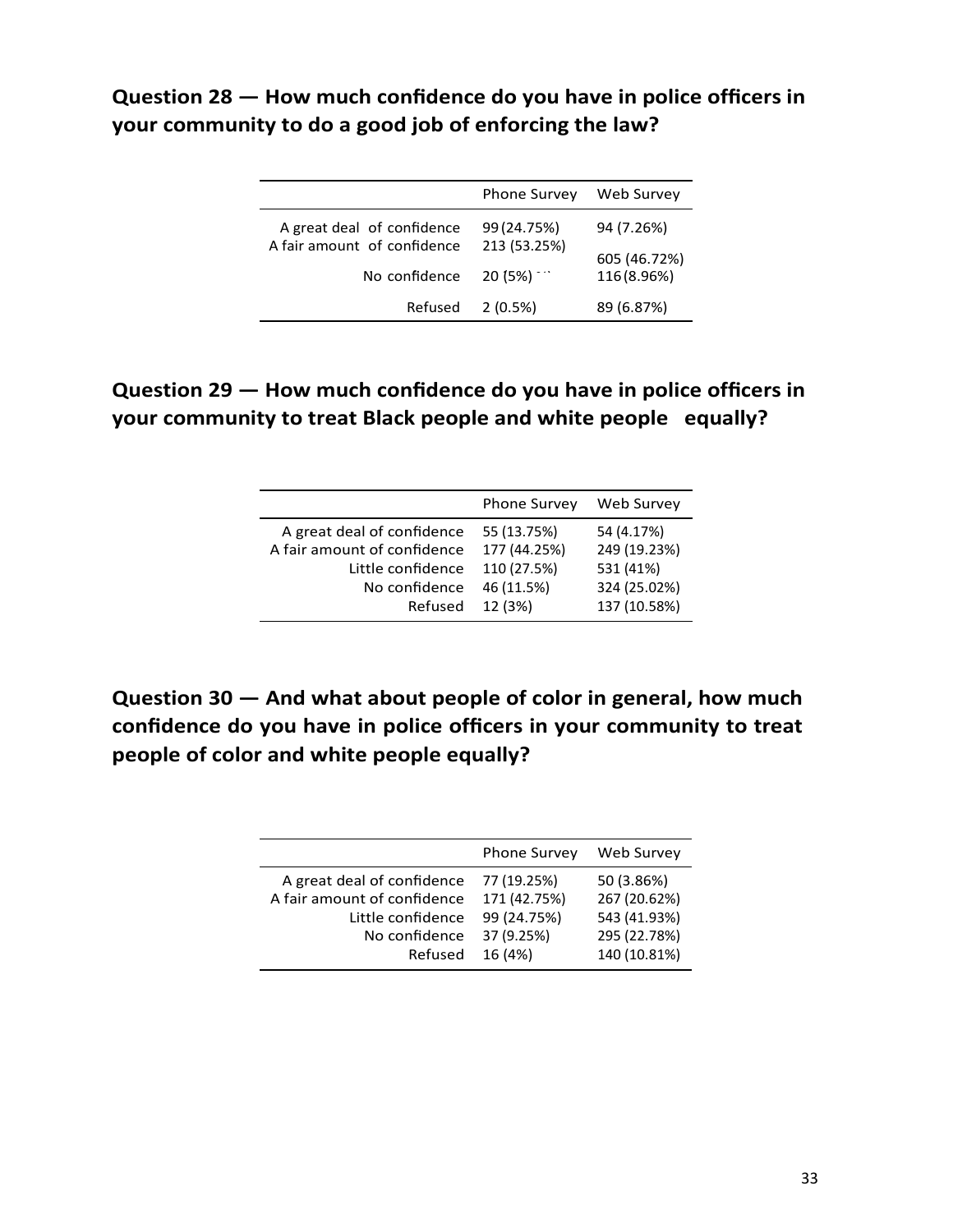# **Question31—Howmuchconfidencedoyouhaveinthecourtstreating people of color and white people equally?**

|                                              | <b>Phone Survey</b>        | Web Survey                   |
|----------------------------------------------|----------------------------|------------------------------|
| A great deal of confidence                   | 66 (16.5%)                 | 59 (4.56%)                   |
| A fair amount of confidence<br>No confidence | 171 (42.75%)<br>39 (9.75%) | 239 (18.46%)<br>328 (25.33%) |
| Refused                                      | 18 (4.5%)                  | 146 (11.27%)                 |

## **Question32—Haveyoueverbeenquestionedby thepolice, charged,or arrestedwhenyouhadnot committeda crime?**

|         | <b>Phone Survey</b> | Web Survey   |
|---------|---------------------|--------------|
|         | Yes 74 (18.5%)      | 270 (20.85%) |
| No.     | 326 (81.5%)         | 993 (76.68%) |
| Refused | $0(0\%)$            | 32 (2.47%)   |

## **Question33—Haveyouorafamilymembereverexperienced incarceration(jail,prison,juveniledetention)?**

|               | <b>Phone Survey</b> | Web Survey   |
|---------------|---------------------|--------------|
| Myself        | 33 (8.25%)          | 69 (5.33%)   |
| Family member | 53 (13.25%)         | 327 (25.25%) |
| Both          |                     | 46 (3.55%)   |
| Neither       | 313 (78.25%)        | 821 (63.4%)  |
| Refused       | 1(0.25%)            | 32 (2.47%)   |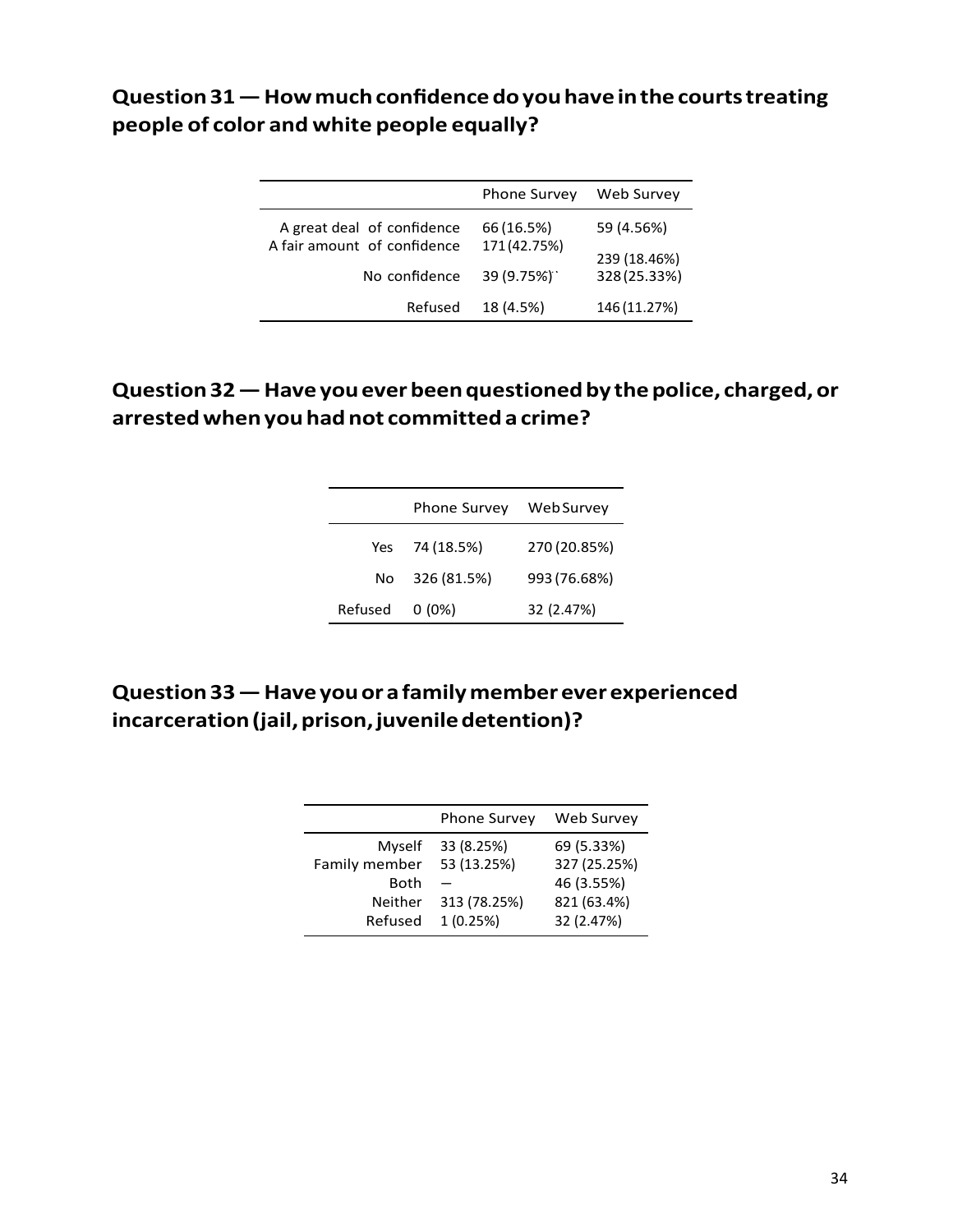## **Question 34 — Which of the following should the City prioritize to reduce racial disproportionality in the criminal justice system? [Select top three]**

|                                                      | <b>Phone Survey</b> | Web Survey |
|------------------------------------------------------|---------------------|------------|
| Better schools and after school programs             | 233 (22.47%)        | 577        |
| Ending out of school suspensions and expulsions      | 94 (9.06%)          | 356        |
| Requiring anti-bias training for police and courts   | 171 (16.49%)        | 610        |
| Family wage jobs                                     | 110 (10.61%)        | 429        |
| Better mental health services                        | 114 (10.99%)        | 450        |
| More affordable housing                              | 71 (6.85%)          | 472        |
| More parks and community centers                     | 36 (3.47%)          | 127        |
| Community-based alternatives to arrest and detention | 70 (6.75%)          | 597        |
| Restorative justice                                  | 30 (2.89%)          | 394        |
| More police of color                                 | 72 (6.94%)          | 270        |
| Other                                                | 13 (1.25%)          | 67         |
| Don't know                                           | 23 (2.22%)          | 45         |
| N                                                    | 1037                | 4411       |
| <b>Total Respondents</b>                             | 400                 | 1274       |

# **Question 35 — In the last 12 months, did you or a member of your immediatehouseholdexperiencediscrimination,were refusedservices or treated unfairly because of: [Select all that apply]**

|                                         | Phone Survey | Web Survey   |
|-----------------------------------------|--------------|--------------|
| Race or Color                           | 32 (13.39%)  | 236 (19.81%) |
| Disability                              | 21 (8.79%)   | 86 (7.22%)   |
| Sexual orientation                      | 10 (4.18%)   | 70 (5.88%)   |
| National origin                         | 10 (4.18%)   | 40 (3.36%)   |
| Religion                                | 15 (6.28%)   | 35 (2.94%)   |
| Gender                                  | 19 (7.95%)   | 192 (16.12%) |
| Gender Identity                         | 6(2.51%)     | 64 (5.37%)   |
| Marital status                          | 12 (5.02%)   | 35 (2.94%)   |
| Because children live in your household | 11 (4.6%)    | 34 (0.03%)   |
| Age                                     | 52 (21.76%)  | 145 (12.17%) |
| Veteran or military status              | 5(2.09%)     | 11 (.01%)    |
| A prior juvenile or criminal record     | 8(3.35%)     | 32 (2.85%)   |
| Credit history                          | 20 (8.37%)   | 110 (9.2%)   |
| Use of a Section 8 Housing Voucher      | 4 (1.67%)    | 11 (0.92%)   |
| Breastfeeding in a public place         | 6(2.51%)     | 14 (1.18%)   |
| Other reason                            | 8(3.35%)     | 73 (6.13%)   |
| N                                       | 239          | 1191         |
| <b>Total Respondents</b>                | 113          | 528          |
|                                         |              |              |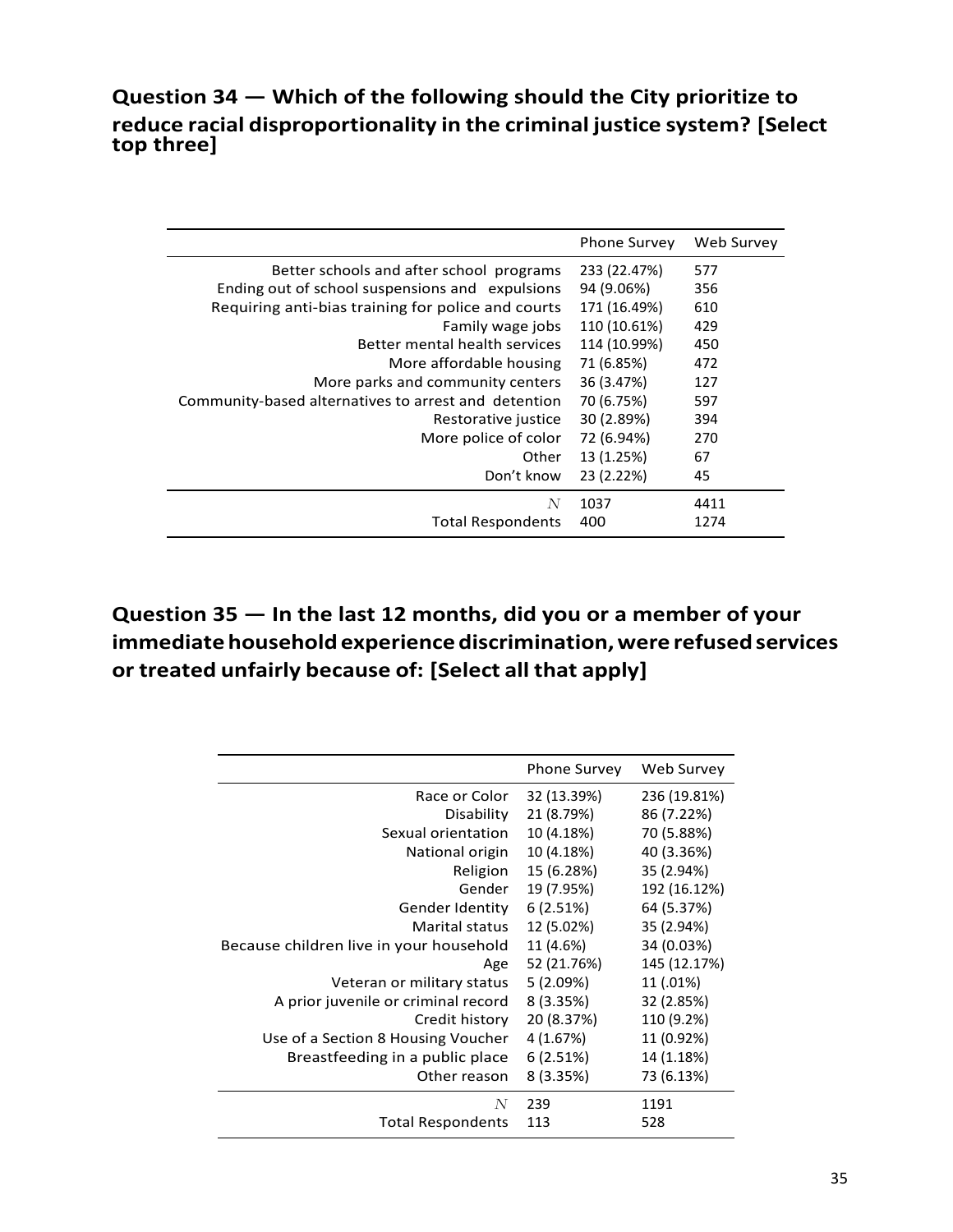## **Question 36 — If you said "Yes" to at least one item in the previous question, please check the box for each area that you or a member of yourimmediatehouseholdexperienceddiscriminationorunfair treatment with: [Select allthat apply]**

|                                                         | <b>Phone Survey</b> | Web Survey   |
|---------------------------------------------------------|---------------------|--------------|
| Employment                                              | 36 (18%)            | 192 (18.32%) |
| Rental housing                                          | 18 (9%)             | 105 (10.02%) |
| Home ownership                                          | 3(1.5%)             | 41 (3.91%)   |
| Utility services                                        | 9(4.5%)             | 25 (2.39%)   |
| Law enforcement and policing                            | 24 (12%)            | 110 (10.50%) |
| Consumer, financial services and credit                 | 23 (11.5%)          | 106 (10.11%) |
| Health care                                             | 14 (7%)             | 108 (10.31%) |
| Access to governmental assistance, programs or services | 10 (5%)             | 83 (7.92%)   |
| Education                                               | 17 (8.5%)           | 86 (8.21%)   |
| Private business                                        | 22 (11%)            | 147 (14.03%) |
| None                                                    | 24 (12%)            | 46 (4.39%)   |
|                                                         | 200                 | 1048         |
| <b>Total Respondents</b>                                | 113                 | 527          |

# **Question 37—The City of Seattle conductsoutreachand engagement on many projects and policies. Are you aware ofsuch outreach, oris this your firsttime hearing about it?**

|                             | <b>Phone Survey</b> | <b>WebSurvey</b> |
|-----------------------------|---------------------|------------------|
| Aware                       | 195 (48.75%)        | 667 (51.51%)     |
| First time hearing about it | 202 (50.5%)         | 595 (45.95%)     |
| Refused                     | 3(0.75%)            | 33 (2.55%)       |

### **Question38—Haveyouparticipated?**

| <b>Phone Survey</b>                | Web Survey                   |
|------------------------------------|------------------------------|
| Yes 69 (35.38%)<br>No 126 (64.62%) | 342 (26.41%)<br>907 (70.04%) |
| - 195                              | 1249                         |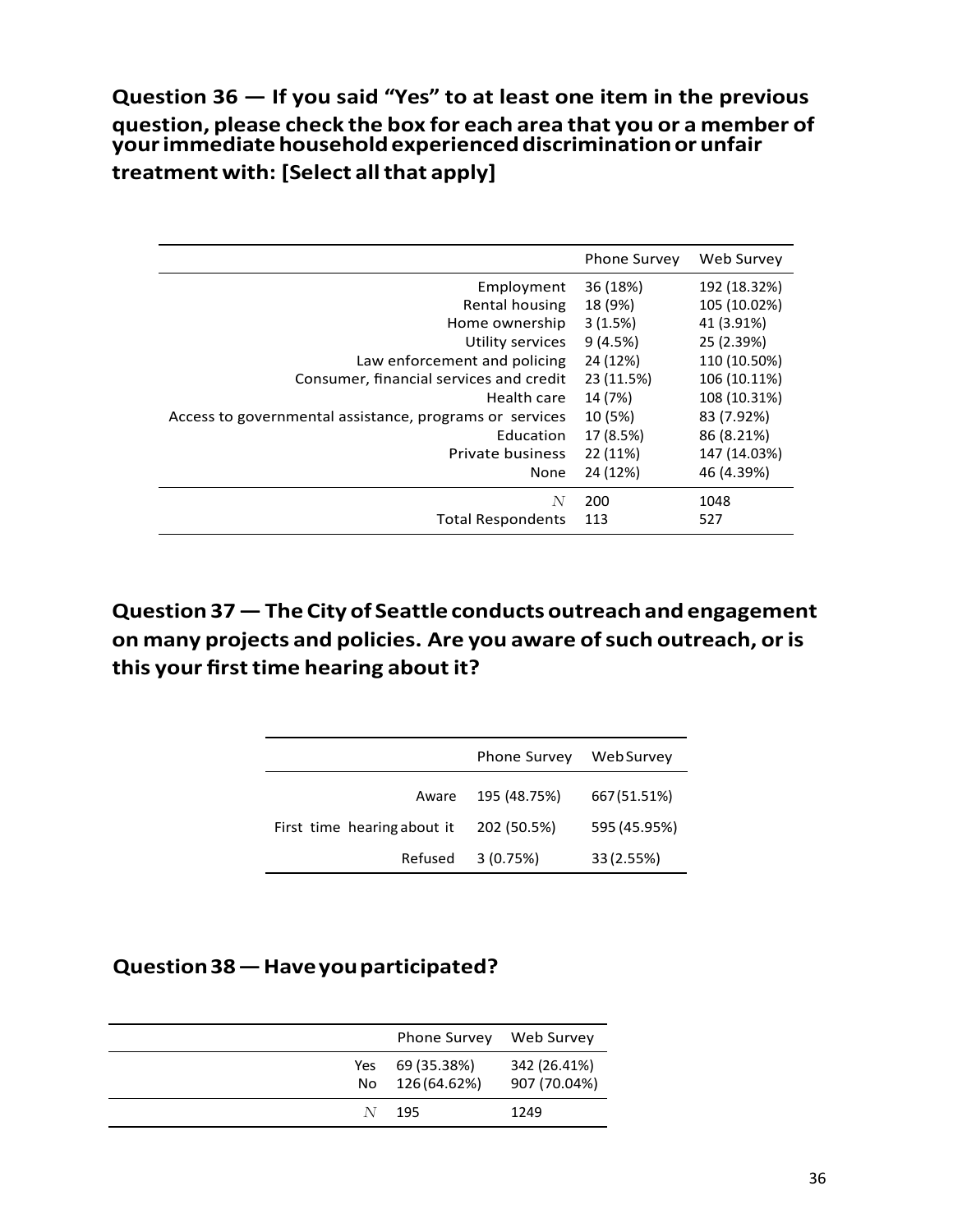## **Question 39—If you participated, did you feel your participation was valued?**

|               | <b>Phone Survey</b> | Web Survey   |
|---------------|---------------------|--------------|
| A great deal  | 13 (18.84%)         | 38 (2.93%)   |
| A fair amount | 24 (34.78%)         | 85 (6.56%)   |
| Just some     | 17 (24.64%)         | 137 (10.58%) |
| Very little   | 5(7.25%)            | 80 (6.18%)   |
| None          | 7 (10.14%)          | 26 (2.01%)   |
| Refused       | 3 (4.35%)           | 929 (71.74%) |
|               | 69                  | 1295         |

#### **Question 40 — How would you rate race relations in Seattle?**

|           | <b>Phone Survey</b> | Web Survey   |
|-----------|---------------------|--------------|
| Very good | 42 (10.5%)          | 28 (2.16%)   |
| Good      | 143 (35.75%)        | 234 (18.07%) |
| Only fair | 175 (43.75%)        | 665 (51.35%) |
| Poor      | 31 (7.75%)          | 290 (22.39%) |
| Refused   | 9(2.25%)            | 78 (6.02%)   |

**Question 41— And overthe lasttwo years, do you think Seattle has gotten better, stayed the same, or gotten worse in terms of race relations?**

|                 | <b>Phone Survey</b> | <b>WebSurvey</b> |
|-----------------|---------------------|------------------|
| Gotten better   | 101 (25.25%)        | 161 (12.43%)     |
| Stayed the same | 212 (53%)           | 714 (55.14%)     |
| Gotten worse    | 70 (17.5%)          | 360 (27.8%)      |
| Refused         | 17 (4.25%)          | 60 (4.63%)       |
|                 |                     |                  |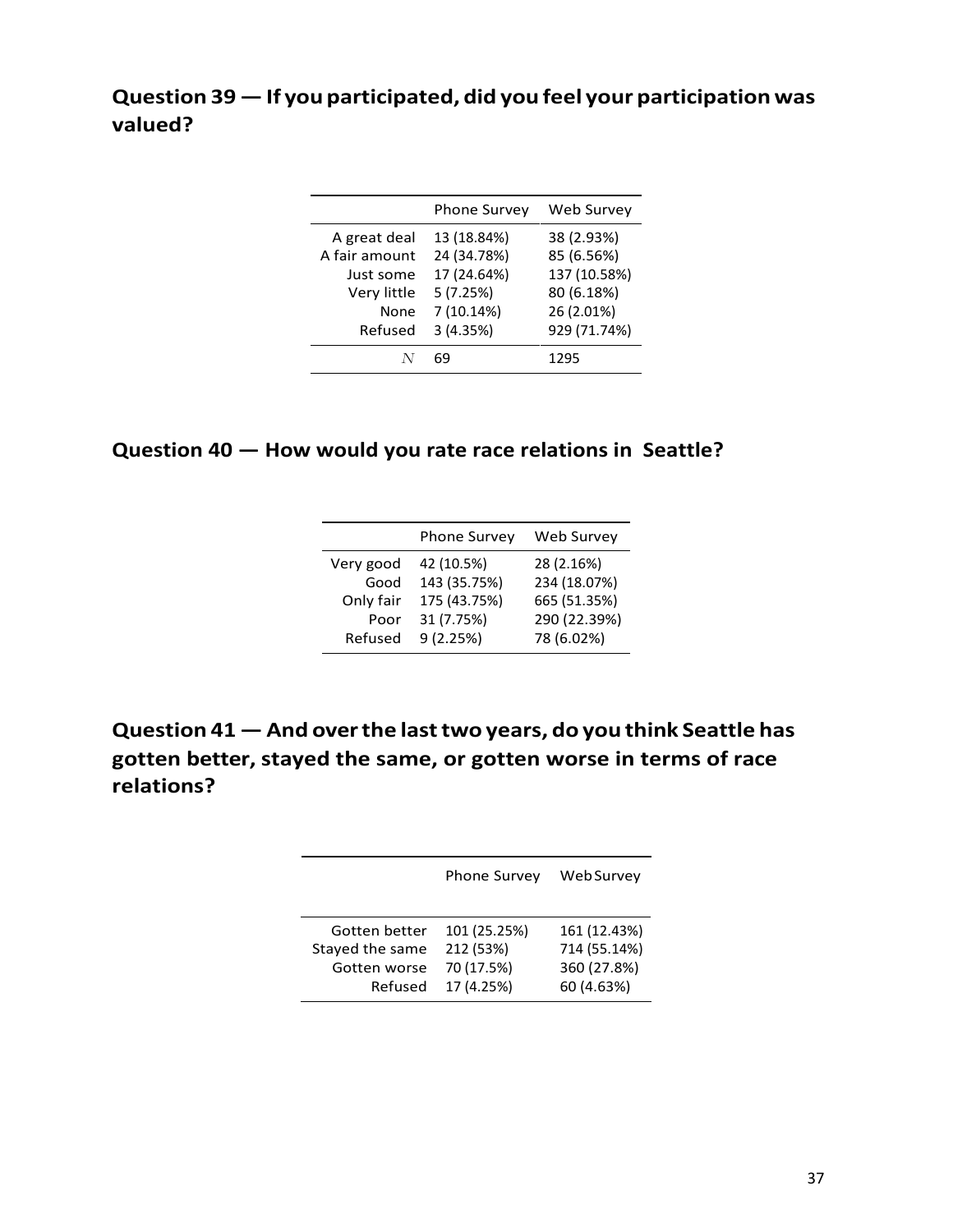**Question 42 — How high of a priority should it be for government to address the racial equity gaps in education, criminal justice, jobs, health, housing and other areas?**

|                                         | <b>Phone Survey</b>         | Web Survey                   |
|-----------------------------------------|-----------------------------|------------------------------|
| High priority<br>Somewhat of a priority | 254 (63.5%)<br>117 (29.25%) | 989 (76.37%)<br>196 (15.14%) |
| Not a priority                          | 20 (5%)                     | 45 (3.47%)                   |
|                                         | Refused 9 (2.25%)           | 65 (5.02%)                   |

**Question 43 — Please state whether... : To create equity and opportunity for all, I believe a greater portion ofresourcesshould go to thosewho are mostin need.**

|                      | <b>Phone Survey</b> | <b>Web Survey</b> |
|----------------------|---------------------|-------------------|
| Strongly agree       | 215 (53.75%)        | 813 (62.78%)      |
| Somewhat agree       | 133 (33.25%)        | 329 (25.41%)      |
| Somewhat disagree    | 27 (6.75%)          | 51 (3.94%)        |
| Strongly disagree    | 17 (4.25%)          | 32 (2.47%)        |
| Don't know / Refused | 8 (2%)              | 70(5.41%)         |

**Question 44— Please state whether... : In Seattle we are making progressin eliminating racial inequities and creating a city where social, economic and political opportunities and outcomes are not predicted based upon a person'srace.**

|                      | <b>Phone Survey</b> | Web Survey   |
|----------------------|---------------------|--------------|
| Strongly agree       | 78 (19.5%)          | 83 (6.41%)   |
| Somewhat agree       | 211 (52.75%)        | 470 (36.29%) |
| Somewhat disagree    | 62 (15.5%)          | 353 (27.26%) |
| Strongly disagree    | 32 (8%)             | 200 (15.44%) |
| Don't know / Refused | 17 (4.25%)          | 189 (14.59%) |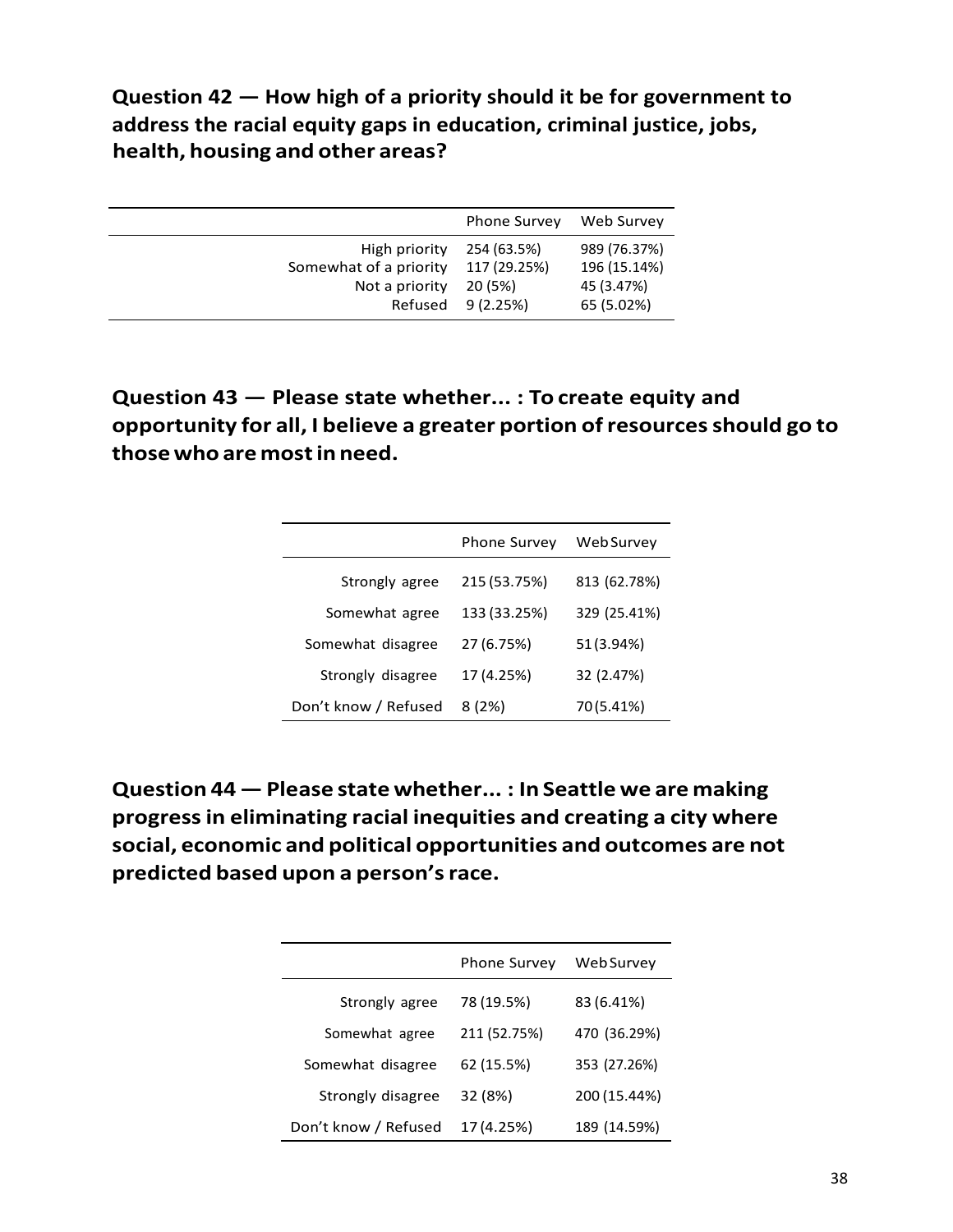**Question45—Pleasestatewhether... : Comparedwithfiveyearsago,** 

**do you think there is a wider gap or a narrower gap between African American residents and White residents in terms of average incomes?**

|                      | <b>Phone Survey</b> | <b>Web Survey</b> |
|----------------------|---------------------|-------------------|
| Wider gap            | 180 (45%)           | 693 (53.51%)      |
| Narrower gap         | 71 (17.75%)         | 87 (6.72%)        |
| About the same       | 67 (16.75%)         | 169 (13.05%)      |
| Don't know / Refused | 82 (20.5%)          | 346 (26.72%)      |

# **Question 46—Which ofthe following have you done overthe last year? (select all that apply)**

|                                                           | <b>Phone Survey</b> | Web Survey |
|-----------------------------------------------------------|---------------------|------------|
| Voted in an election                                      | 348 (25.4%)         | 1113       |
| Signed a petition                                         | 252 (18.39%)        | 949        |
| Organized neighbors or community members on an issue      | 83 (6.06%)          | 353        |
| Joined a community organization or faith-based group to g | 137 (10%)           | 506        |
| Written or spoken to a local elected official             | 179 (13.07%)        | 621        |
| Attended a protest, march or demonstration                | 85 (6.2%)           | 502        |
| Given money or volunteered time to support a community or | 266 (19.42%)        | 978        |
| None of the above                                         | 20 (1.46%)          | 49         |
|                                                           | 1370                | 5071       |
| <b>Total Respondents</b>                                  | 400                 | 1260       |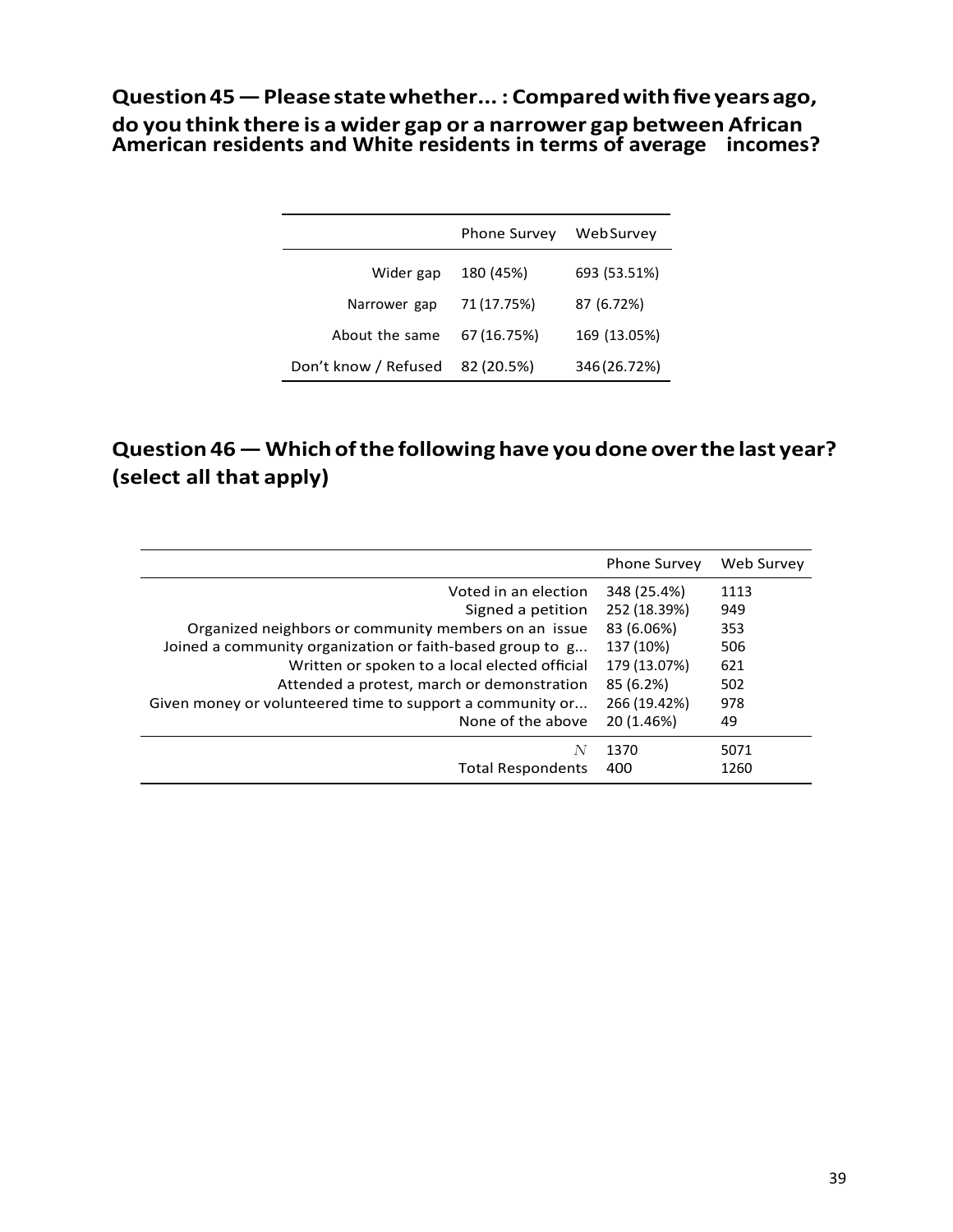# **Question 47 — What do you think is the most important problem facing your community today?**

|                          | Phone Survey |
|--------------------------|--------------|
| Crime                    | 32 (8%)      |
| Development Impacts      | 19 (4.75%)   |
| <b>Education</b>         | 23 (5.75%)   |
| Employment               | 1(0.25%)     |
| Fnvironment              | 8(2%)        |
| Healthcare               | 3(0.75%)     |
| Homelessness             | 30 (7.5%)    |
| Housing                  | 72 (18%)     |
| Inequality               | 66 (16.5%)   |
| Neighborhood Quality     | 2(0.5%)      |
| None                     | 15 (3.75%)   |
| Other                    | 81 (20.25%)  |
| Police brutality         | 1(0.25%)     |
| Traffic / Infrastructure | 47 (11.75%)  |
|                          |              |

## **Question 48 — What is your gender?**

|                                   | <b>Phone Survey</b> | <b>Web Survey</b> |
|-----------------------------------|---------------------|-------------------|
| Female                            | 223 (55.75%)        | 854 (65.95%)      |
| Male                              | 174 (43.5%)         | 330 (25.48%)      |
| Transgender                       | $0(0\%)$            | 5(0.39%)          |
| Genderqueer/Gender non-conforming | $0(0\%)$            | 29 (2.24%)        |
| Other (SPECIFY)                   | 1(0.25%)            | 26 (2.01%)        |
| Refused                           | 2(0.5%)             | 51 (3.94%)        |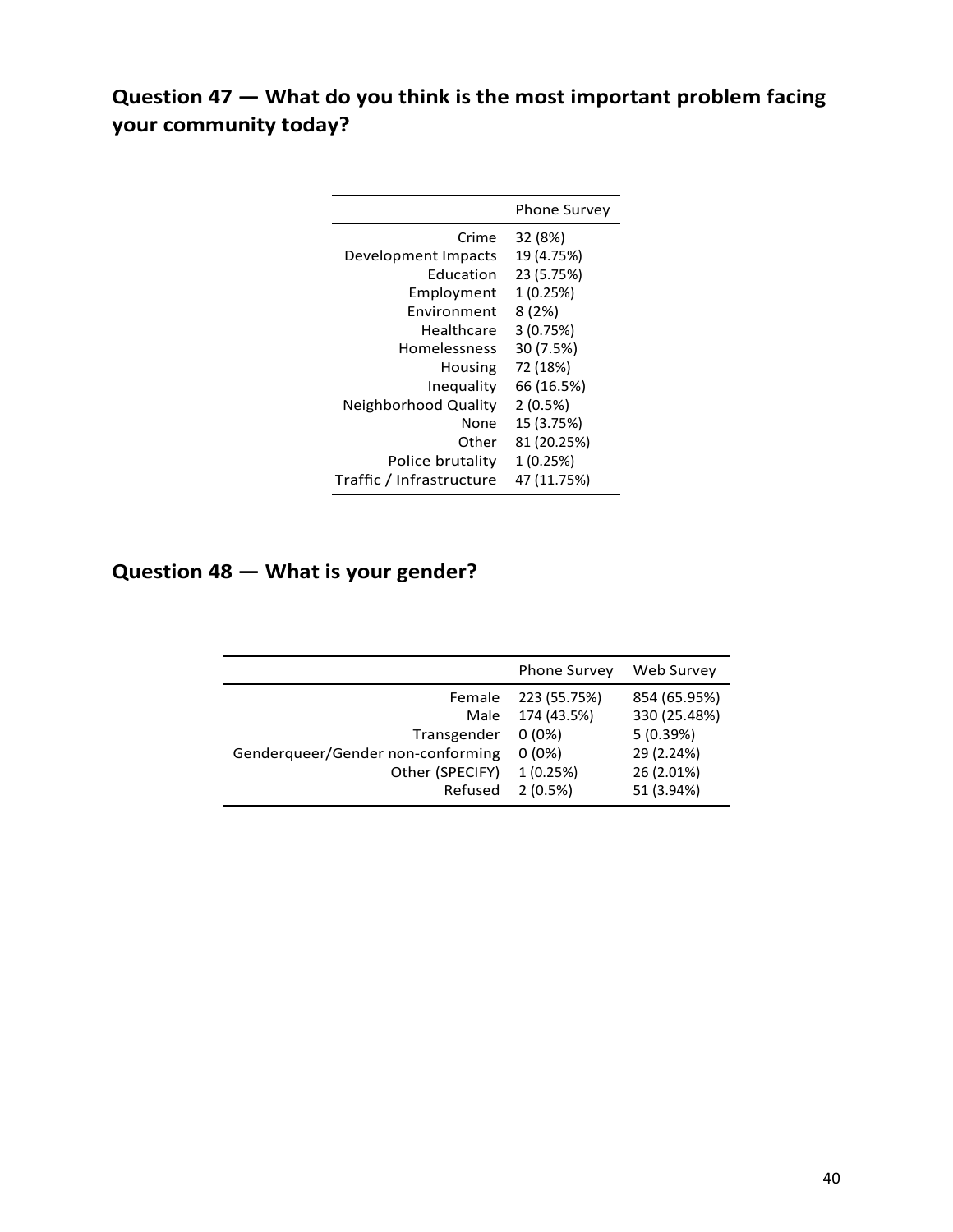# **Question 49—Howdo you identify yourself by race or ethnicity?**

|                                 | <b>Phone Survey</b> | Web Survey   |
|---------------------------------|---------------------|--------------|
| American Indian / Alaska Native | 3(0.75%)            | 36 (2.78%)   |
| Asian American                  | 24 (6%)             | 83 (6.41%)   |
| Pacific Islander                | 5(1.25%)            | 3(0.23%)     |
| Black / African American        | 33 (8.25%)          | 93 (7.18%)   |
| Hispanic / Latino               | 11 (2.75%)          | 63 (4.86%)   |
| Middle Eastern                  | 2(0.5%)             | 1(0.08%)     |
| White, non-Hispanic             | 273 (68.25%)        | 772 (59.61%) |
| Multiracial                     | 26 (6.5%)           | 131 (10.12%) |
| Other (SPECIFY)                 | 10 (2.5%)           | 55 (4.25%)   |
| Refused                         | 13 (3.25%)          | 58 (4.48%)   |
|                                 |                     |              |

# **Question 50 — Were you born in the United States or another country?**

|                 | <b>Phone Survey</b> | WebSurvey     |
|-----------------|---------------------|---------------|
| United States   | 351 (87.75%)        | 1121 (86.56%) |
| Another country | 43 (10.75%)         | 119 (9.19%)   |
| Refused         | 6(1.5%)             | 55 (4.25%)    |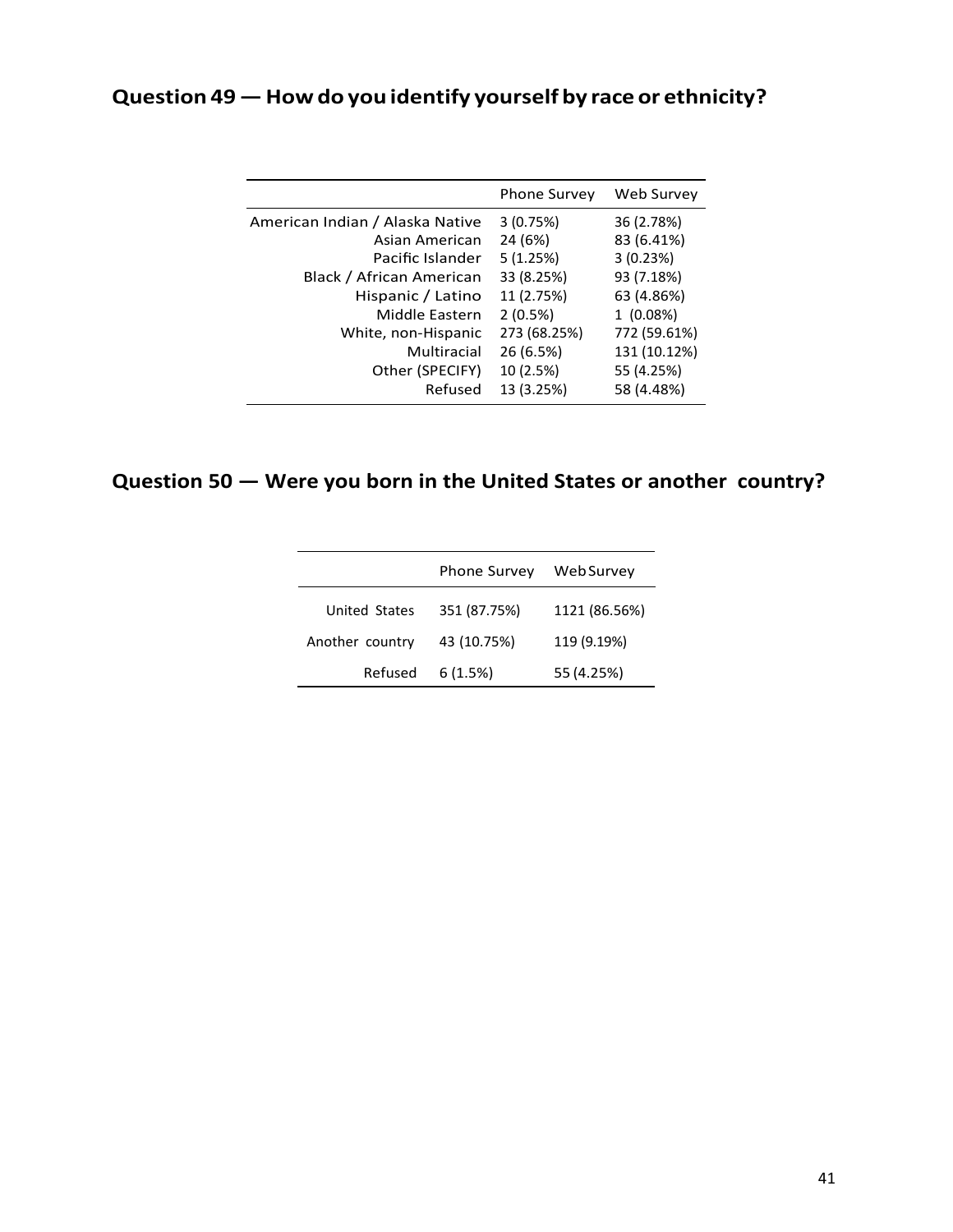# **Ifresponding another country:**

|                      | <b>Phone Survey</b> |
|----------------------|---------------------|
| Africa               | 1 (2.22%)           |
| Argentina            | 1 (2.22%)           |
| Australia            | 1(2.22%)            |
| Austria              | 1 (2.22%)           |
| <b>Barbados</b>      | 1(2.22%)            |
| Canada               | 6 (13.33%)          |
| China                | 1 (2.22%)           |
| Cuba                 | 1 (2.22%)           |
| England              | 2 (4.44%)           |
| Germany              | 6 (13.33%)          |
| Great Britain        | 1 (2.22%)           |
| Hong Kong            | 1(2.22%)            |
| Indonesia            | 1(2.22%)            |
| Japan                | 3(6.67%)            |
| Limerick, Ireland    | 1 (2.22%)           |
| Mexico               | 1 (2.22%)           |
| Netherlands          | 1 (2.22%)           |
| Nigeria              | 1 (2.22%)           |
| None of my business. | 1 (2.22%)           |
| Norway               | 1 (2.22%)           |
| Panama               | 2 (4.44%)           |
| Philippines          | 1 (2.22%)           |
| Refused              | 1 (2.22%)           |
| Scandinavian         | 1 (2.22%)           |
| Seoul, South Korea   | 1 (2.22%)           |
| Sweden               | 1 (2.22%)           |
| Swiss                | 1 (2.22%)           |
| The Netherlands      | 1 (2.22%)           |
| UK                   | 1 (2.22%)           |
| United Kingdom       | 2 (4.44%)           |
| N                    | 45                  |

# **Question 51 — Were your parents born in the United States or in another country?**

|                                                                                                                                                 | <b>Phone Survey</b>                                    | Web Survey                                               |
|-------------------------------------------------------------------------------------------------------------------------------------------------|--------------------------------------------------------|----------------------------------------------------------|
| Both parents born in the United States<br>Both parents born in another country<br>1 parent born in the US, 1 born in another country<br>Refused | 281 (70.25%)<br>73 (18.25%)<br>39 (9.75%)<br>7 (1.75%) | 924 (71.35%)<br>190 (14.67%)<br>124 (9.58%)<br>57 (4.4%) |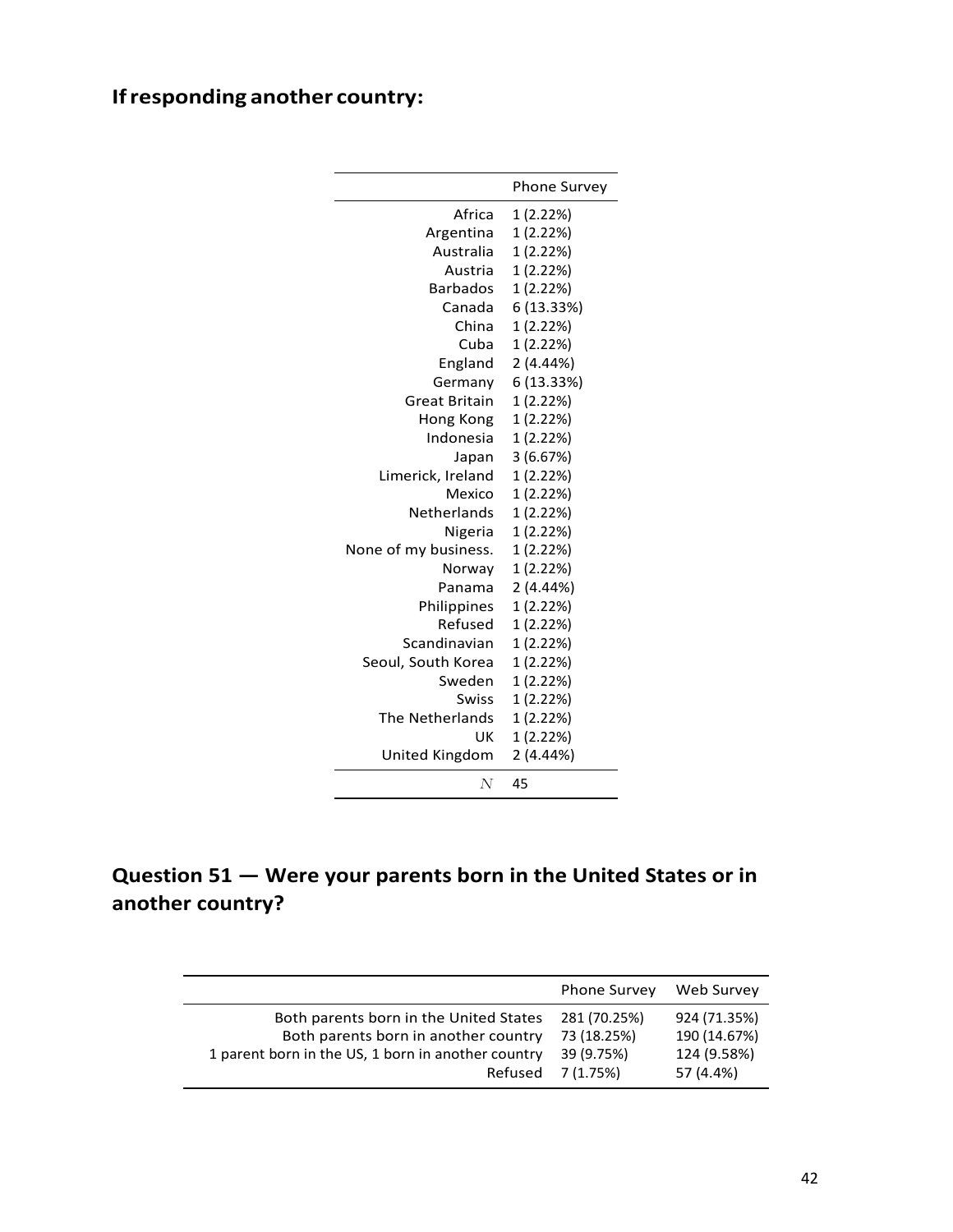## **Question 52 — What is your sexual orientation?**

|          | <b>Phone Survey</b> | Web Survey   |
|----------|---------------------|--------------|
| Straight | 327 (81.75%)        | 926 (71.51%) |
| Lesbian  | 10 (2.5%)           | 33 (2.55%)   |
| Gav      | 11 (2.75%)          | 36 (2.78%)   |
| Bisexual | 7(1.75%)            | 87 (6.72%)   |
| Queer    | 1(0.25%)            | 74 (5.71%)   |
| Other    | 17 (4.25%)          | 62 (4.79%)   |
| Refused  | 27 (6.75%)          | 77 (5.95%)   |

## **Question 53 — Are you a person with a disability?**

|         | Phone Survey | Web Survey    |
|---------|--------------|---------------|
| Yes     | 75 (18.75%)  | 152 (11.74%)  |
| No.     | 318 (79.5%)  | 1083 (83.63%) |
| Refused | 7 (1.75%)    | 60 (4.63%)    |

## **Question 54 — What is your housing situation?**

|                             | <b>Phone Survey</b> | Web Survey   |
|-----------------------------|---------------------|--------------|
| Own                         | 274 (68.5%)         | 585 (45.17%) |
| Rent                        | 98 (24.5%)          | 556 (42.93%) |
| <b>Transitional housing</b> | $0(0\%)$            | 3(0.23%)     |
| Homeless / shelter          | $0(0\%)$            | 21 (1.62%)   |
| Live with someone           | 12 (3%)             | 49 (3.78%)   |
| Other                       | 8(2%)               | 26 (2.01%)   |
| Refused                     | 8(2%)               | 55 (4.25%)   |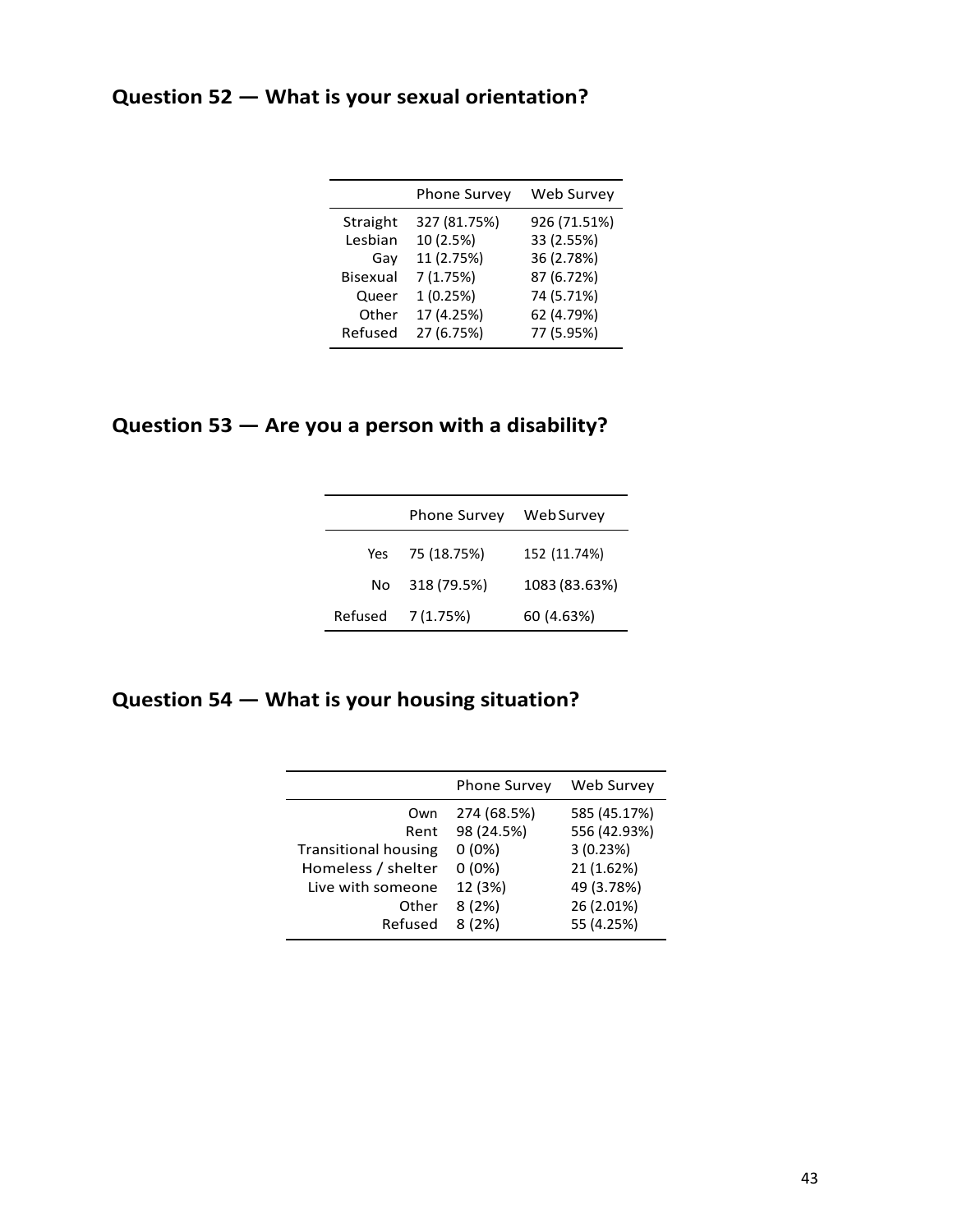# **Question 55 — How many people live in your household?**

|               | <b>Phone Survey</b> | Web Survey   |
|---------------|---------------------|--------------|
| 1             | 127 (31.75%)        | 243 (18.76%) |
| $\mathcal{P}$ | 136 (34%)           | 496 (38.3%)  |
| 3             | 50 (12.5%)          | 239 (18.46%) |
| 4             | 45 (11.25%)         | 174 (13.44%) |
| 5 or more     | 29 (7.25%)          | 83 (6.41%)   |
| Refused       | 13 (3.25%)          | 60 (4.63%)   |

# **Question 56 — How many children under the age of 18 live in your household?**

|           | <b>Phone Survey</b> | Web Survey   |
|-----------|---------------------|--------------|
| 0         | 164 (63.08%)        | 893 (68.96%) |
| 1         | 49 (18.85%)         | 173 (13.36%) |
| 2         | 37 (14.23%)         | 123 (9.5%)   |
| 3         | 8 (3.08%)           | 30 (2.32%)   |
| 4         | 1 (0.38%)           | 5 (0.39%)    |
| 5 or more | $0(0\%)$            | 2(0.15%)     |
| Refused   | 1 (0.38%)           | 69 (5.33%)   |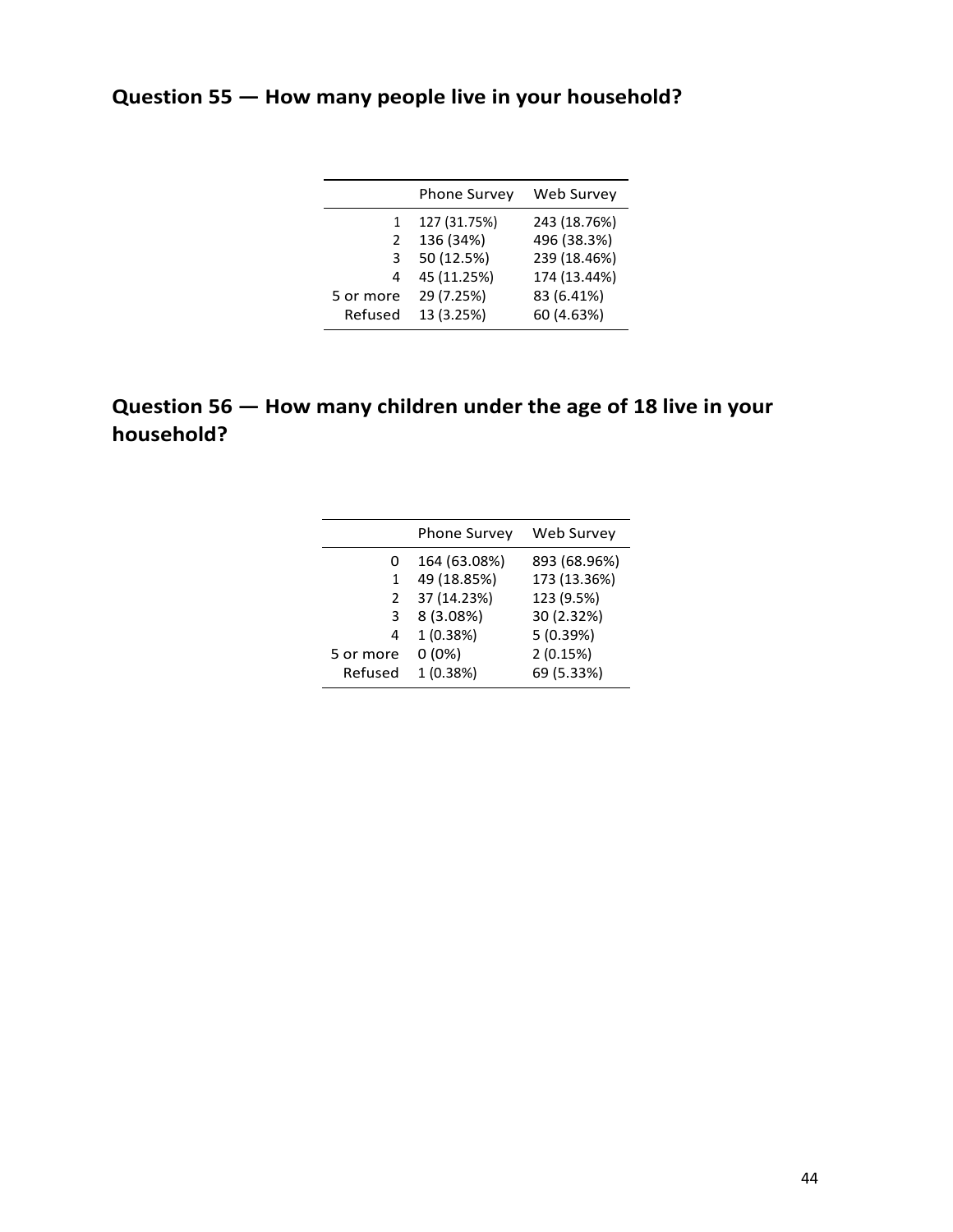# **Question 57 — What is your zipcode?**

|       | Phone Survey |
|-------|--------------|
| 98004 | 1 (0.25%)    |
| 98018 | 1 (0.25%)    |
| 98026 | 1 (0.25%)    |
| 98031 | 2(0.5%)      |
| 98038 | 1 (0.25%)    |
| 98055 | 1 (0.25%)    |
| 98057 | 1 (0.25%)    |
| 98077 | 1 (0.25%)    |
| 98101 | 7 (1.75%)    |
| 98102 | 10 (2.5%)    |
| 98103 | 23 (5.75%)   |
| 98104 | 3 (0.75%)    |
| 98105 | 16 (4%)      |
| 98106 | 8 (2%)       |
| 98107 | 12 (3%)      |
| 98108 | 5 (1.25%)    |
| 98109 | 8 (2%)       |
| 98112 | 9 (2.25%)    |
| 98114 | 1 (0.25%)    |
| 98115 | 36 (9%)      |
| 98116 | 16 (4%)      |
| 98117 | 11 (2.75%)   |
| 98118 | 23 (5.75%)   |
| 98119 | 17 (4.25%)   |
| 98121 | 2 (0.5%)     |
| 98122 | 15 (3.75%)   |
| 98125 | 32 (8%)      |
| 98126 | 16 (4%)      |
| 98133 | 13 (3.25%)   |
| 98136 | 16 (4%)      |
| 98139 | 1 (0.25%)    |
| 98144 | 18 (4.5%)    |
| 98145 | 1 (0.25%)    |
| 98146 | 7 (1.75%)    |
| 98148 | 1 (0.25%)    |
| 98155 | 6 (1.5%)     |
| 98166 | 2 (0.5%)     |
| 98168 | 7 (1.75%)    |
| 98177 | 4 (1%)       |
| 98178 | 15 (3.75%)   |
| 98188 | 2 (0.5%)     |
| 98199 | 11 (2.75%)   |
| 98223 | 1 (0.25%)    |
| 98275 | 1 (0.25%)    |
| 99999 | 15 (3.75%)   |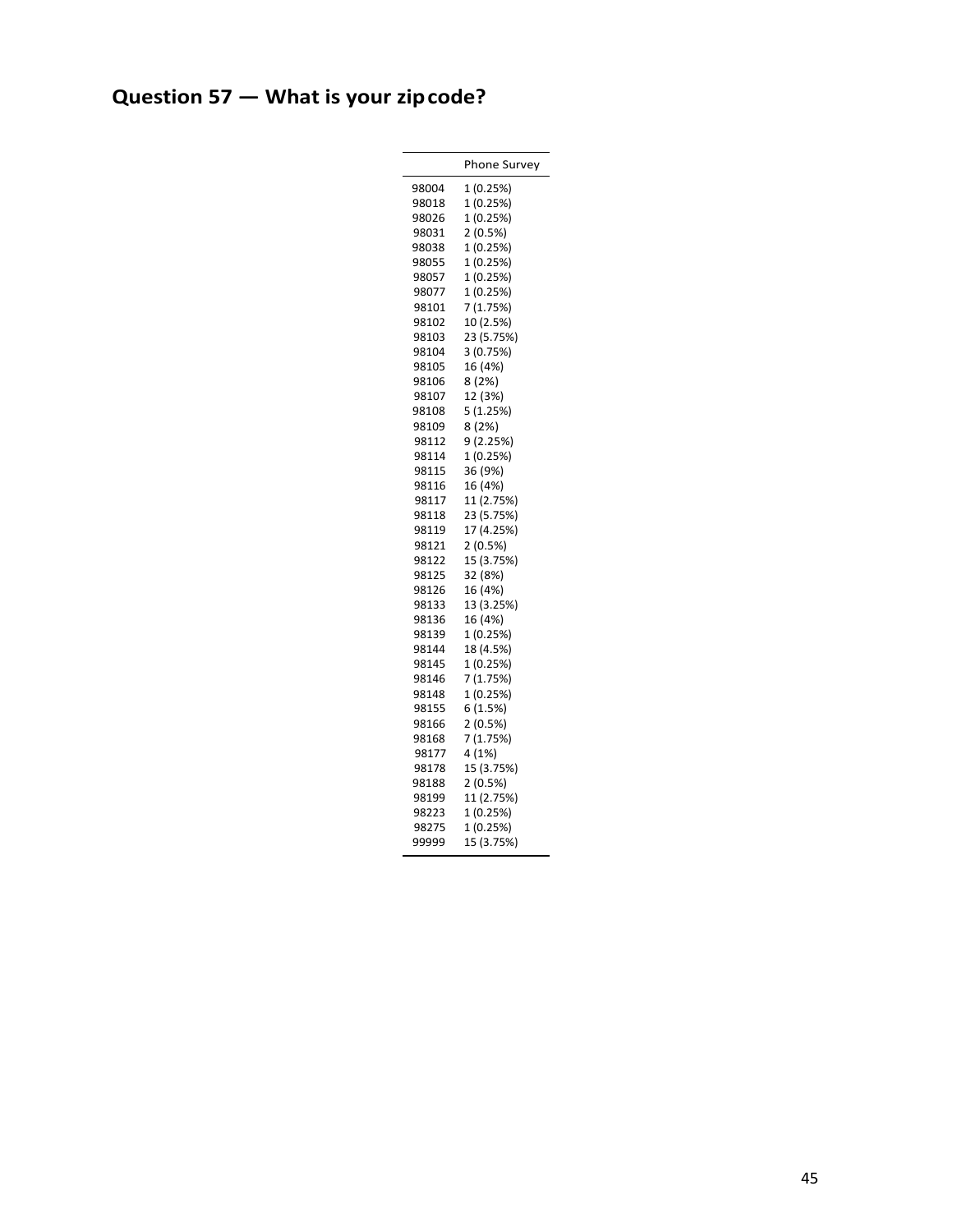## **Question 58 — Is your age between:**

| Web Survey<br><b>Phone Survey</b><br>15 (3.75%)<br>85 (6.56%)<br>15 and 25<br>370 (28.57%)<br>24 (6%)<br>26 and 35<br>395 (30.50%)<br>72 (18%)<br>36 and 50<br>140 (35%)<br>243 (18.76%)<br>51 and 64<br>143 (35.75%)<br>141 (10.88%)<br>65 year of age or older<br>6(1.5%)<br>61 (4.71%)<br>Refused |  |  |
|------------------------------------------------------------------------------------------------------------------------------------------------------------------------------------------------------------------------------------------------------------------------------------------------------|--|--|
|                                                                                                                                                                                                                                                                                                      |  |  |
|                                                                                                                                                                                                                                                                                                      |  |  |

# **Question 59—Whatisthe highestlevel of education you have completed?**

|                                                        | <b>Phone Survey</b> | Web Survey   |
|--------------------------------------------------------|---------------------|--------------|
| Grade school or some high school                       | 7 (1.75%)           | 29 (2.24%)   |
| High school graduate                                   | 33 (8.25%)          | 26 (2.01%)   |
| Some college, technical, vocational or two year degree | 95 (23.75%)         | 212 (16.37%) |
| Four year college graduate                             | 116 (29%)           | 380 (29.34%) |
| Post graduate work or graduate degree                  | 141 (35.25%)        | 589 (45.48%) |
| Refused                                                | 8(2%)               | 59 (4.56%)   |

## **Question 60 — How long have you lived, worked or gone to school in Seattle?**

|                  | <b>Phone Survey</b> | <b>Web Survey</b> |
|------------------|---------------------|-------------------|
| One year or less | 15 (3.75%)          | 63 (4.86%)        |
| 1 to 2 years     |                     | 71 (5.48%)        |
| 2 to 5 years     | 25 (6.25%)          | 164 (12.66%)      |
| 5 to 10 years    | 23 (5.75%)          | 187 (14.44%)      |
| 10 years or more | 328 (82%)           | 756 (58.38%)      |
| Refused          | 9(2.25%)            | 54 (4.17%)        |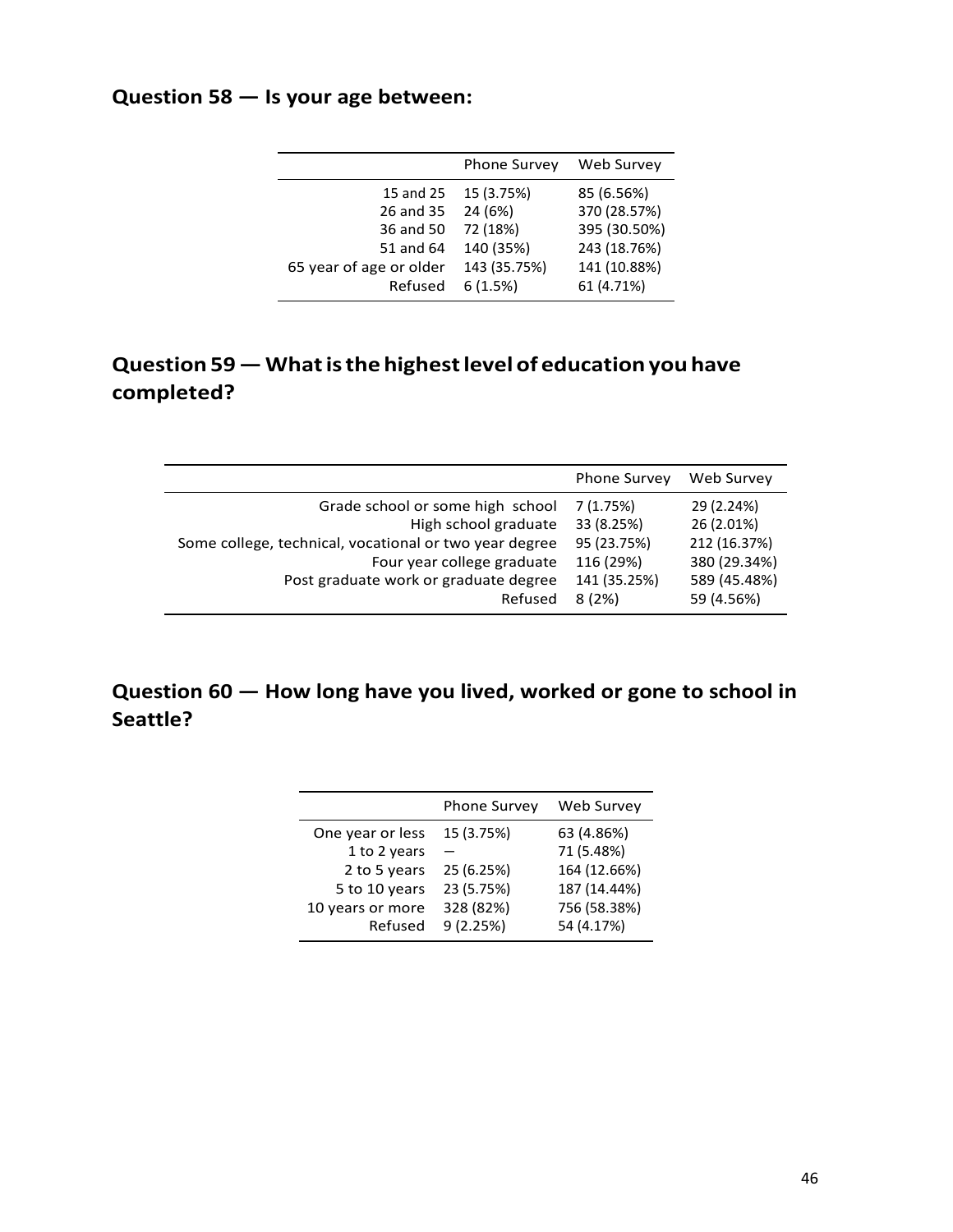### **Question 61 — What is your current employment status?**

|                           | <b>Phone Survey</b> | WebSurvey    |
|---------------------------|---------------------|--------------|
| Employed full time        | 150 (37.5%)         | 642 (49.58%) |
| <b>Employed part time</b> | 32 (8%)             | 133 (10.27%) |
| Self employed             | 36 (9%)             | 90 (6.95%)   |
| Currently unemployed      | 38 (9.5%)           | 63 (4.86%)   |
| Student                   | 3(0.75%)            | 63 (4.86%)   |
| Other                     | 132 (33%)           | 249 (19.23%) |
| Refused                   | 9(2.25%)            | 55 (4.25%)   |

# **Question 62— When it comesto politics, do you usually think of yourself as a Liberal, a Conservative, a Moderate, or have you not thought aboutitmuch?**

|                               | <b>Phone Survey</b> | <b>Web Survey</b> |
|-------------------------------|---------------------|-------------------|
| Liberal                       | 207 (51.75%)        | 808 (62.39%)      |
| Conservative                  | 42 (10.5%)          | 25 (1.93%)        |
| Moderate                      | 60 (15%)            | 158 (12.2%)       |
| Haven't thought about it much | 47 (11.75%)         | 65 (5.02%)        |
| Other (SPECIFY)               | 29 (7.25%)          | 171 (13.2%)       |
| Refused                       | 15 (3.75%)          | 68 (5.25%)        |

#### Table 9: If responding other to Q62:

Phone Survey

| Always vote for the best candidate and independently.                 | 1(3.33%)    |
|-----------------------------------------------------------------------|-------------|
| Democrat                                                              | 3(10%)      |
| Democratic Socialist                                                  | 1 (3.33%)   |
| I don't agree with politics at all.                                   | 1(3.33%)    |
| In between conservative and liberal.                                  | 1(3.33%)    |
| Independent                                                           | 14 (46.67%) |
| Liberal and moderate.                                                 | $1(3.33\%)$ |
| Liberal in the classical sense, as in liberal education.              | 1(3.33%)    |
| Progressive                                                           | 4 (13.33%)  |
| Radical                                                               | 1(3.33%)    |
| Socialist Party                                                       | 1(3.33%)    |
| Sometimes depends on candidate or election, won't lump myself in one. | 1(3.33%)    |
| N                                                                     | 30          |